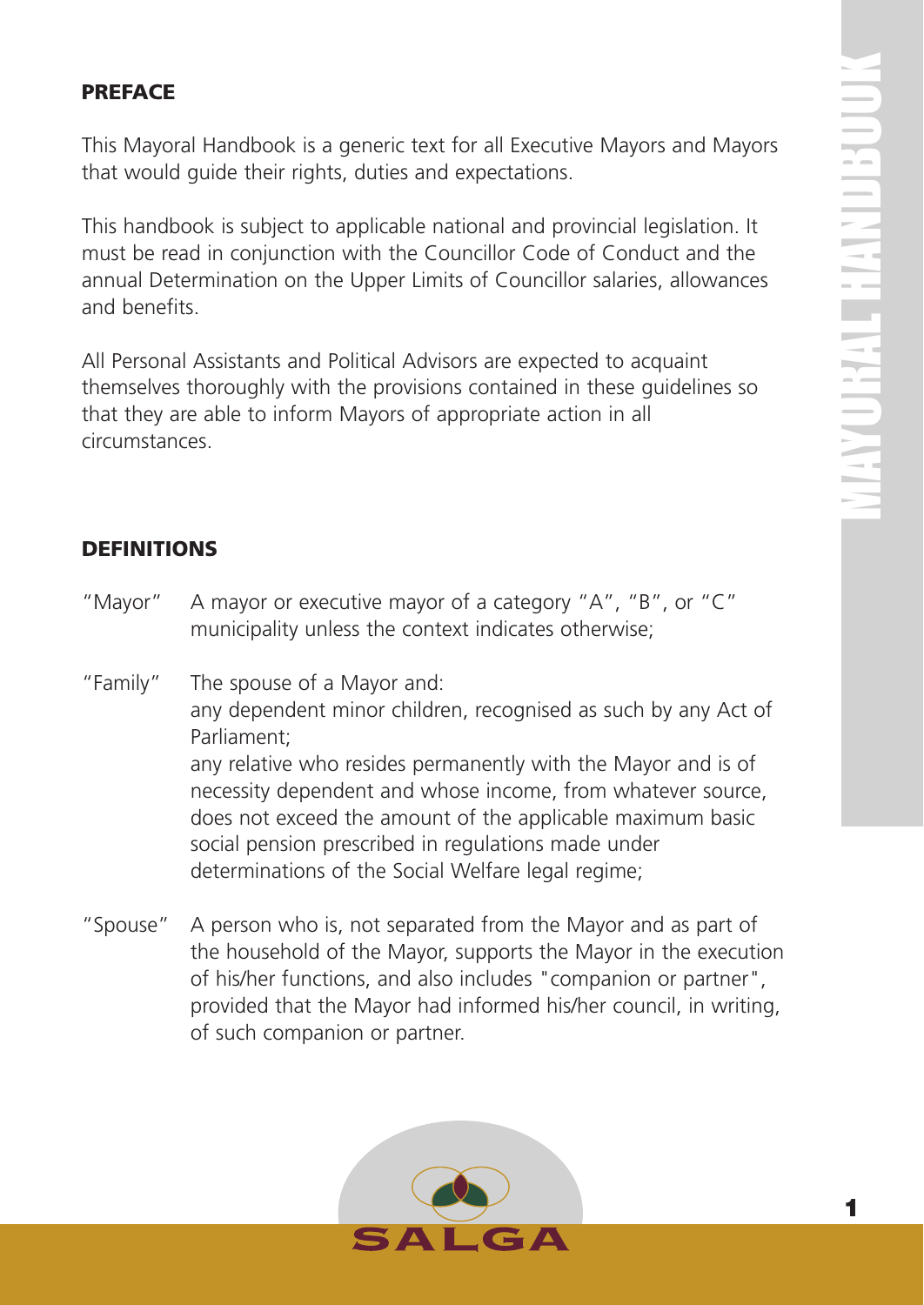### **Contents**

|                         | <b>TOPIC</b>                                                   |                                                                                                                                                                                                                                                                                                              | <b>PAGE(S)</b>                                       |
|-------------------------|----------------------------------------------------------------|--------------------------------------------------------------------------------------------------------------------------------------------------------------------------------------------------------------------------------------------------------------------------------------------------------------|------------------------------------------------------|
|                         | <b>PREFACE</b>                                                 |                                                                                                                                                                                                                                                                                                              | ii.                                                  |
|                         | <b>DEFINITIONS</b>                                             |                                                                                                                                                                                                                                                                                                              | $\mathbf{1}$                                         |
| 1.<br>1.1<br>1.2<br>1.3 | <b>GOVERNMENT</b>                                              | <b>BACKGROUND TO POLITICAL OFFICES IN LOCAL</b><br>Distinguishing between a Municipality and its Council<br>Role of a Municipal Council<br>Role of the Municipal Administration                                                                                                                              | $\overline{2}$<br>$3 - 7$<br>$7 - 10$<br>$10 - 13$   |
| 1.4                     | 1.4.1<br>1.4.2<br>1.4.3                                        | Doctrine of the Separation of Powers<br>Legislative Power<br><b>Executive Power</b><br>Judicial Power                                                                                                                                                                                                        | 13<br>13<br>14<br>$14 - 18$                          |
| 1.5                     | Conclusion                                                     |                                                                                                                                                                                                                                                                                                              | 18                                                   |
| 2<br>2.1                | 2.1.1<br>2.1.2<br>2.1.3<br>2.1.4<br>2.1.5                      | POWERS, FUNCTIONS AND DUTIES OF THE MAYOR<br>Statutory Powers, Functions and Duties of Executive Mayors<br>The Executive Mayor must<br><b>Financial Matters</b><br>Inferred Powers and Functions of the Executive Mayor<br>Preparation of Legislation<br>Integrity, Privileges and Immunities of Councillors | 19<br>21<br>21<br>22<br>22<br>22<br>23               |
|                         | 2.1.6<br>2.1.7<br>2.1.8<br>2.1.9<br>2.1.10<br>2.1.11<br>2.1.12 | Enforcing the Code of Conduct for Councillors in<br>Mayoral Committee Meetings<br>Agenda and Minutes<br>Meeting Procedures<br>Order<br>Decision-making at Mayoral Committee Meetings<br>Admission of Public to Mayoral Committee Meetings<br>Granting of Leave of Absence                                    | 23<br>23<br>24<br>$24 - 25$<br>25<br>$25 - 26$<br>27 |

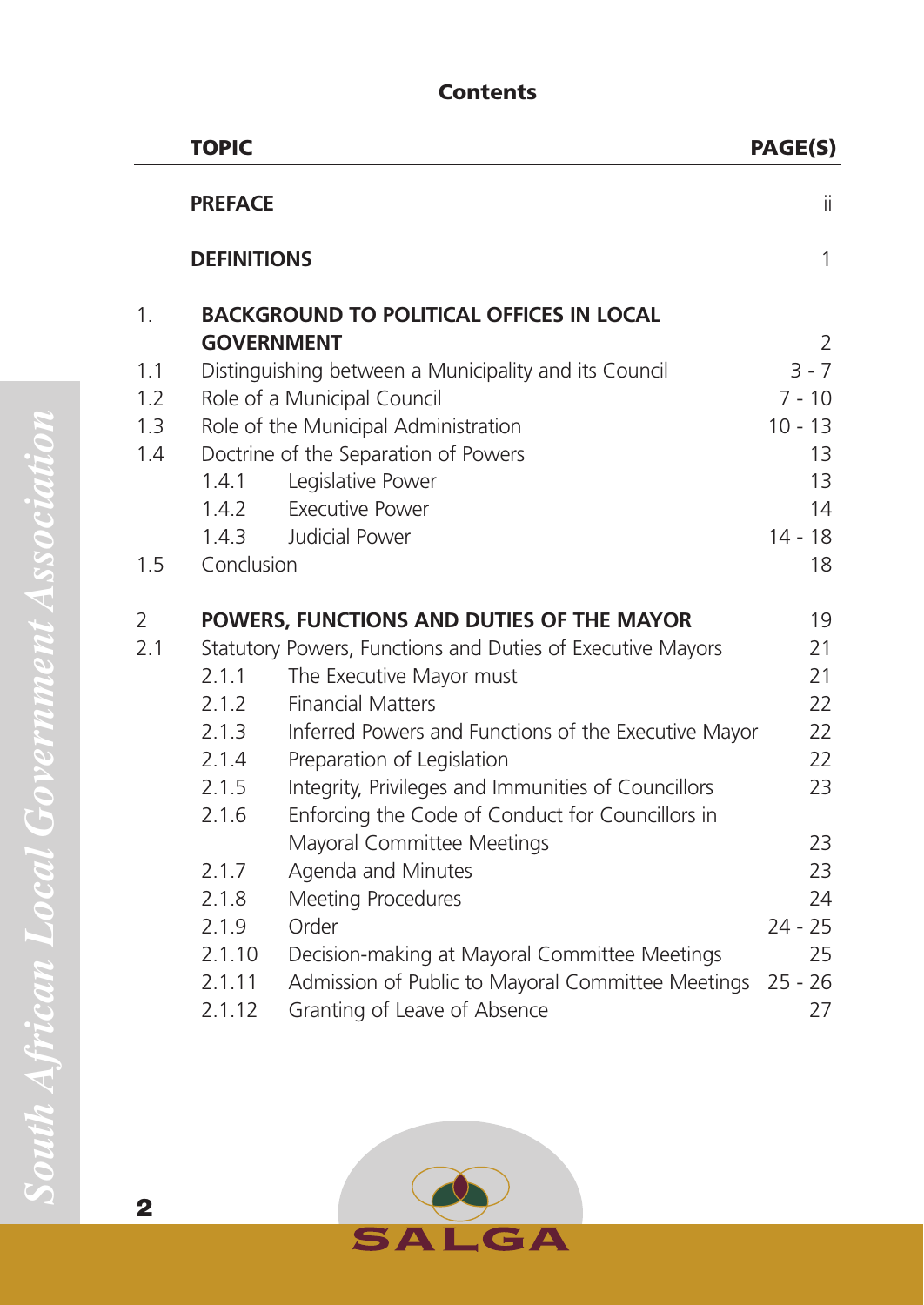|     | 2.1.13 | Compliance with the Code of Conduct in Mayoral        |           |
|-----|--------|-------------------------------------------------------|-----------|
|     |        | Committee                                             | 27        |
|     | 2.1.14 | <b>Ceremonial Functions</b>                           | 27        |
|     | 2.1.15 | Appeals in Terms of Access to Information Act         | 27        |
|     | 2.1.16 | Receiving Reports from Delegated Bodies               | 28        |
|     | 2.1.17 | Delegated Powers of the Executive Mayors              | 228       |
|     | 2.1.18 | Proposed Delegated Powers of Executive Mayors         | $28 - 29$ |
|     | 2.1.19 | Proposed Ceremonial Functions of the Executive        |           |
|     |        | Mayor                                                 | 29        |
|     | 2.1.20 | Appointment of Mayoral Committee Members              | 30        |
| 2.2 |        | Statutory Powers of the Mayor in Collective Executive | 30        |
|     | 2.2.1  | <b>Governance Matters</b>                             | 30        |
|     | 2.2.2. | <b>Financial Matters</b>                              | 30        |
|     | 2.2.3  | Inferred Powers and Functions of the Mayor            | 31        |
|     | 2.2.4  | Preparation of Legislation                            | 32        |
|     | 2.2.5  | Integrity, Privileges and Immunities of Councillors   | 33        |
|     | 2.2.6  | Enforcing the Code of Conduct for Councillors in      |           |
|     |        | <b>Executive Committee meetings</b>                   | 33        |
|     | 2.2.7  | Agenda and Minutes                                    | 33        |
|     | 2.2.8  | Meeting Procedures                                    | 34        |
|     | 2.2.9  | Order                                                 | 34        |
|     | 2.2.10 | Conduction of Voting during Meetings                  | 35        |
|     | 2.2.11 | Admission of Public to Executive Committee            |           |
|     |        | Meetings                                              | $35 - 36$ |
|     | 2.2.12 | Granting of Leave of Absence                          | 36        |
|     | 2.2.13 | Compliance with the Code of Conduct in                |           |
|     |        | Committees                                            | 37        |
|     | 2.2.14 | <b>Ceremonial Functions</b>                           | 37        |
|     | 2.2.15 | Appeals in Terms of Access to Information Act         | 37        |
|     | 2.2.16 | Receiving Reports from Delegated Bodies               | 38        |
|     | 2.2.17 | Delegated Powers of the Mayor                         | $38 - 39$ |
|     | 2.2.18 | Ceremonial Powers and Functions of the Mayor          | 39        |
|     | 2.2.19 | Relationship Between the Mayor and Speaker in a       |           |
|     |        | Collective Executive system                           | 40        |
|     |        |                                                       |           |



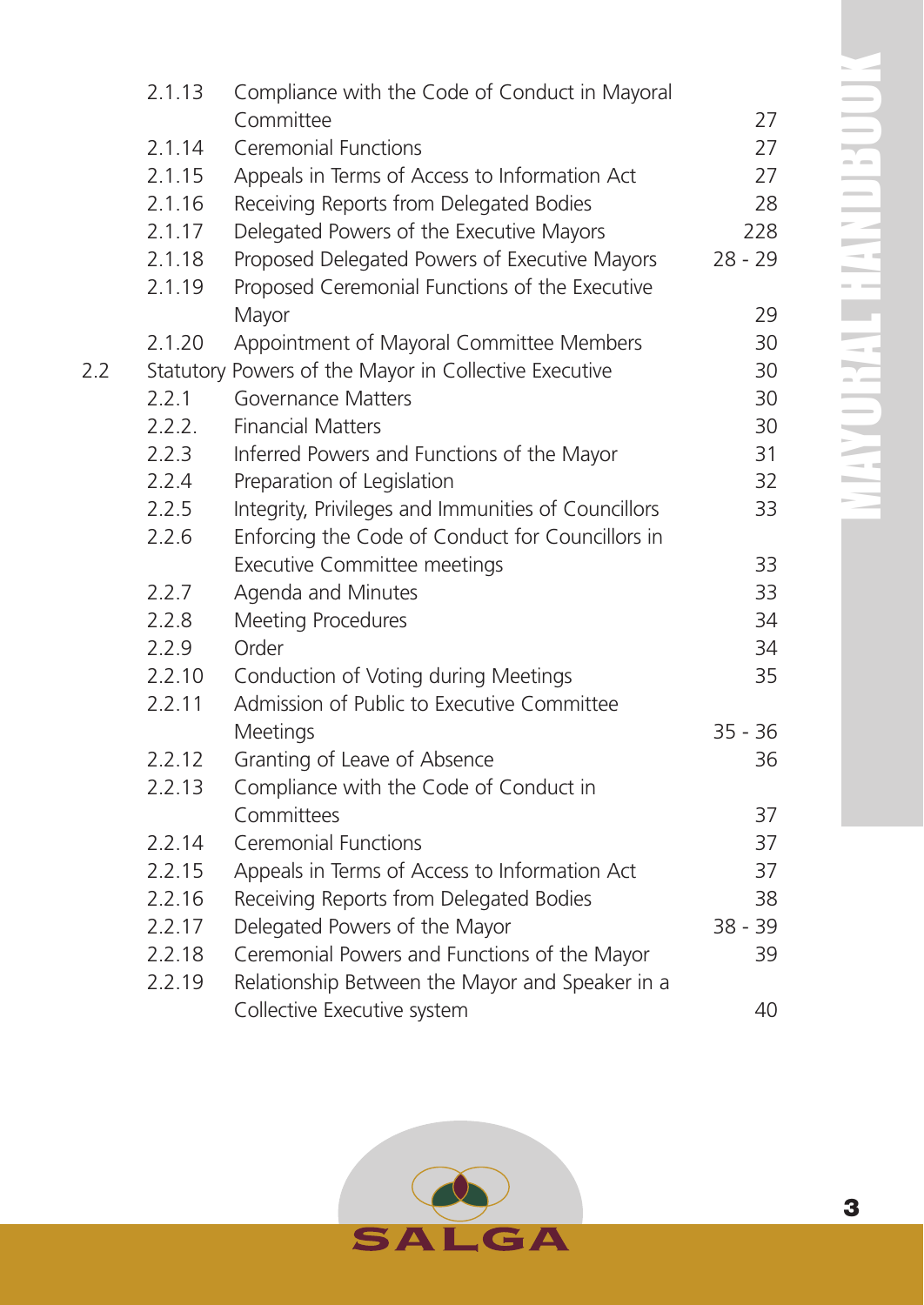| 3.<br>3.1<br>3.2                      | Oath of Office<br>3.2.1<br>3.3.2                                                                                                                                     | <b>CODE OF CONDUCT</b><br><b>General Conduct of Mayors</b><br>Mayors may not<br>Mayors shall                                                                                                                                                                                                | 40<br>40<br>40<br>40<br>41                               |
|---------------------------------------|----------------------------------------------------------------------------------------------------------------------------------------------------------------------|---------------------------------------------------------------------------------------------------------------------------------------------------------------------------------------------------------------------------------------------------------------------------------------------|----------------------------------------------------------|
| 3.3<br>3.4<br>3.5<br>3.6              | Application                                                                                                                                                          | Good Government, Democracy and Equality<br>Clean Government<br>Confidentiality and Matters of Office                                                                                                                                                                                        | 42<br>42<br>43<br>43                                     |
| 4.<br>4.1<br>4.2<br>4.3<br>4.4<br>4.5 | <b>COMMENCEMENT OF OFFICE</b><br>Travelling Expenses<br><b>Relocation Costs</b><br><b>Official Residences</b><br><b>Security Arrangements</b><br>Upon being Sworn in |                                                                                                                                                                                                                                                                                             | 44<br>45<br>45<br>46<br>46<br>46                         |
| 5.<br>5.1                             | <b>TRANSPORT</b><br>5.1.1<br>5.1.2<br>5.1.3<br>5.1.4<br>5.1.5<br>5.1.6<br>5.1.7<br>5.1.8                                                                             | Municipal Motor Transport<br>General<br>Types of Official Cars<br>Use of Official Cars<br>Replacement of an Official Car<br>Taxability of the Use of Official Cars for Private<br>Purposes<br>Running and Maintenance Costs of Private Vehicles<br>Insurance<br>Rented Cars for Private Use | 46<br>46<br>46<br>48<br>48<br>49<br>50<br>50<br>50<br>50 |
| 6.<br>6.1                             | Domestic Flights<br>6.1.1<br>6.1.2                                                                                                                                   | <b>TRAVEL PRIVILEGES</b><br>Official Journeys<br>Private Journeys                                                                                                                                                                                                                           | 50<br>50<br>$50 - 51$<br>51                              |

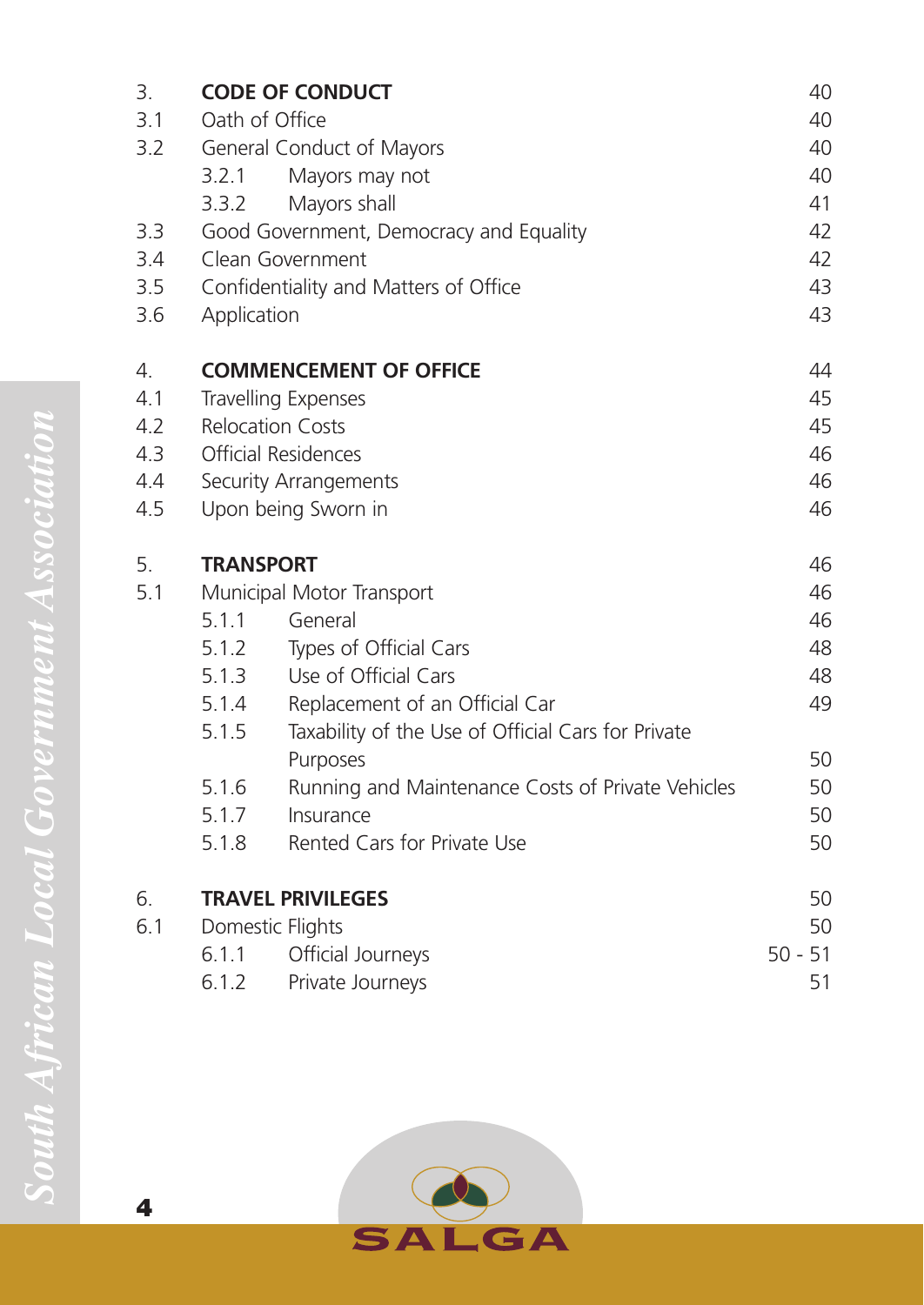| 6.2                     | 6.2.1                                                                                                                                  | International Flights<br>Official Journeys                                                                                                                                                                              | 52<br>52                         |
|-------------------------|----------------------------------------------------------------------------------------------------------------------------------------|-------------------------------------------------------------------------------------------------------------------------------------------------------------------------------------------------------------------------|----------------------------------|
| 6.3                     | 6.2.2<br>6.3.1                                                                                                                         | Guidelines for International Official Journeys<br>Services when Mayors are on Official Visits Abroad<br>Families                                                                                                        | 54<br>55<br>55                   |
| 6.4                     | 6.3.2<br>6.3.3<br>6.3.4                                                                                                                | If Mayors are not accompanied by their spouses on<br>Official visits abroad<br>Domestic workers<br>Children<br>6.3.5 Private Secretaries<br>6.3.6 Public Relations Officers<br>Subsistence away from Official Residence | 55<br>55<br>55<br>56<br>56<br>56 |
|                         | 6.4.1<br>6.4.2                                                                                                                         | Mayors<br>Spouses<br>6.4.3 Families<br>6.4.4 Public Relations Officers<br>6.4.5 Private Secretaries                                                                                                                     | 56<br>57<br>57<br>58<br>58       |
| 6.5                     | 6.5.1                                                                                                                                  | Gratuities (Tips)<br>Journeys Abroad                                                                                                                                                                                    | 58<br>58                         |
| 7.<br>7.1<br>7.2<br>7.3 | <b>RECEPTIONS BY MAYORS</b><br>Definition of "Official" for Purposes of Receptions<br><b>Official Receptions</b><br>Private Receptions |                                                                                                                                                                                                                         | 58<br>58<br>59<br>59             |
| 8.                      | <b>STATIONERY</b>                                                                                                                      |                                                                                                                                                                                                                         | 60                               |
| 9.                      | <b>NEWSPAPERS AND MAGAZINES</b>                                                                                                        |                                                                                                                                                                                                                         | 60                               |
| 10.<br>10.2             | <b>TELEPHONES</b><br>10.1 Mayors 61                                                                                                    | Private Secretaries                                                                                                                                                                                                     | 61<br>61                         |
| 11.                     |                                                                                                                                        | <b>IMAGE OF MAYORS</b>                                                                                                                                                                                                  | 61                               |

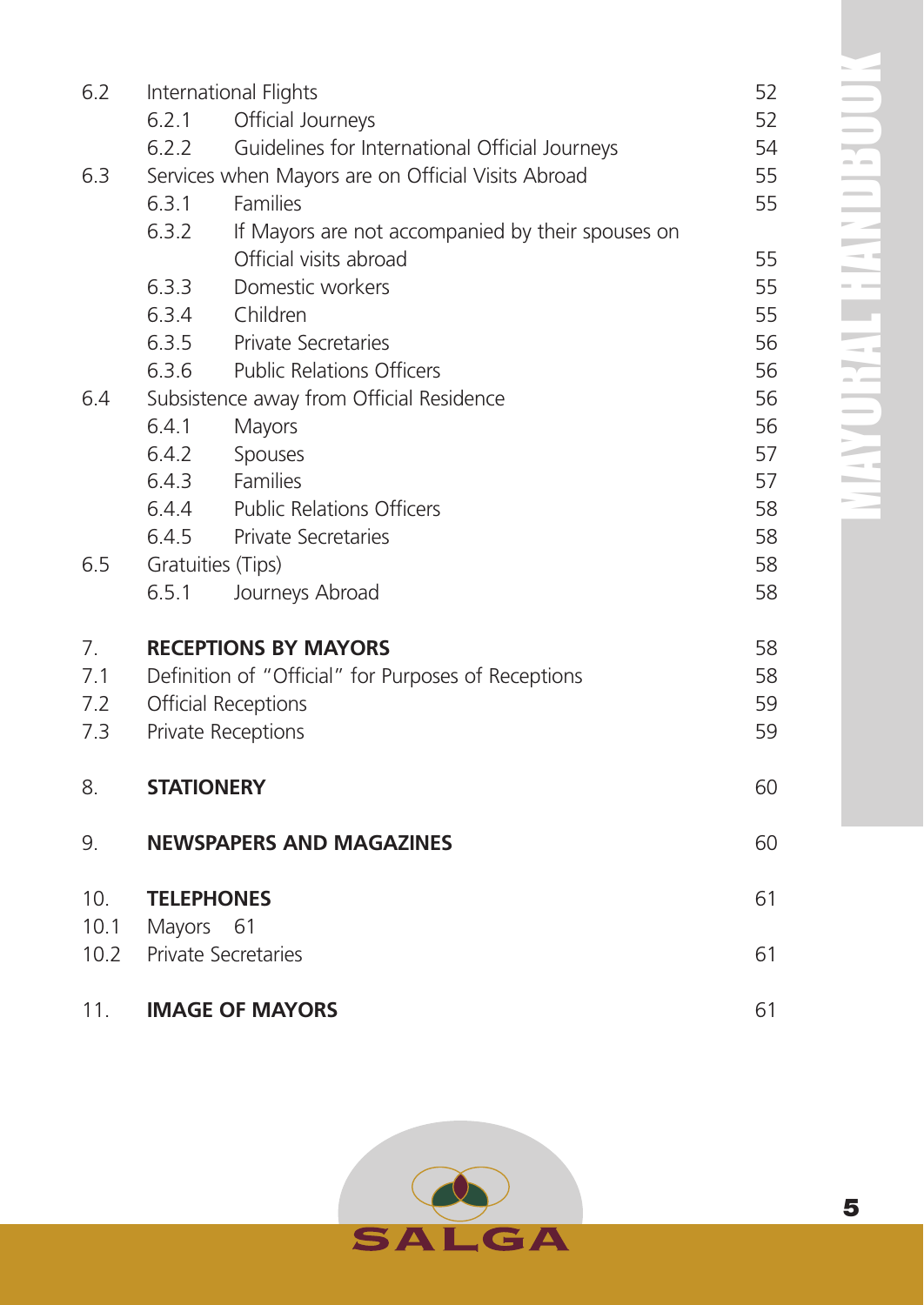| 12.<br>12.1<br>12.3<br>12.4 | <b>MAYORAL BENEFITS ARISING FROM THEIR DUTIES</b><br>Salaries<br>12.2 Pension<br>Medical Benefit Scheme<br>Rental for State Owned Residences or Monetary Payment<br>for Occupation of a Private Residence as Official Residence | 61<br>61<br>62<br>62<br>62 |  |
|-----------------------------|---------------------------------------------------------------------------------------------------------------------------------------------------------------------------------------------------------------------------------|----------------------------|--|
| 13.                         | <b>MAYORAL RESIDENCES: CONDITIONS OF OCCUPATION</b>                                                                                                                                                                             |                            |  |
|                             | $(13.1 - 13.4)$                                                                                                                                                                                                                 | 62                         |  |
| 13.5                        | Occupation of Official Residences                                                                                                                                                                                               | 63<br>63                   |  |
| 13.6                        | Sub-Letting                                                                                                                                                                                                                     |                            |  |
| 13.7                        | Moving and Vacating                                                                                                                                                                                                             | $63 - 64$                  |  |
|                             | 13.8 Personal Effects                                                                                                                                                                                                           | 64                         |  |
|                             | 13.9 Gardens<br>13.10 Furniture and Accessories                                                                                                                                                                                 | 65<br>65                   |  |
|                             | 13.11 Applications for Goods/Services                                                                                                                                                                                           | 66                         |  |
|                             | 13.12 Public Functions                                                                                                                                                                                                          | 66                         |  |
|                             | 13.13 Maintenance                                                                                                                                                                                                               | 66                         |  |
|                             |                                                                                                                                                                                                                                 |                            |  |
| 14.                         | <b>OFFICES AND FURNITURE</b>                                                                                                                                                                                                    | 67                         |  |
| 15.                         | <b>RELINQUISHMENT OF OFFICE</b>                                                                                                                                                                                                 | 67                         |  |
| 15.1                        | Privileges of Former Mayors and their Spouses                                                                                                                                                                                   | 67                         |  |
|                             | 15.1.1<br><b>Official Residences</b>                                                                                                                                                                                            | 68                         |  |
|                             | 15.1.2 Approved Private Residences                                                                                                                                                                                              | 68                         |  |
|                             | 15.1.3 Transport to Place of Residence                                                                                                                                                                                          | 68                         |  |
|                             | 15.1.4<br>Government Vehicles                                                                                                                                                                                                   | 68                         |  |
|                             | 15.1.4.1 Normal Termination of Office                                                                                                                                                                                           | 68<br>69                   |  |
|                             | 15.1.4.2 Spouses<br>15.1.4.3 Termination of Office after an Election                                                                                                                                                            | 69                         |  |
|                             | 15.1.5<br>Security Protection                                                                                                                                                                                                   | 69                         |  |
|                             | Clerical Assistance<br>15.1.6                                                                                                                                                                                                   | 69                         |  |
|                             | 15.1.7<br>Telephone Service                                                                                                                                                                                                     | 70                         |  |
| 15.2                        | Privileges of Spouses of Mayors who die in Office                                                                                                                                                                               | 70                         |  |

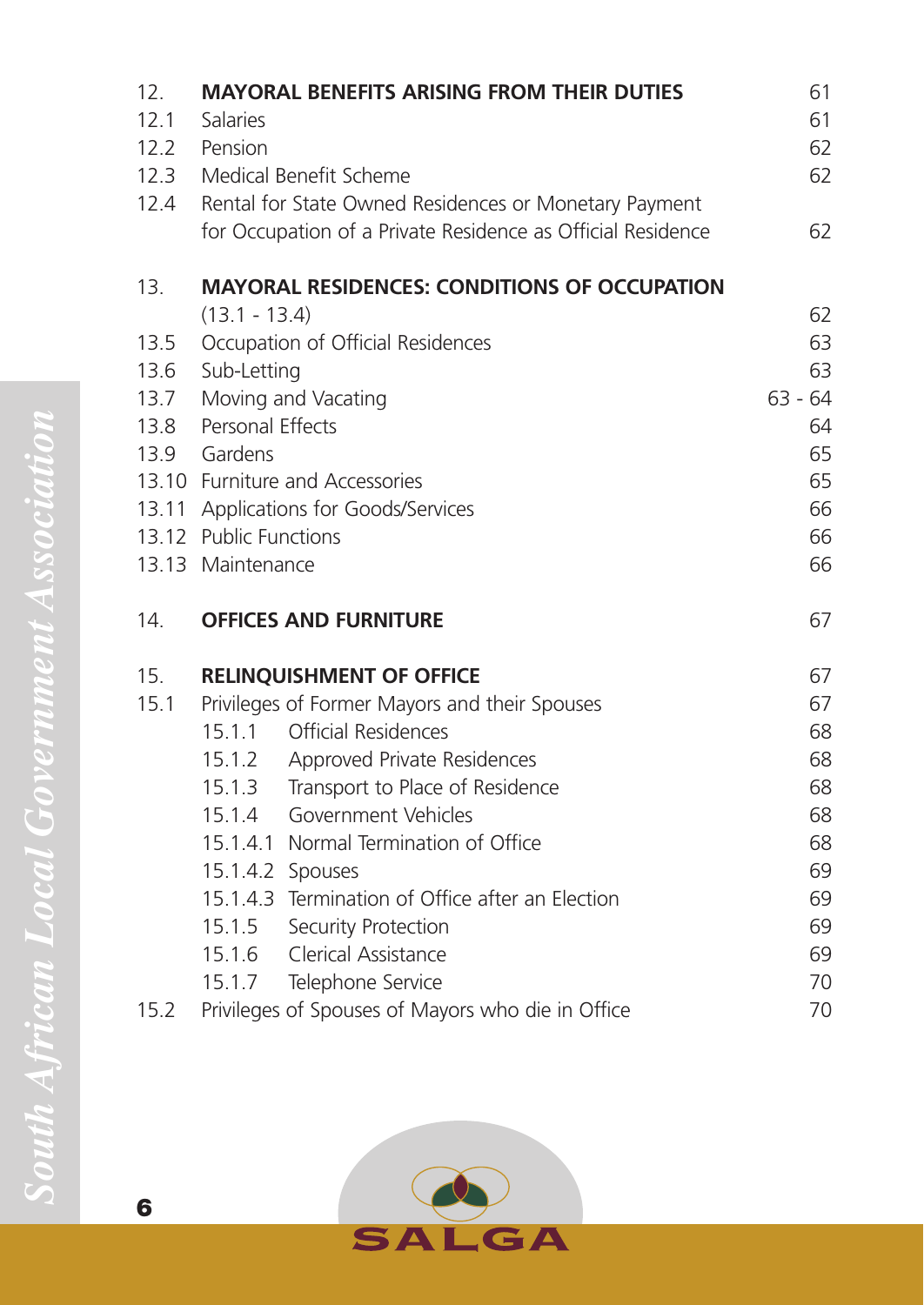| 16.   | OFFICIAL ORDER OF PRECEDENCE IN SOUTH AFRICA | 70        |
|-------|----------------------------------------------|-----------|
| 16.1  | Rules to be Observed                         | $70 - 71$ |
| 16.2  | Rubric 1                                     | 72        |
| 16.3  | Rubric 2                                     | 72        |
| 16.4  | Rubric 3                                     | 72        |
| 16.5  | Rubric 4                                     | 72        |
| 16.6  | Rubric 5                                     | 72        |
| 16.7  | Rubric 6                                     | 72        |
|       | 16.7.1 Rubric 7                              | 72        |
| 16.8  | Rubric 8                                     | 73        |
| 16.9  | Rubric 9                                     | 73        |
|       | 16.10 Rubric 10                              | 73        |
| 16.11 | Rubric 11                                    | 73        |
|       | 16.12 Rubric 12                              | 73        |
|       | 16.13 Rubric 13                              | 74        |
|       | 16.14 Rubric 14                              | 74        |
|       | 16.15 Rubric 15                              | 74        |
|       | 16.16 Rubric 16                              | 75        |
| 16.17 | Rubric 17                                    | 75        |
|       | 16.18 Rubric 18                              | 75        |
|       | 16.19 Rubric 19                              | 75        |

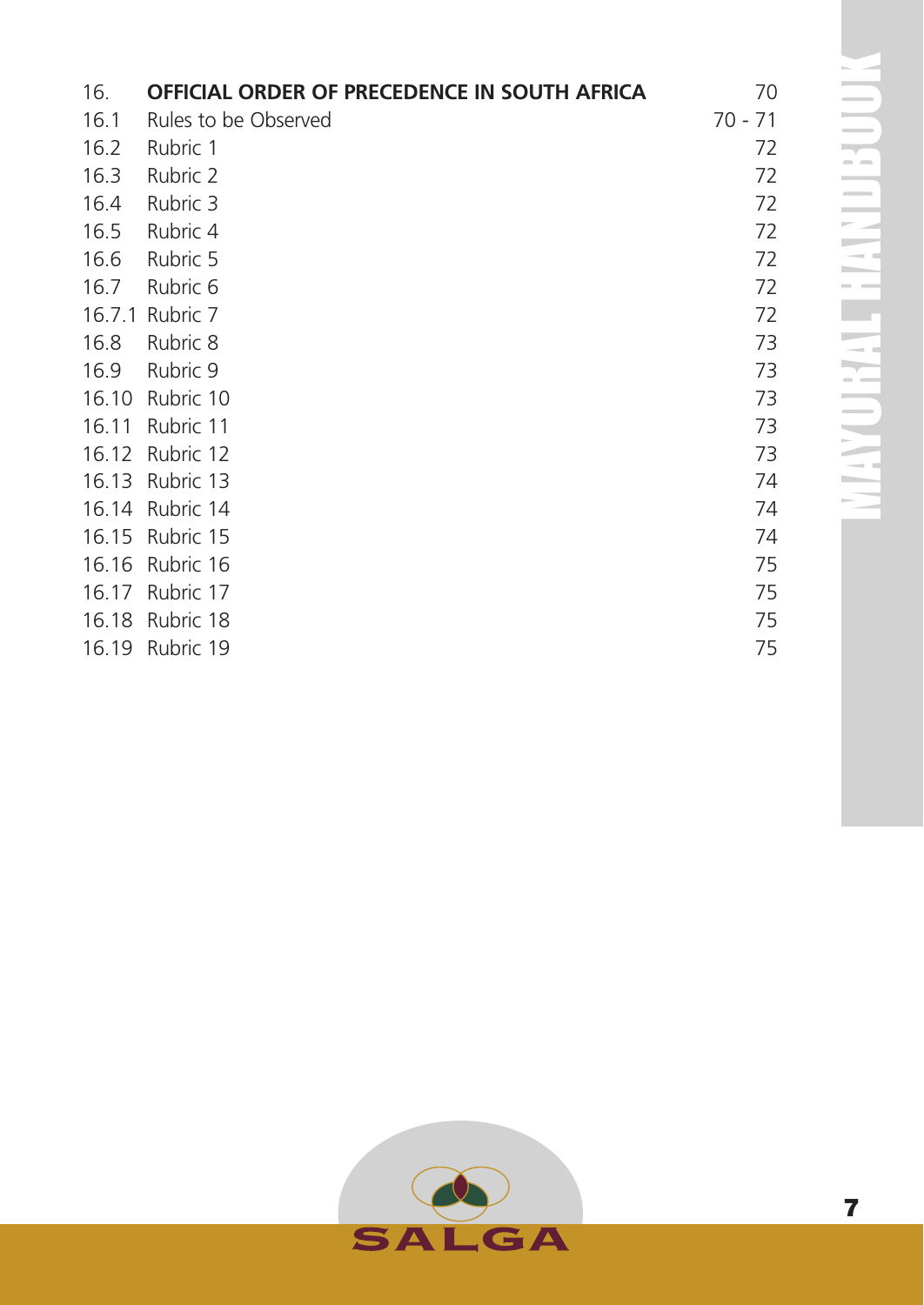### **1. BACKGROUND TO POLITICAL OFFICES IN LOCAL GOVERNMENT**

#### **Introduction**

Historically some of the characteristics of local government in South Africa were as follows:

- ✓ Municipal legislative and executive powers were always vested in the same body, namely the municipal council. There was no functional or structural separation of powers between a local legislature and a local executive. Although during the interim phase many municipalities had executive committees, they were actually management committees as they did not have executive powers in the true sense.
- ✓ Municipal offices were ceremonial.
- ✓ Whilst a municipal council could always delegate powers to committees and officials, it could never delegate powers to individual councillors.
- ✓ Although some councillors were de facto full-time councillors, legally they were part-time councillors.

The new local government system still does not provide for the separation of the legislative and executive power of municipalities. In fact, the Constitution expressly prohibits the separation of legislative and executive power in local government. However, it is now possible for municipal councils to delegate powers to individual councillors. Municipal offices are also not only ceremonial any more. Most of these offices, such as that of Speaker and executive mayor, are vested with statutory powers and duties. Municipal councils may add to these powers and duties through delegation but may not diminish those powers and duties.

The framework of constitutional provisions relating to local government brought about these changes. The White Paper on Local Government gave flesh to this framework.

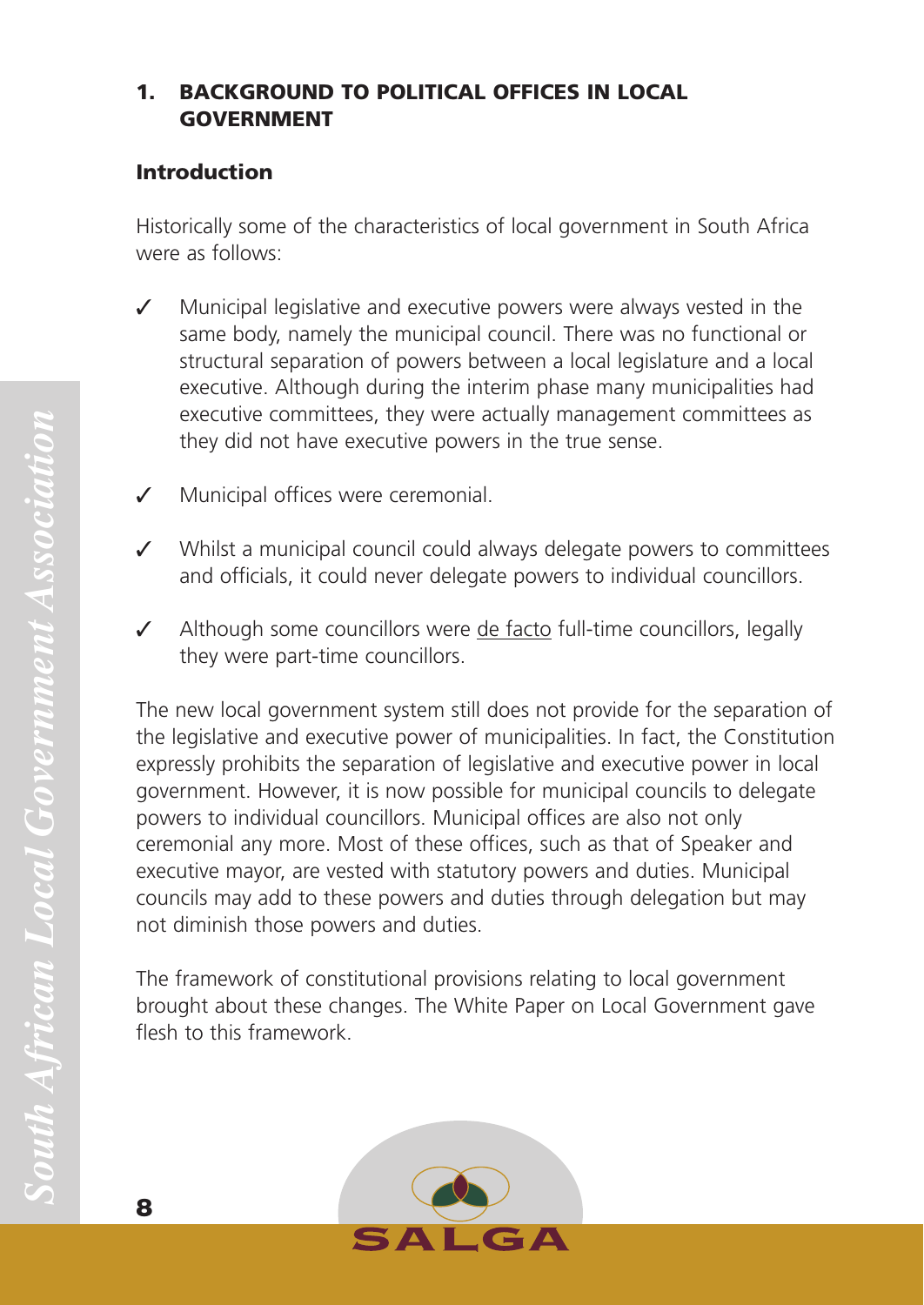### **1.1 Distinguishing between a municipality and its council**

A distinction must be made between a municipality and its municipal council. Municipalities are the core institutions within the sphere of local government. Municipalities are organs of state<sup>1</sup> that consist of the political structures<sup>2</sup> and administration of the municipality and the community within (residents inhabiting) the municipal area 3 .

A municipal council is a body consisting of directly or directly and indirectly elected councillors/members 4 . A municipal council is thus one of the political structures of a municipality. "Municipality" is therefore a much broader concept and a more inclusive collection of institutions or structures than a municipal council. A municipality and its council are not synonymous with each other.

A municipality has the right to govern on its own initiative the local government affairs of its community 5 . To govern means to exercise governmental authority. Governmental authority is the authority to make rules that apply in principle to everybody within the area of the body that made the rules and to enforce those rules. Governmental authority typically consists of three distinct powers, namely legislative, executive and judicial power.

A municipality exercises its legislative authority by making and administering bylaws for the effective administration of the matters that it has a right to administer 6 . A municipality has the right to administer the local government matters listed in parts B of Schedules 4 and 5 to the Constitution and any other matter assigned to it by national or provincial legislation. A municipality has executive authority (i.e. policy-and decision making powers) in respect of the same matters<sup>7</sup>.



*<sup>1.</sup> Constitution of the Republic of South Africa 1996 (Act No 108 of 1996), s. 239. Hereafter referred to as the Constitution*

*<sup>2.</sup> I.e. the municipal council, its committees and the political office-bearers of the municipality.* 

*<sup>3.</sup> Local Government: Municipal Systems Act 2000 (Act No 32 of 2000), s. 2(c). Hereafter referred to as the Systems Act.* 

*<sup>4.</sup> Please note that traditional leaders who are entitled to attend and participate in council meetings are not members of those councils.* 

*<sup>5.</sup> Constitution, s. 151(3).*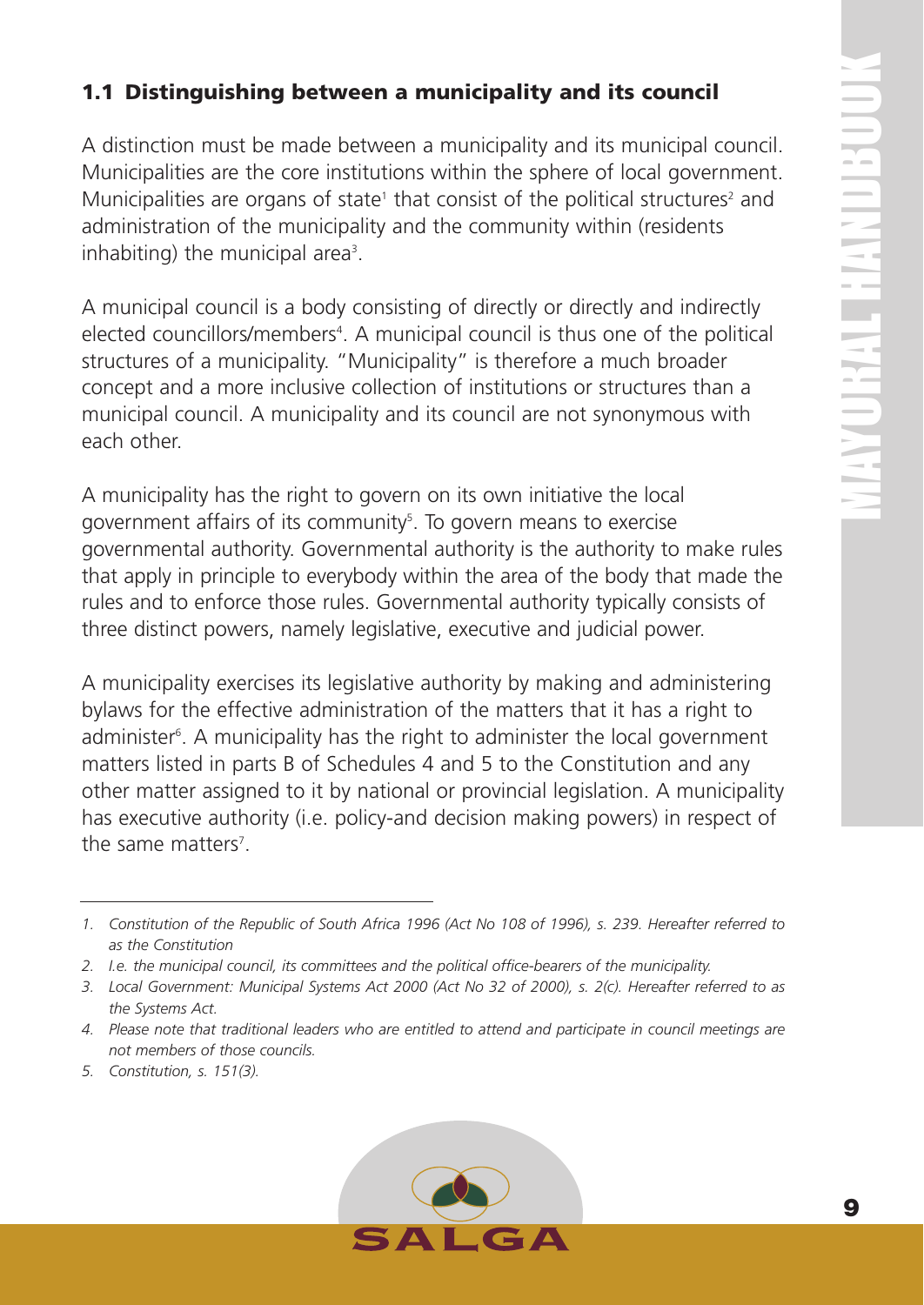Section 151(2) of the Constitution vests the legislative and executive authority of a municipality in its municipal council. Municipalities do not have pure judicial powers like the courts. A municipal council makes decisions concerning the exercise of all the powers and the performance of all the functions of the municipality<sup>8</sup>. Where a council has delegated decisionmaking power to another body or person<sup>9</sup>, it may change the decisions of that delegated body, subject to any rights that may have accrued pursuant to a decision of the delegated body<sup>10</sup>. A municipal council's decision-making authority is limited to those matters that are expressly by law assigned to the municipality or the council itself and matters reasonably necessary for and incidental to those assigned matters. It cannot make decisions regarding matters that had by law been assigned to another body or person.

The Constitution obliges every municipality to strive, within its administrative and financial capacity to achieve the objects of local government<sup>11</sup>. The objects of local government represent the core functions of a municipality and the reasons why municipalities exist. Those objects are as follows<sup>12</sup>:

- To provide democratic and accountable government for local communities;
- To ensure sustainable provision of services to communities;
- $\bullet$  To promote social and economic development<sup>13</sup>;
- To promote a safe and healthy environment; and
- To encourage communities and their organizations to become involved in local government matters<sup>14</sup>.

Municipalities are further required<sup>15</sup> to structure and manage their administrations, budgeting and planning processes in such a manner that they-

- *6. Constitution, s. 156(2).*
- *7. Constitution, s. 156(1).*
- *8. Constitution, s. 160(1)(a).*
- *9. Hereafter referred to as a delegated body.*
- *10. Systems Act, s. 59(3)(a).*
- *11. Constitution, s. 152(2).*
- *12. Constitution, s. 152(1).*

**10**

*For district municipalities this object is described in more detail in s. 83(3) Municipal Structures. In terms of that section a district municipality must seek to achieve the*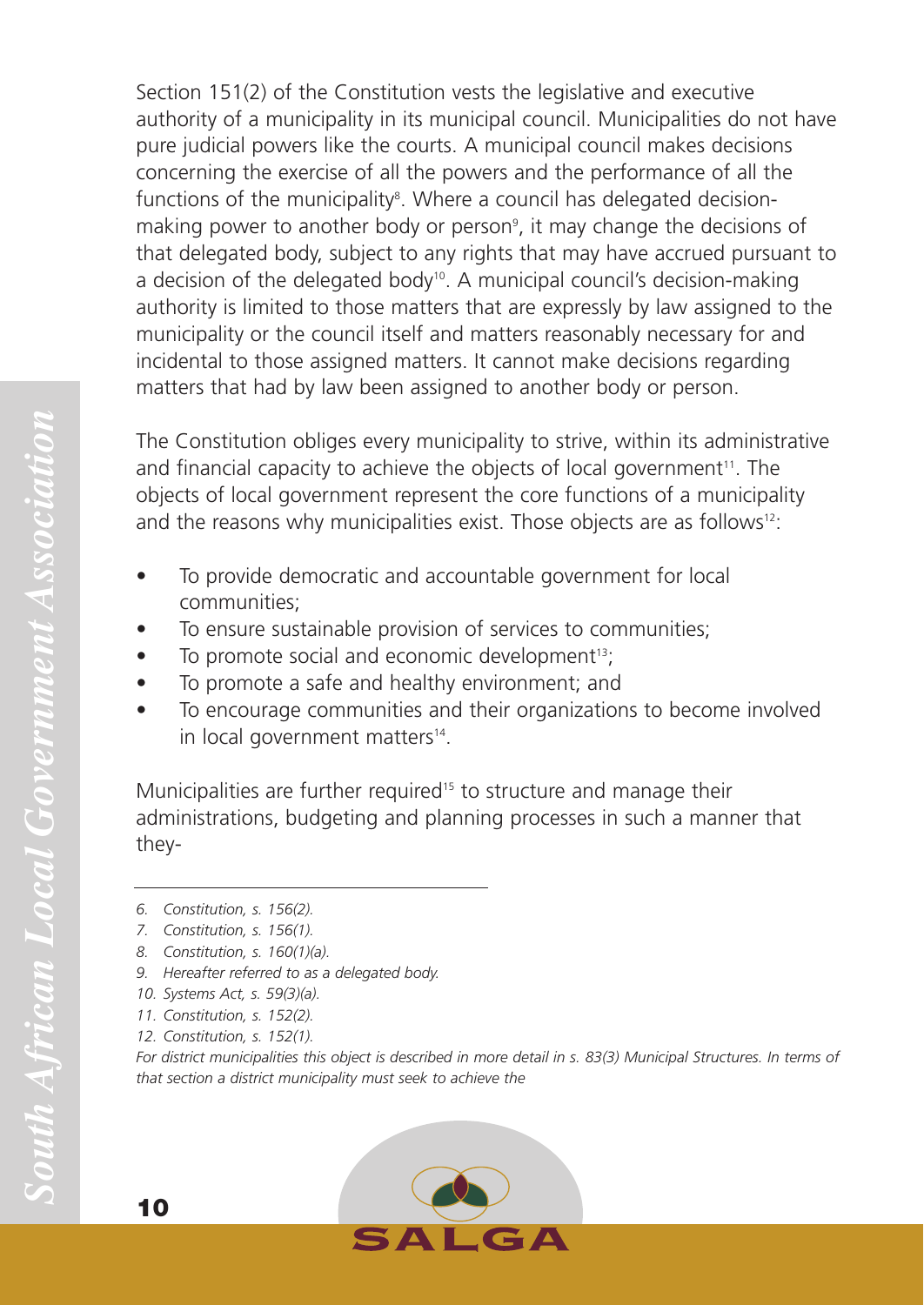- Prioritise the basic needs of the community;
- P romote social and economic development and
- Participate in national and provincial development programmes<sup>16</sup>.

A municipality must further, within its administrative and financial capacity, establish an administration. The administration that it establishes must comply with certain principles and contribute to the realization of specified objectives set out in s. 51 of the Systems Act.

In relation to the imposition of taxes and service charges a municipality must in terms of s. 95 of the Systems Act, within its administrative and financial capacity-

¸ establish a sound customer management system that aims to create a positive and reciprocal relationship between persons liable for these payments and the municipality, and where applicable, a service provider;

¸ establish mechanisms for users of services and ratepayers to give feedback to the municipality or other service provider regarding the quality of the services and the performance of the service provider;

¸ take reasonable steps to ensure that users of services are informed of the costs involved in service provision, the reasons for the payment of service fees, and the manner in which monies raised from the service are utilised;

- ➢ *ensuring integrated development planning across its municipal area,*
- ➢ *promoting bulk infrastructure development and services across its area,*

*14. See Structures Act, s. 19(1).* 

*<sup>16.</sup> These developmental duties are further elaborated in section 73(1) of the Systems Act. It requires each municipality to give effect to the Constitution, to prioritise the basic needs of the community, to promote development of the community and to ensure that all members of the community have access to at least the minimum level of basic municipal services.*



*integrated, sustainable and equitable social and economic development of its whole area. To achieve this, a district municipality must implement the following strategies:* 

<sup>➢</sup> *building the capacity of local municipalities which lack capacity to perform their functions and exercise their powers and* 

<sup>➢</sup> *promoting equitable resource distribution between local municipalities in order to ensure appropriate service levels across the area.* 

*<sup>15.</sup> Constitution, s 153.*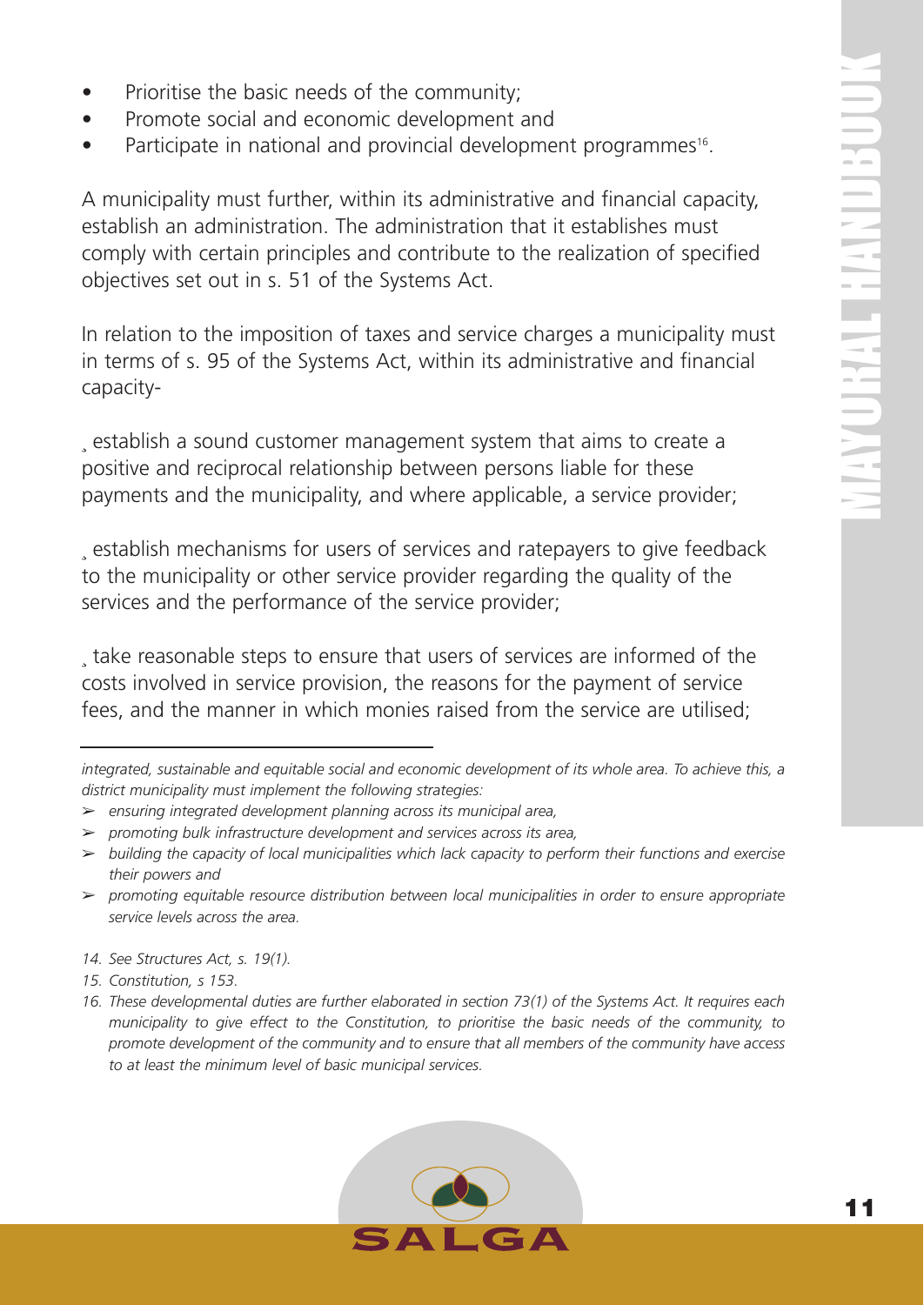- $\checkmark$  the consumption of services has to be measured, take reasonable steps to ensure that the consumption by individual users of services is measured through accurate and verifiable metering systems;
- $\checkmark$  ensure that persons liable for payments, receive regular and accurate accounts that indicate the basis for calculating the amounts due;
- $\checkmark$  provide accessible mechanisms for those persons to query or verify accounts and metered consumption, and appeal procedures which allow such persons to receive prompt redress for inaccurate accounts;
- $\checkmark$  provide accessible mechanisms for dealing with complaints from such persons, together with prompt replies and corrective action by the municipality;
- $\checkmark$  provide mechanisms to monitor the response time and efficiency in complying with paragraph (g); and
- $\checkmark$  provide accessible pay points and other mechanisms for settling accounts or for making pre-payments for services.

# **1.2 Role of a municipal council**

In terms of section 4(2) of the Systems Act, a municipal council must, within the municipality's financial and administrative capacity and having regard for practical considerations,

- $\triangleright$  exercise the municipality's executive and legislative authority and use the resources of the municipality in the best interests of the community;
- $\geq$  provide, without favour or prejudice, democratic and accountable government;
- $\triangleright$  encourage the involvement of the community:
- $\geq$  strive to ensure that municipal services are provided to the community in a financially and environmentally sustainable manner;

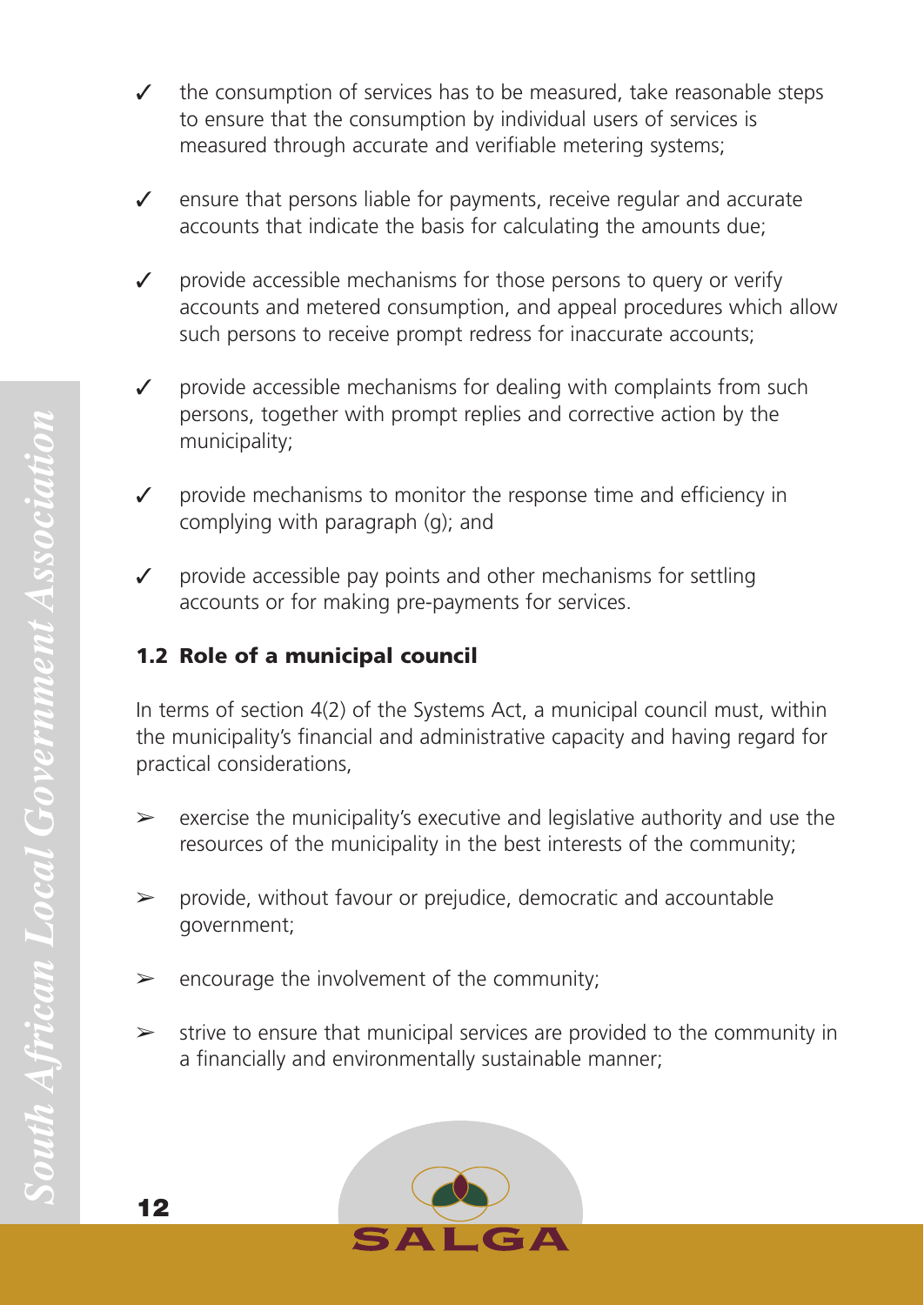- $\geq$  consult the community about the level, quality, range and impact of municipal services and the available options for service delivery;
- $\geq$  give members of the community equitable access to the municipal services to which they are entitled;
- $\triangleright$  promote and undertake development in the municipality;
- $\ge$  promote gender equity in the exercise of the municipality's executive and legislative authority;
- $\geq$  promote a safe and healthy environment in the municipality; and
- $\geq$  contribute, together with other organs of state, to the progressive realisation of the fundamental rights contained in sections 24, 25, 26, 27 and 29 of the Constitution.

S. 19(2) of the Structures Act imposes the following further executive obligations on every municipal council. A council must annually review-

- The needs of the community
- Its priorities to meet those needs
- Its processes for involving the community
- Its organisational and delivery mechanisms for meetings those needs
- Its overall performance in achieving the objects of local government set out in the Constitution.

A municipal council is further required<sup>17</sup> to develop mechanisms to consult the community and community organisations in exercising and performing its powers and functions. The consultation requirements of the Structures Act are further elaborated in the s. 16 and 17 of the Systems Act. S. 16 of the latter Act requires a municipality to make appropriate systemic arrangements for ensuring participation. For this purpose every municipality must encourage and create conditions for community participation in at least-

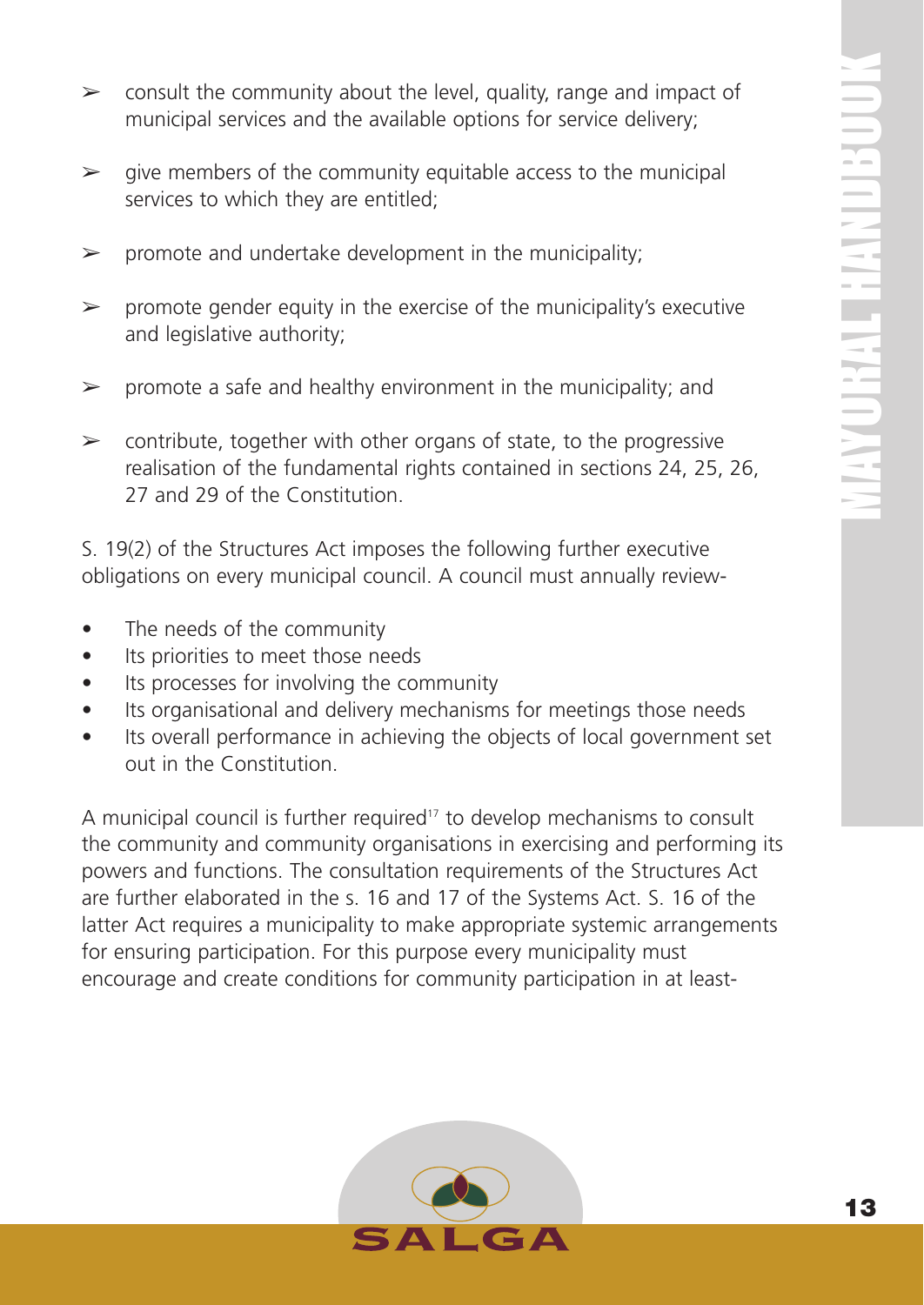- $\geq$  the integrated development planning process<sup>18</sup>,
- $\geq$  the establishment, implementation and review of its performance management system<sup>19</sup>, the monitoring and review of its performance,
- $\geq$  the preparation of the budget and
- $\triangleright$  strategic decisions regarding the provision of services<sup>20</sup>.

S. 17 of the Systems Act requires that citizen participation in local government affairs must take place through the ward committees provided for in the Structures Act, the mechanisms and procedures provided for in the Systems Act, mechanisms and procedures established by the municipal council and through councillors. The mechanisms and procedures established by a council must at least provide for the receipt, processing and consideration of complaints21 and petitions, notification and public comment procedures, public meetings and public hearings and reporting back to the community.

In order for a municipality to comply with these obligations, the core functions of a municipal council may be listed as follows. A municipal council must-

- Make policies and bylaws that are informed by, and seek to satisfy, community needs with regard to the matters that it has the right to administer.
- Ensure implementation of national, provincial and local legislation and policies by supplying appropriate resources and authority to the administration.
- Establish suitable control and reporting systems and procedures for monitoring and evaluating policy implementation in order to give account to the community with regard thereto.

*<sup>17.</sup> Structures Act, s. 19(3).* 

*<sup>18.</sup> See also Systems Act, s. 28(2) and 29(1)(b).* 

*<sup>19.</sup> See Systems Act, s. 41(1)(e)(ii), 42 and 44.*

*<sup>20.</sup> See Systems Act, s. 80(2).*

*<sup>21.</sup> See Systems Act, s. 95(f) and (g)*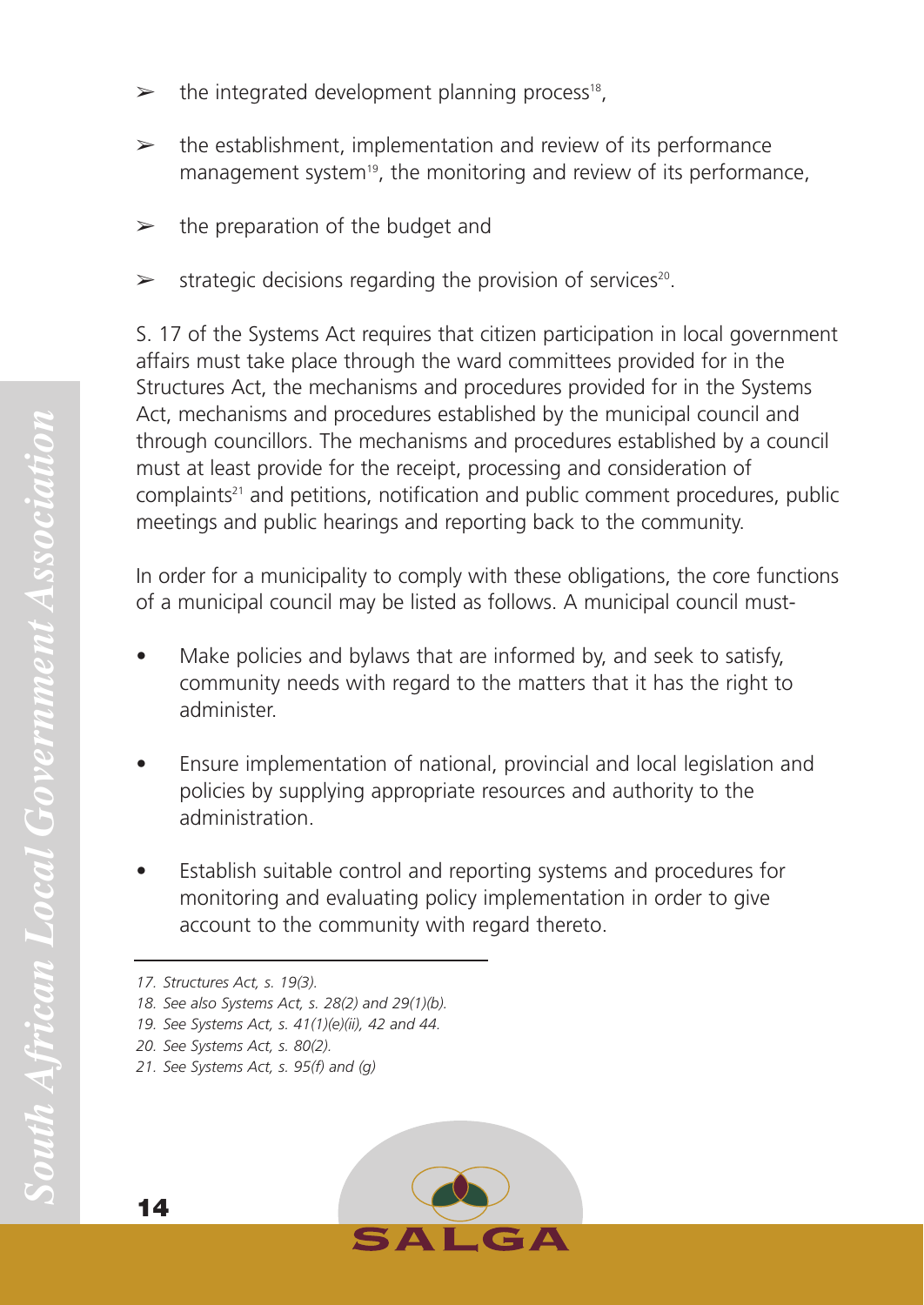- Ensure that the municipality meets its executive obligations, discharges its developmental duties and realises the constitutional objects of local government as elaborated in legislation.
- Enforce the codes of conduct for employees and councillors.
- Cooperate with other spheres of government, organs of state within those spheres and municipalities.
- Establish independent tender boards to adjudicate tenders.
- Build and promote good relations with the private sector, nongovernmental and community organizations and other local organisations.
- Act as employer.

# **1.3 Role of the municipal administration**

In terms of section 195(1) of the Constitution the following values and principles govern the municipal administration:

- $\Rightarrow$  A high standard of professional ethics.
- $\Rightarrow$  Efficient, economic and effective use of resources.
- $\Rightarrow$  A development-orientation.
- $\Rightarrow$  Impartial, fair, equitable and unbiased services provision.
- $\Rightarrow$  Responsiveness.
- $\Rightarrow$  Public participation in policy-making.
- $\Rightarrow$  Accountability.

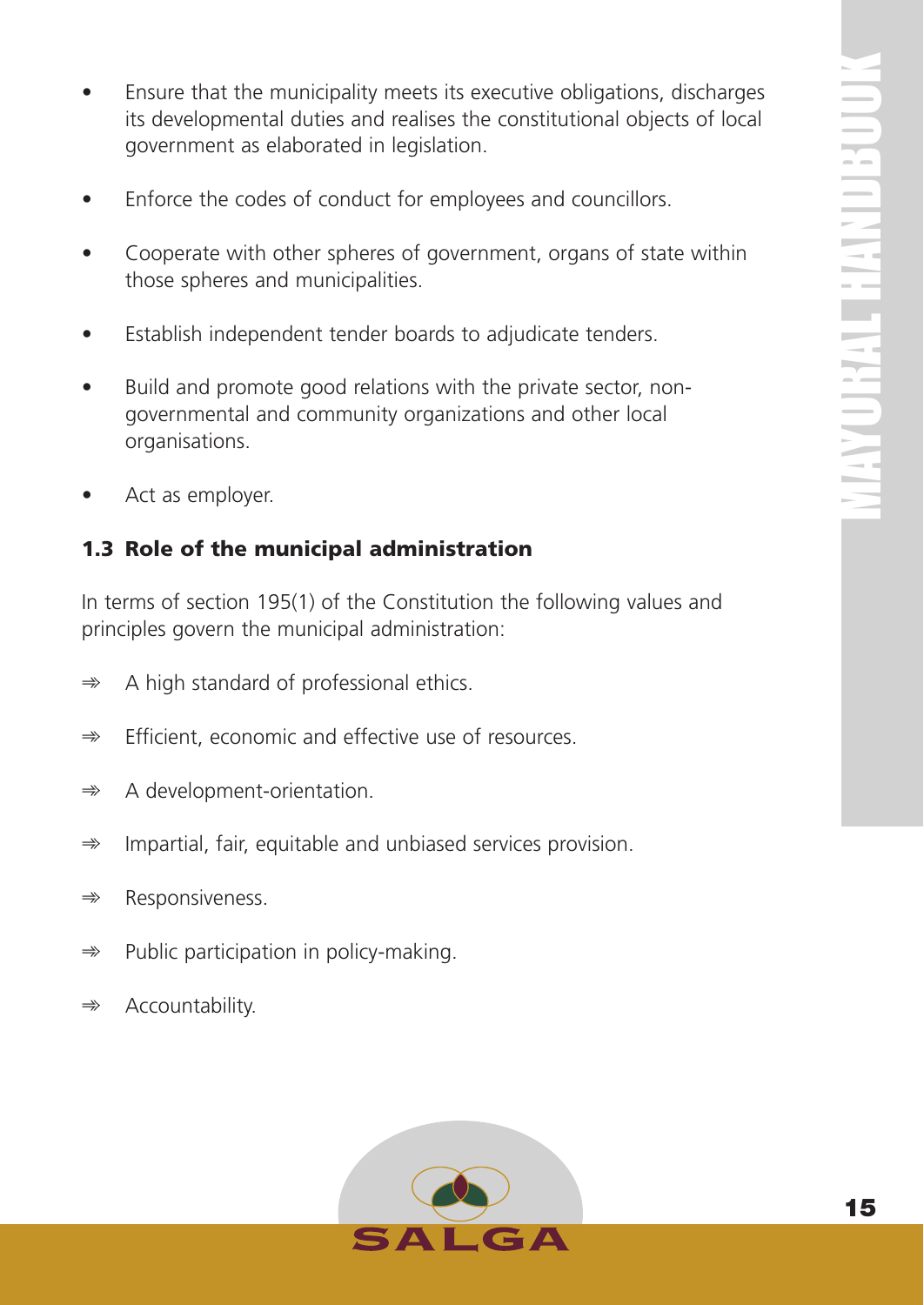- $\Rightarrow$  Transparency by providing the public with timely, accessible and accurate information.
- $\Rightarrow$  Good human-resource management and career-development practices, to maximise human potential.
- $\Rightarrow$  Representivity, with employment and personnel management practices based on ability, objectivity, fairness and the need to redress the imbalances of the past to achieve broad representation.

Section 6(2) of the Systems Act requires of the administration to-

- ✓ provide be responsive to the needs of the local community;
- ✓ provide facilitate a culture of public service and accountability amongst staff;
- ✓ provide take measures to prevent corruption;
- ✓ provide establish clear relationships, and facilitate co-operation and communication, between it and the local community;
- ✓ provide give members of the local community full and accurate information about the level and standard of municipal services they are entitled to receive; and
- $\checkmark$  provide inform the local community how the municipality is managed, of the costs involved and the persons in charge.

In terms of section 51 of the Systems Act, a municipality's administration must enable it to-

- $\triangleright$  respond to the needs of the community;
- $\triangleright$  facilitate a culture of public service and accountability amongst staff;

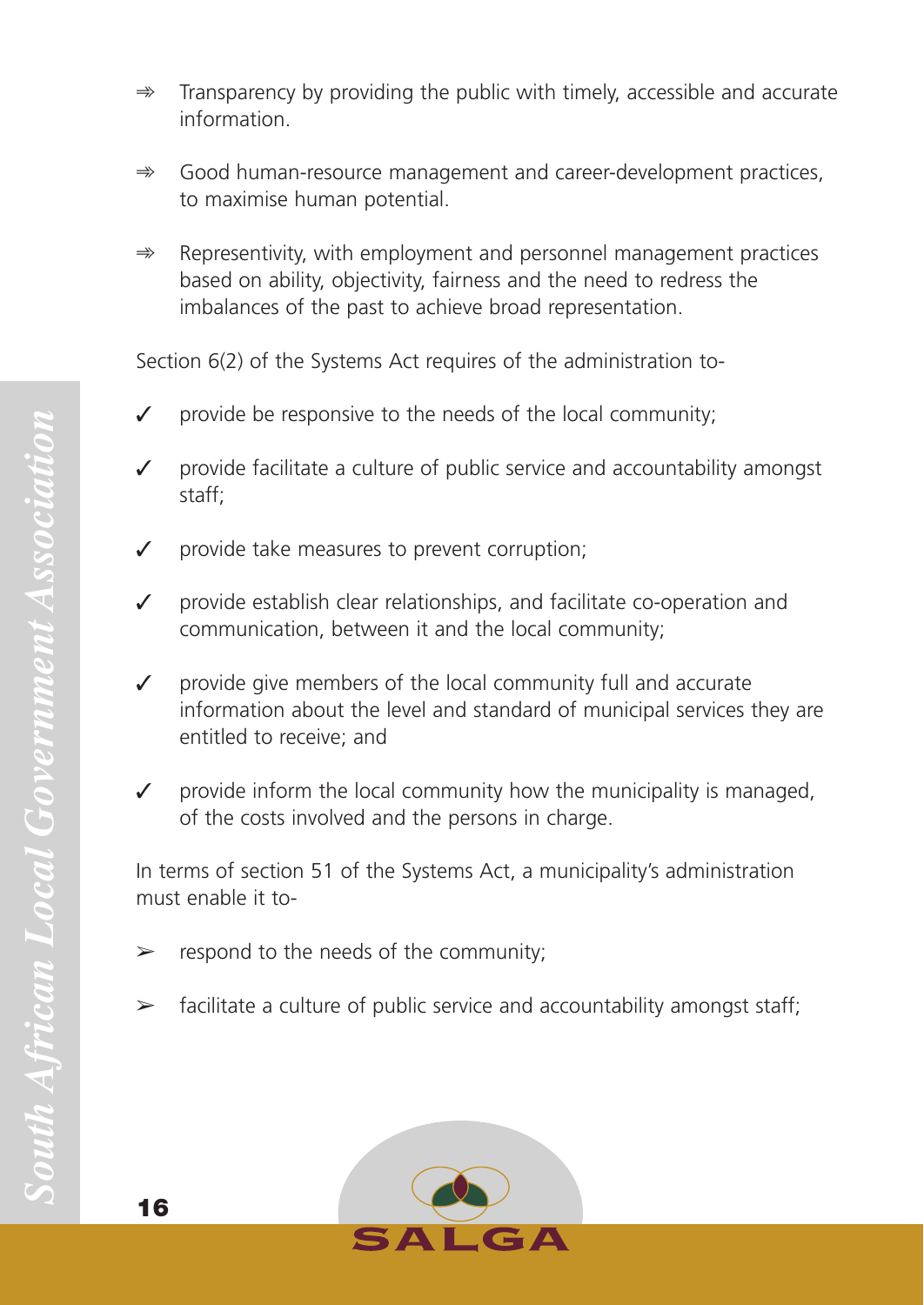- $\triangleright$  be performance orientated;
- $\geq$  focus on the objects and developmental duties of local government set out the Constitution;
- $\geq$  align the roles and responsibilities of its political structures, political office-bearers, managers and other employees with the priorities and objectives set out in the municipality's integrated development plan;
- $\geq$  establish clear relationships, and facilitate co-operation, co-ordination and communication, between its political structures and political officebearers and its administration and between its political structures, political office-bearers and administration and the community;
- $\geq$  organise its political structures, political office-bearers and administration in a flexible way in order to respond to changing priorities and circumstances;
- $\geq$  perform its functions through operationally effective and appropriate administrative units and mechanisms including departments and other functional units and when necessary, on a decentralised basis;
- $\geq$  assign clear responsibilities for the management and co-ordination of administrative units and mechanisms;
- $\geq$  hold the municipal manager accountable for the overall performance of the administration;
- $\geq$  maximise efficiency of communication and decision-making within the administration;
- $\triangleright$  delegate responsibility to the most effective level within the administration;
- $\geq$  involve staff in management decisions as far as is practicable; and

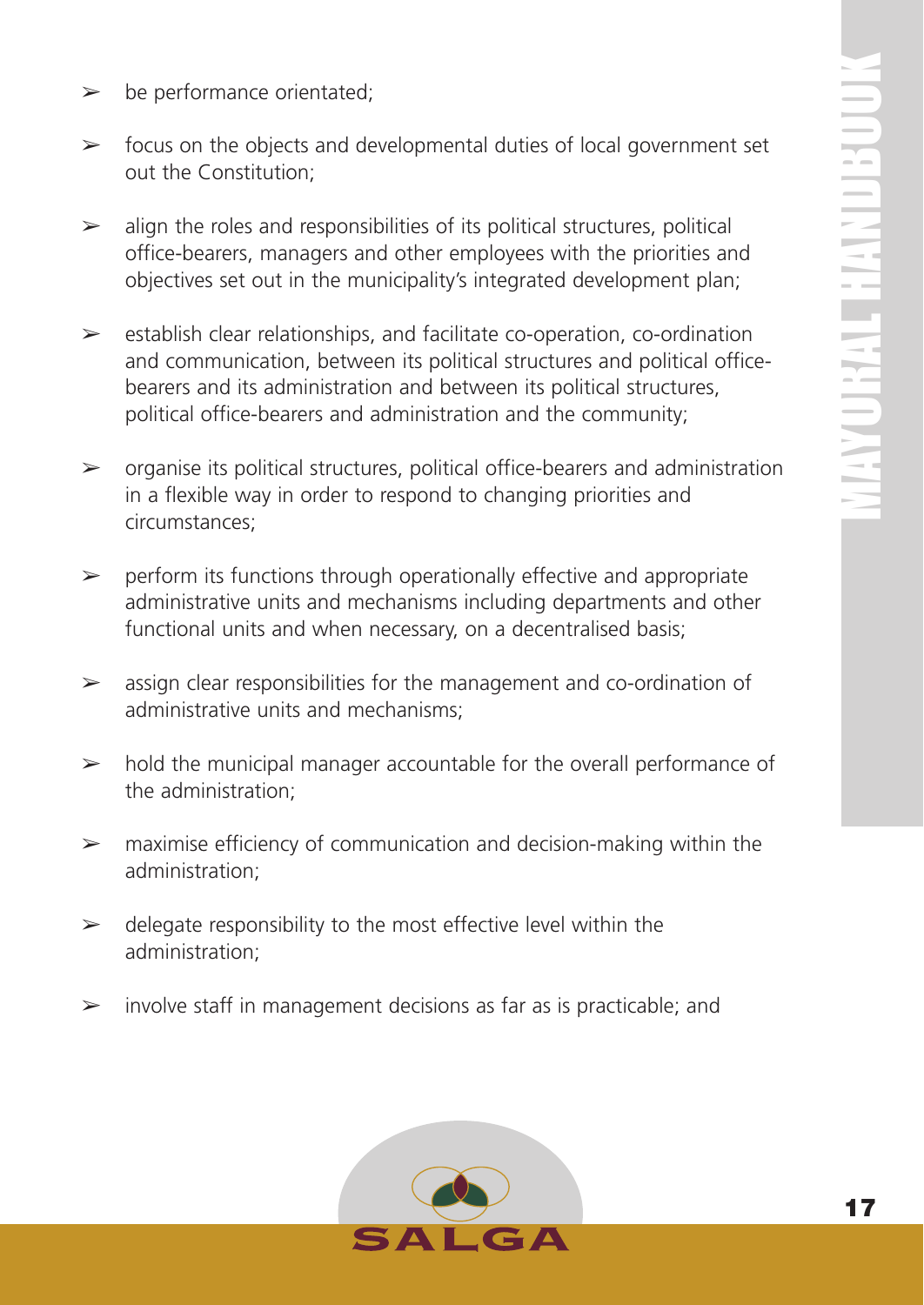$\triangleright$  provide an equitable, fair, open and non-discriminatory working environment.

Based on the above, the role of a municipality's administration may be described as follows:

- Implements the lawful policies, resolutions and bylaws of the municipal council and the policies and laws of other spheres of government.
- Advises the council and its structures.
- Make administrative/operational policies.
- Manages, operates and maintains the provision of services in a sustainable and equitable manner.
- Administers the affairs of the municipality.
- Manages the municipality's resources.

# **1.4 Doctrine of the separation of powers**

The doctrine of the separation of powers has it that governmental authority actually consists of three distinct but complementary powers and that these three powers should be functionally and structurally separated. The purpose of this limitation was to limit the power of government and thus safe-guard the citizenry from abuse of power, as follows:

**1.4.1 Legislative power:** The power to make laws/rules that apply in principle to everybody, to provide mechanisms and resources for the application of its laws and to ensure that its laws are carried out.

**1.4.2 Executive power:** The executive must make policies, identify and allocate resources to ensure that its policies are carried out, must ensure that a suitable legal framework for the implementation of its policies are made and must implement and administer the laws of the legislature.

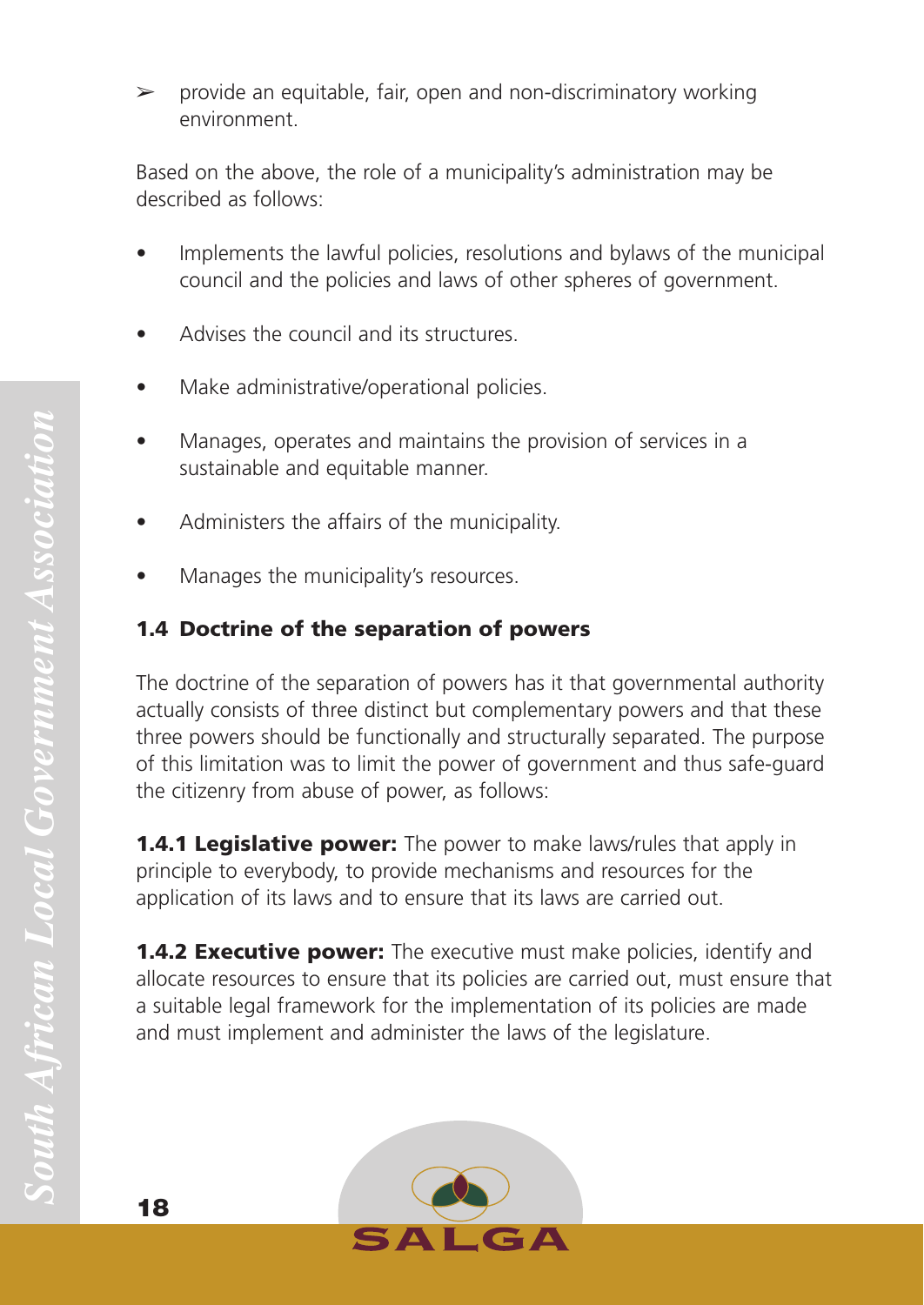**1.4.3 Judicial power:** The power to interpret the law made by the legislature, to apply the law to the cases before it and to control the activities of the legislature and the executive.

In South Africa government is constituted as a national, provincial and local sphere of government that are distinct from one another, yet inter-related to and interdependent on each other. Constitutionally all the three governmental powers are allocated only to the national sphere of government. The provincial and local government spheres do not have pure judicial powers.

In the national sphere of government the legislative power is vested in Parliament, the executive power is vested in the President and judicial power is vested in the Courts. There is therefore a fairly clear functional and structural separation of powers in the national sphere. In the provincial sphere provincial Legislatures have the legislative power and the premiers, executive power.

In the local sphere there is no separation of legislative and executive powers. Section 151 of the Constitution clearly states: "(2) The executive and legislative authority of a municipality is vested in its municipal council".

The treatment of local government in this respect affirms the constitutional tradition of local government in South Africa where there never had been a separation of legislative and executive powers in municipalities.

This is, however, not the only difference in this regard between the nation, provinces and municipalities. The Constitution goes to great pains to define the content of the legislative and executive powers of the nation and the provinces, as set out below:

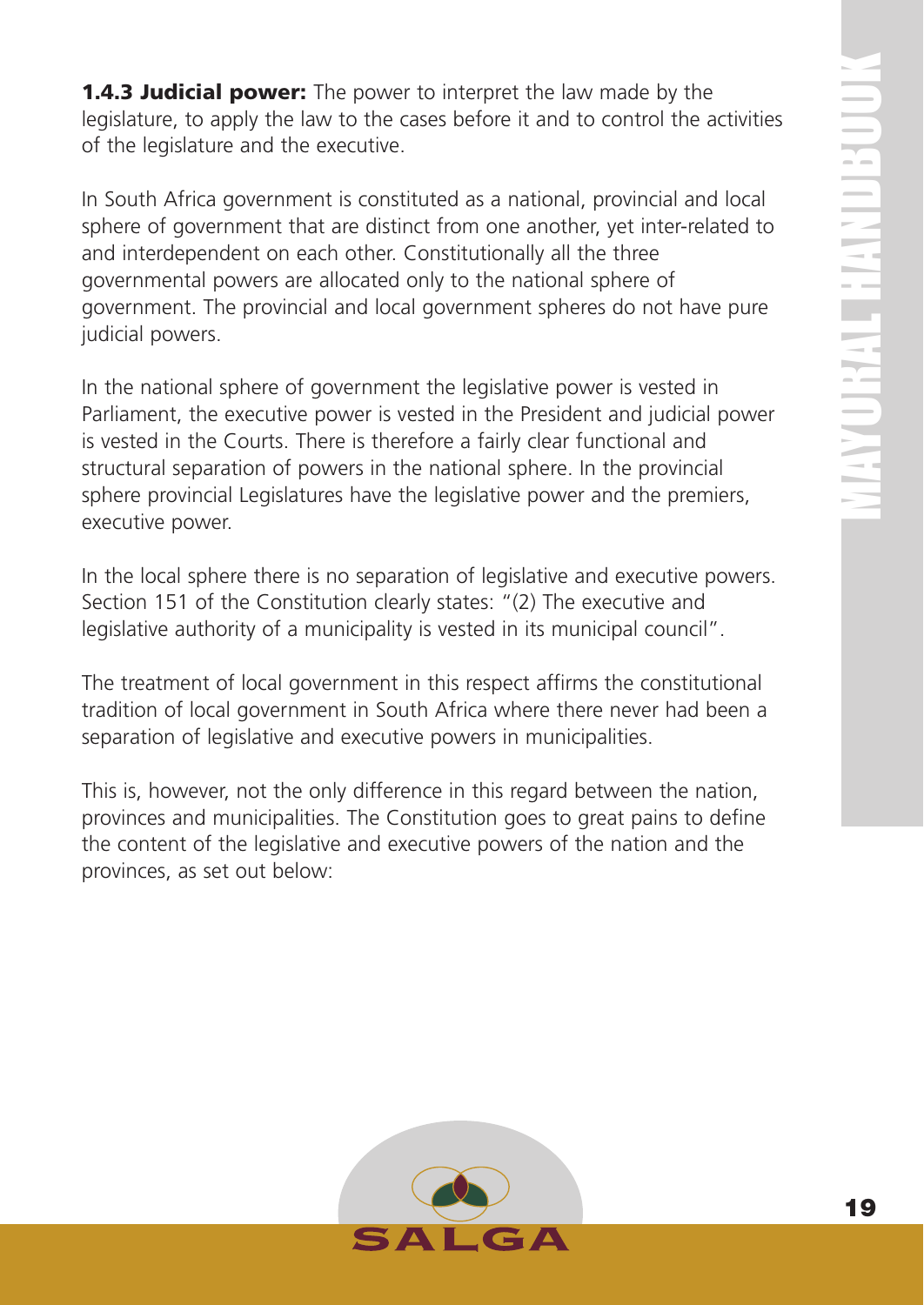| <b>LEGISLATIVE POWERS</b>                                                                                                                                                                                                                                                                                                                                                                                                                                                                                                                                                                                                                                                                                                                                                                                                                                                                                                                                                                                                                                                                              |                                                                                                                                                                                                                                                                                                                                                                                                                                                                                                                                                                                                                                                   |  |  |
|--------------------------------------------------------------------------------------------------------------------------------------------------------------------------------------------------------------------------------------------------------------------------------------------------------------------------------------------------------------------------------------------------------------------------------------------------------------------------------------------------------------------------------------------------------------------------------------------------------------------------------------------------------------------------------------------------------------------------------------------------------------------------------------------------------------------------------------------------------------------------------------------------------------------------------------------------------------------------------------------------------------------------------------------------------------------------------------------------------|---------------------------------------------------------------------------------------------------------------------------------------------------------------------------------------------------------------------------------------------------------------------------------------------------------------------------------------------------------------------------------------------------------------------------------------------------------------------------------------------------------------------------------------------------------------------------------------------------------------------------------------------------|--|--|
| <b>National sphere</b>                                                                                                                                                                                                                                                                                                                                                                                                                                                                                                                                                                                                                                                                                                                                                                                                                                                                                                                                                                                                                                                                                 | <b>Provincial sphere</b>                                                                                                                                                                                                                                                                                                                                                                                                                                                                                                                                                                                                                          |  |  |
| The national legislative authority as<br>vested in Parliament confers on the<br>National Assembly the power-<br>to amend the Constitution;<br>➤<br>to pass legislation with regard<br>$\blacktriangleright$<br>to any matter, including a<br>matter within a functional<br>area listed in Schedule 4, but<br>excluding, subject to<br>subsection (2), a matter within<br>a functional area listed in<br>Schedule 5; and<br>to assign any of its legislative<br>➤<br>powers, except the power to<br>amend the Constitution, to<br>any legislative body in another<br>sphere of government.<br>The national legislative authority as<br>vested in Parliament confers on the<br>National Council of Provinces the<br>power-<br>to participate in amending the<br>constitution<br>to pass legislation with regard to<br>any matter within a functional area<br>listed in Schedule 4 and any other<br>matter required by the Constitution<br>to be passed in accordance with<br>section 76; and to consider, in<br>accordance with section 75, any<br>other legislation passed by the<br>National Assembly. | The legislative authority of a<br>province is vested in its provincial<br>legislature and confers on the<br>provincial legislature the power-<br>to pass a constitution for its<br>province or to amend any<br>constitution passed by it;<br>to pass legislation for its<br>province with regard to-<br>any matter within a functional<br>O<br>area listed in Schedule 4 or 5;<br>any matter outside those<br>O<br>functional areas and that is<br>expressly assigned to the<br>province by national<br>legislation; and<br>any matter for which a<br>O<br>provision of the Constitution<br>envisages the enactment of<br>provincial legislation. |  |  |

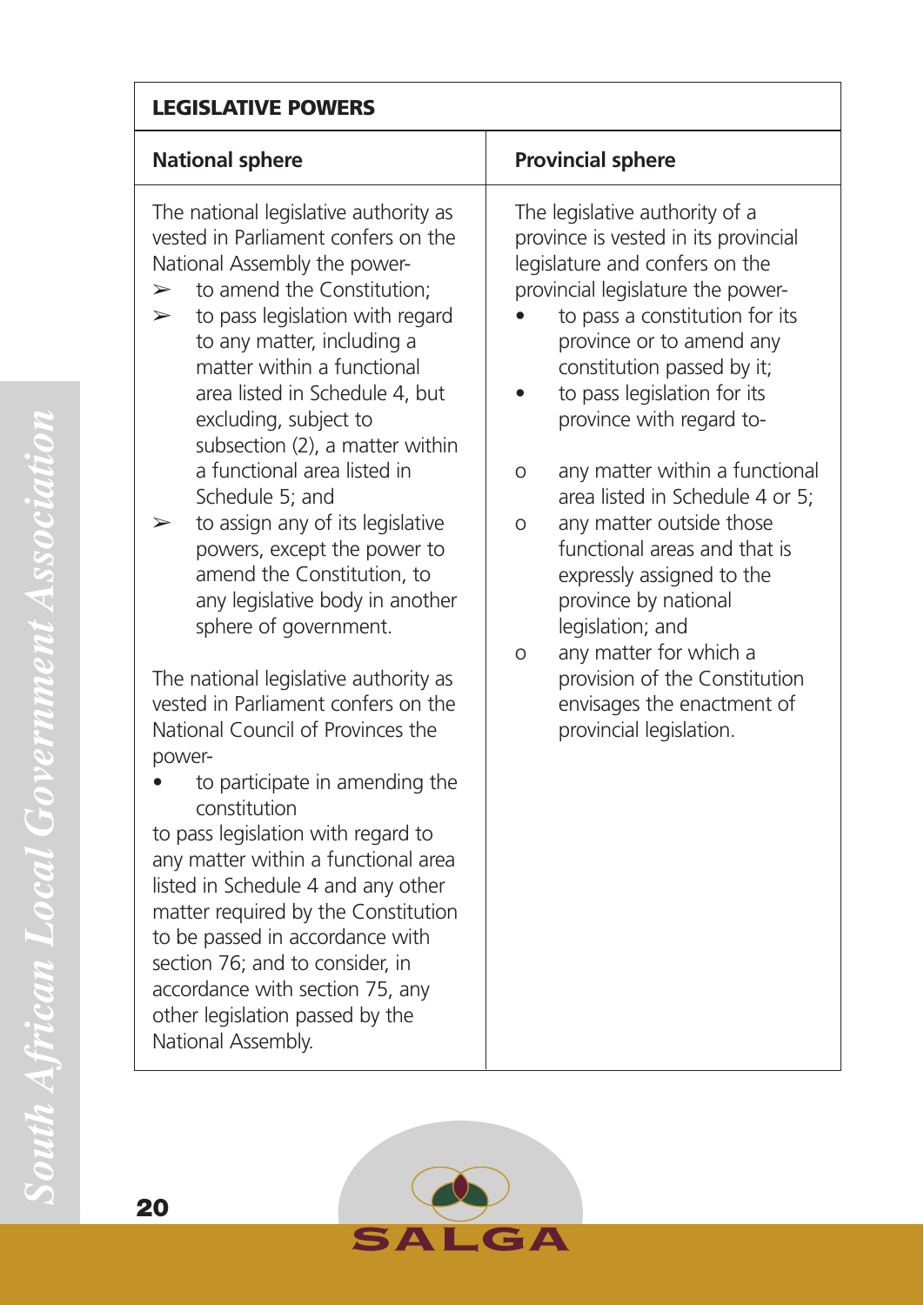| b.                                     |
|----------------------------------------|
| <b>Contract</b><br>$\equiv$            |
| 戸                                      |
| $\overline{\phantom{a}}$<br>Þ          |
| p.<br>$\equiv$<br>ı<br>m               |
| p.                                     |
| $\sim$<br>$\mathcal{L}$                |
| ш<br>P                                 |
| П                                      |
| $\sim$<br>п                            |
| <b>College</b><br><b>The Company</b>   |
|                                        |
| ı                                      |
| d<br><b>COLLEGE</b>                    |
| E<br>$\qquad \qquad \blacksquare$<br>ı |
| p.                                     |
| $\sim$<br>۰                            |
| m.<br>Þ                                |
| e.<br>Ì<br>۹                           |
| ı                                      |
| b.                                     |
|                                        |

# **EXECUTIVE AUTHORITY**

| <b>National sphere</b>                                                                                                                                                                                                                                                                                                                                                                                                     | <b>Provincial sphere</b>                                                                                                                                                                                                                                                                                                                                                                                                                                                                                                                                                                                                                                                                                                                                                                                                                                                                                                                                                                                                            |  |  |
|----------------------------------------------------------------------------------------------------------------------------------------------------------------------------------------------------------------------------------------------------------------------------------------------------------------------------------------------------------------------------------------------------------------------------|-------------------------------------------------------------------------------------------------------------------------------------------------------------------------------------------------------------------------------------------------------------------------------------------------------------------------------------------------------------------------------------------------------------------------------------------------------------------------------------------------------------------------------------------------------------------------------------------------------------------------------------------------------------------------------------------------------------------------------------------------------------------------------------------------------------------------------------------------------------------------------------------------------------------------------------------------------------------------------------------------------------------------------------|--|--|
| The President exercises the<br>executive authority, together with<br>the other members of the Cabinet,<br>by-                                                                                                                                                                                                                                                                                                              | The Premier exercises the<br>executive authority, together with<br>the other members of the<br>Executive Council, by-                                                                                                                                                                                                                                                                                                                                                                                                                                                                                                                                                                                                                                                                                                                                                                                                                                                                                                               |  |  |
| implementing national<br>legislation except where the<br>Constitution or an Act of<br>Parliament provides<br>otherwise;<br>developing and implementing<br>national policy;<br>co-ordinating the functions of<br>state departments and<br>administrations;<br>preparing and initiating<br>legislation; and<br>performing any other<br>executive function provided<br>for in the Constitution or in<br>national legislation. | implementing provincial<br>$\blacktriangleright$<br>legislation in the province;<br>implementing all national<br>$\blacktriangleright$<br>legislation within the<br>functional areas listed in<br>Schedule 4 or 5 except where<br>the Constitution or an Act of<br>Parliament provides otherwise;<br>administering in the province,<br>$\blacktriangleright$<br>national legislation outside<br>the functional areas listed in<br>Schedules 4 and 5, the<br>administration of which has<br>been assigned to the<br>provincial executive in terms<br>of an Act of Parliament:<br>developing and implementing<br>$\blacktriangleright$<br>provincial policy;<br>co-ordinating the functions of<br>$\blacktriangleright$<br>the provincial administration<br>and its departments;<br>preparing and initiating<br>$\blacktriangleright$<br>provincial legislation; and<br>performing any other<br>$\blacktriangleright$<br>function assigned to the<br>provincial executive in terms<br>of the Constitution or an Act<br>of Parliament. |  |  |

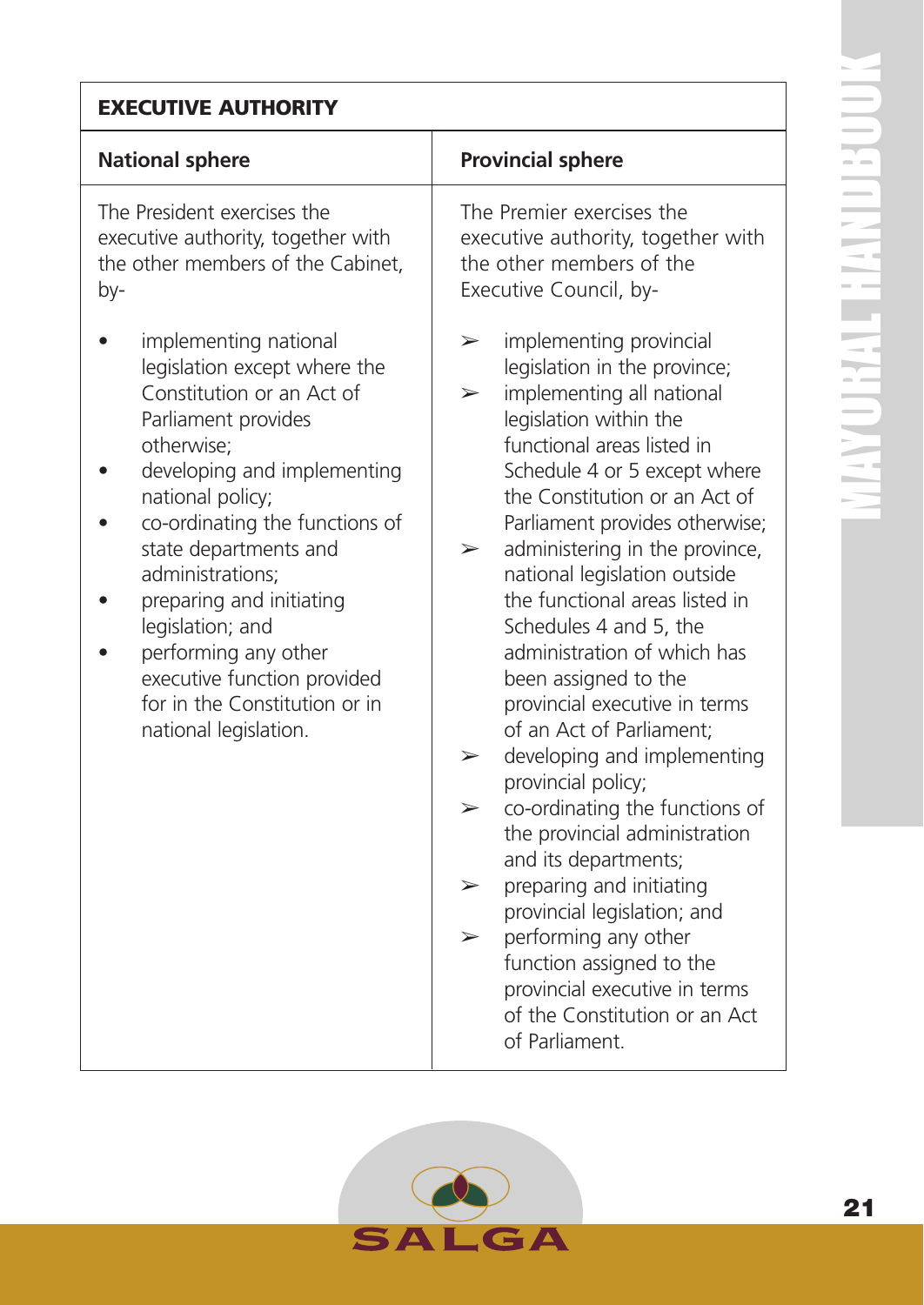In contrast, the Constitution is silent on the content of municipal legislative and executive power. It merely states that a municipality has executive authority in respect of and the right to administer–

- the local government matters listed in Parts B of Schedules 4 and 5; and
- any other matter assigned to it by national or provincial legislation

and that it may make and administer by-laws for the effective administration of the matters which it has the right to administer. Section 11(3) of the Systems Act attempts to give flesh to this power. It states that a municipality exercises its legislative or executive authority by-

- (a) developing and adopting policies, plans, strategies and programmes, including setting targets for delivery;
- (b) promoting and undertaking development;
- (c) establishing and maintaining an administration;
- (d) administering and regulating its internal affairs and the local government affairs of the local community;
- (e) implementing applicable national and provincial legislation and its bylaws;
- (f) providing municipal services to the local community, or appointing appropriate service providers to provide such services;
- (g) monitoring and, where appropriate, regulating municipal services where those services are provided by service providers other than the municipality;
- (h) preparing, approving and implementing its budgets;

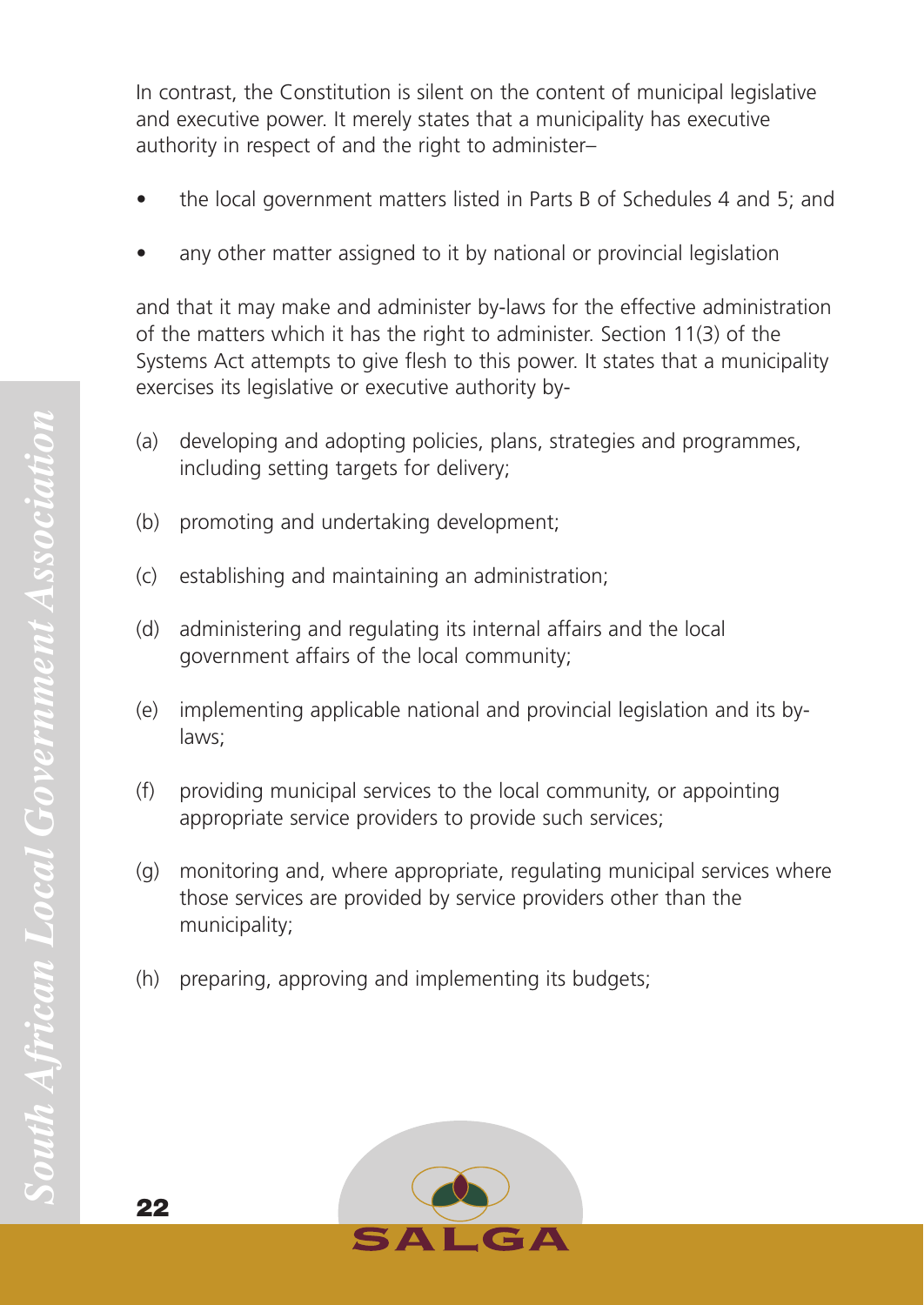- (i) imposing and recovering rates, taxes, levies, duties, service fees and surcharges on fees, including setting and implementing tariff, rates and tax and debt collection policies;
- (j) monitoring the impact and effectiveness of any services, policies, programmes or plans;
- (k) establishing and implementing performance management systems;
- (l) promoting a safe and healthy environment;
- (m) passing by-laws and taking decisions on any of the above-mentioned matters; and
- (n) doing anything else within its legislative and executive competence.

# **1.5 Conclusion**

Understanding of the context within which municipal political office-bearers operate is important to ensure clarity of their roles and their relationships with political structures, each other and the administration of a municipality. The South African local government system does not provide and the Constitution does not allow a functional or structural separation of legislative and executive power.

Political office-bearers and committees therefore perform statutory and delegated powers. Executive power is vested in and exercised by the municipal council.

# **2. POWERS, FUNCTIONS AND DUTIES OF THE MAYOR**

### **2.1 Statutory powers, functions and duties of Executive Mayor**

An executive mayor is entitled to receive reports from committees of the municipal council and to forward those reports together with her/his recommendation to the council when he/she cannot dispose of the matter in terms of his/her delegated powers. Where there is not a specific committee established to investigate and make recommendations on a matter, the executive mayor would also receive reports emanating from the administration.

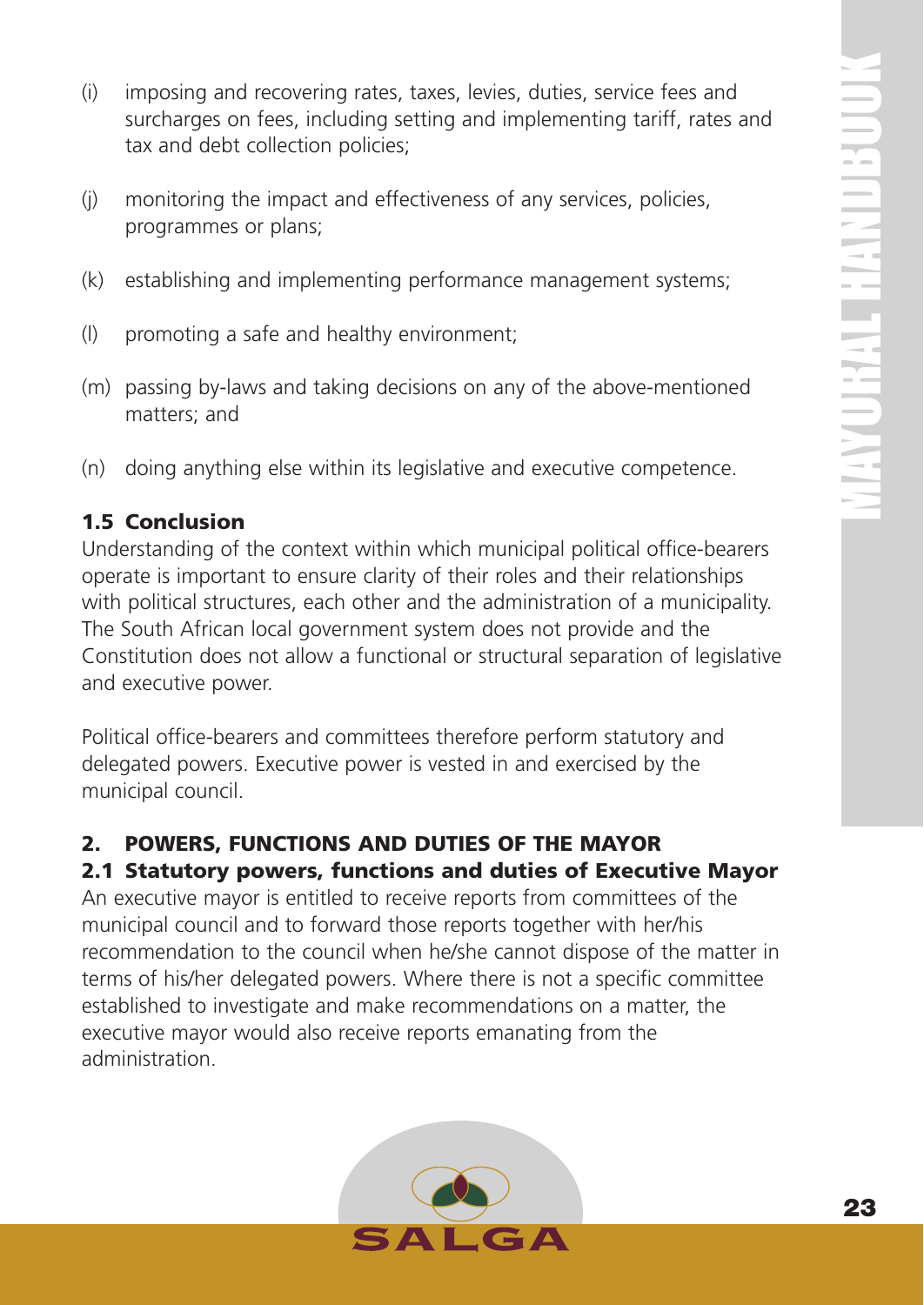### **2.1.1 The executive mayor must-**

- (a) identify the needs of the municipality;
- (b) review and evaluate those needs in order of priority;
- (c) recommend to the council strategies, programmes and services to address priority needs through the integrated development plan and the estimates of revenue and expenditure, taking into account any applicable national and provincial development plans;
- (d) recommend or determine the best way, including partnership and other approaches, to deliver those strategies, programmes and services to the maximum benefit of the community;
- (e) identify and develop criteria, including key performance indicators, for measuring and evaluating progress with the implementation of strategies, programmes and services;
- (f) evaluate progress against the key performance indicators;
- (g) review the performance of the municipality in order to improve the economy, efficiency and effectiveness of the municipality, the efficiency of credit control and debt collection and the implementation of the municipality's by-laws;
- (h) monitor the management of the municipality's administration in accordance with the directions of the municipal council;
- (i) oversee the provision of services in a sustainable manner;
- (j) perform such duties and exercise such powers as the council may delegate to her or him;
- (k) annually report to the council on the involvement of communities and community organisations in the affairs of the municipality; and

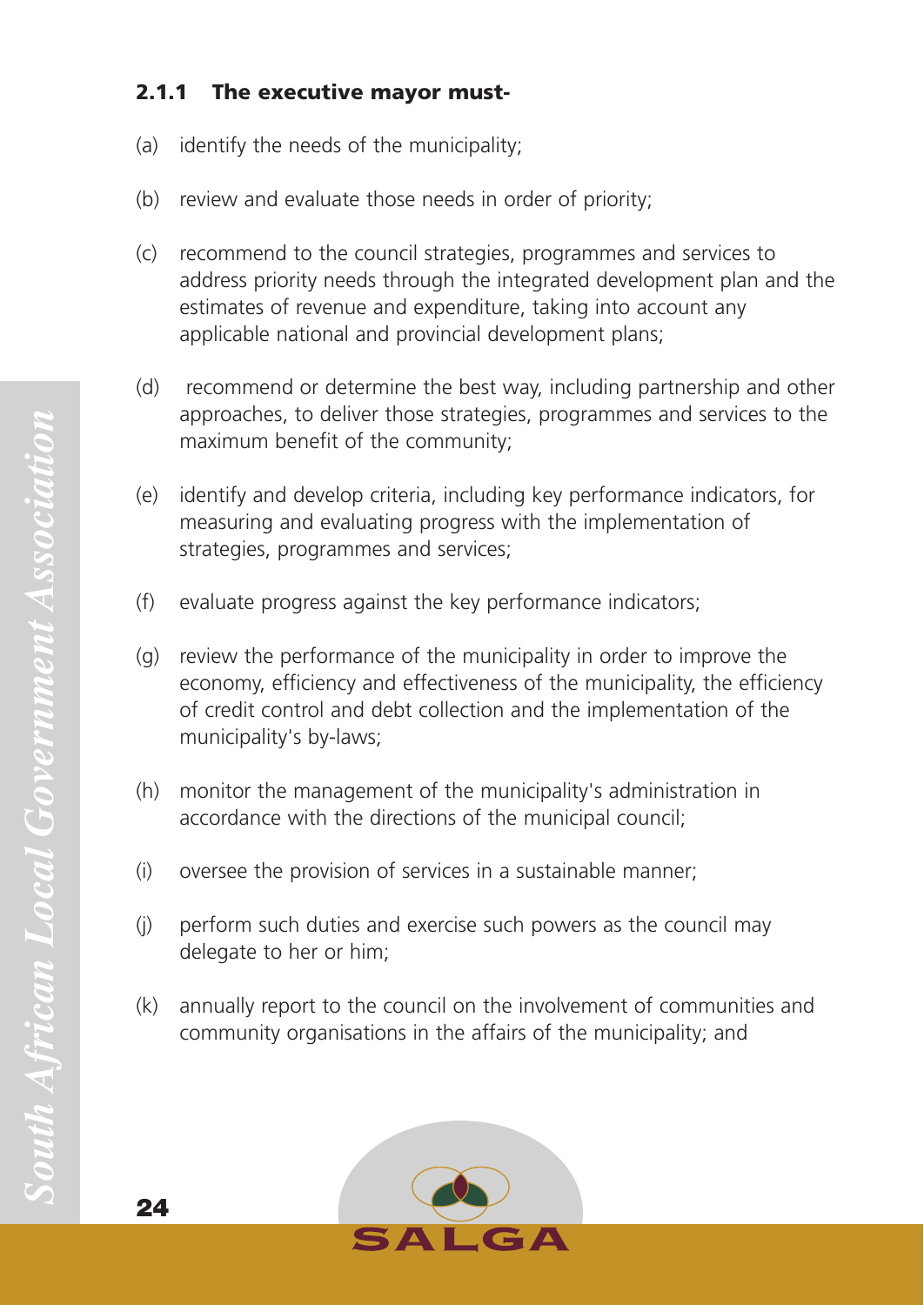(l) ensure that regard is given to public views and report on the effect of consultation on the decisions of the council.

He/she may delegate any of her/his powers to the respective members of the mayoral committee.

The executive mayor must further-

- perform such ceremonial role as the council may determine;
- report to the municipal council on all decisions taken by her/him;
- appoint and may dismiss the members of the mayoral committee;<br>• determine the venue, time and date of meetings of the mayoral
- committee;
- exercise and perform those of her/his powers and functions as may be designated by the council, together with the other members of the mayoral committee;
- manage the drafting of the municipality's integrated development plan and submit the draft integrated development plan to the council;
- manage the development of the municipality's performance management system and submit the proposed system to the council;
- oversee and monitor the implementation and enforcement of the municipality's credit control and debt collection policy and by-laws and the performance of the municipal manager in implementing that policy and by-laws;
- when necessary, evaluate or review the municipality's credit control and debt collection policy and by-laws, or the implementation of the policy and by-laws, in order to improve the efficiency of existing credit control and debt collection mechanisms, processes and procedures; and
- at such intervals as may be determined by the council report to the council on the municipality's credit control and debt collection policies and bylaws and their implementation.

# **2.1.2 Financial matters**

The executive mayor is also the councillor responsible for financial matters in terms of the Municipal Finance Management Act. As such she/he-

• must at least four months before the start of each financial year, prepare a draft annual budget for that financial year;

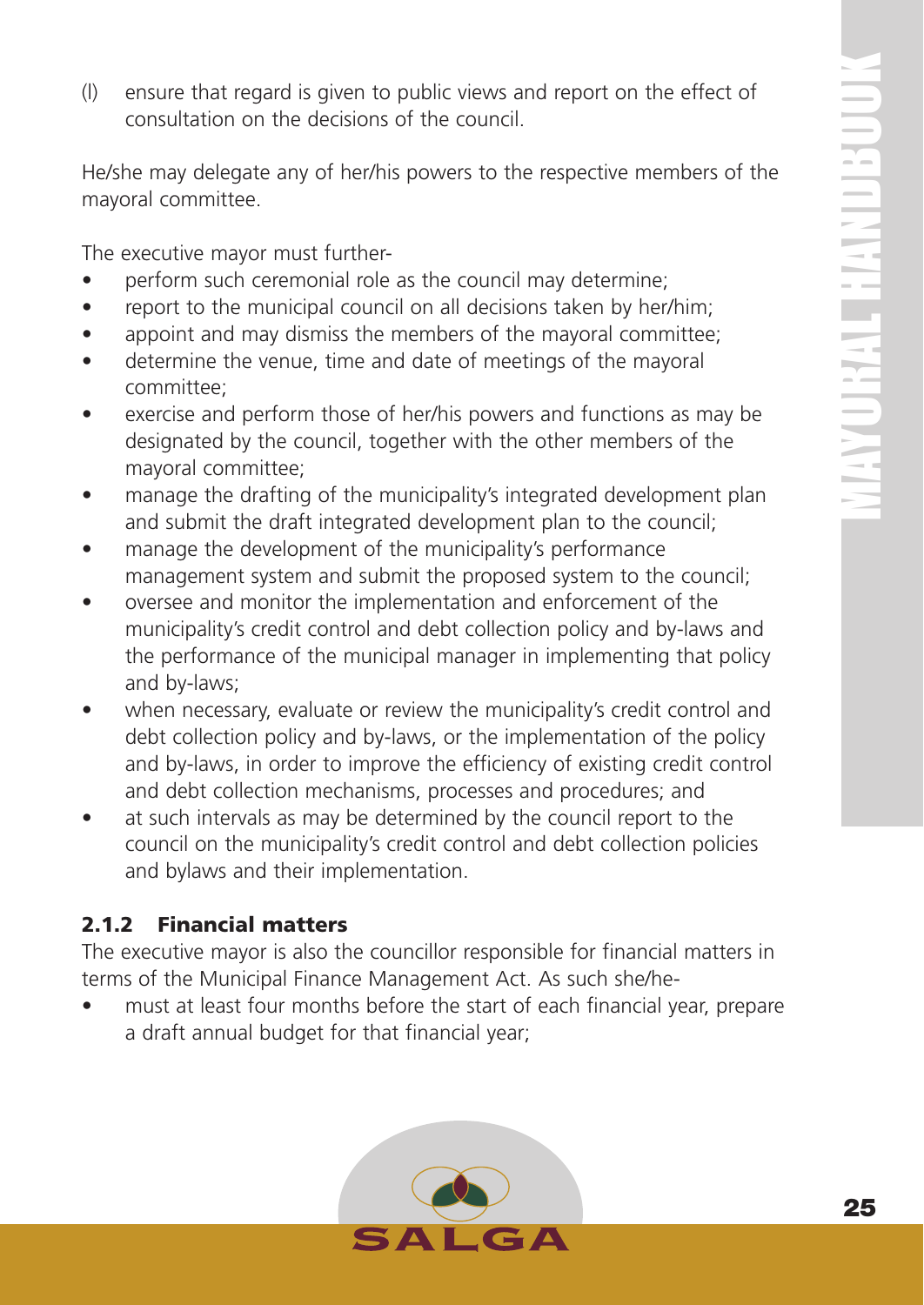- must allow the public access to the draft budget by making it available at the main administrative office of the municipality and to submit written comments and representations to the municipality about it;
- must table the draft budget in the municipal council for discussions and public hearings;
- must submit a copy of the municipality's draft budget to prescribed institutions;
- must as soon as the council discussions and the public hearings on the draft budget have been completed prepare the budget for the financial year, and table the budget in the council for approval;
- must manage the budget process in such a way that the budget is tabled in the council at least 30 days before the start of the financial year to which that budget relates;
- table an adjustments budget in the municipal council as and when necessary; and
- must table any financial statements and reports received from the municipal manager at the first council meeting held after the receipt thereof.

# **2.1.3 Inferred powers and functions of the executive mayor**

The executive mayor must, in respect of the mayoral committee-

- ❖ Preside at public meetings and hearings called by the executive mayor.
- ❖ Receive petitions on behalf of the municipality when requested to do so by petitioners.
- $\triangleleft$  Ensure compliance with the law, including the municipality's rules and orders, during mayoral committee meetings.
- ❖ Interpret the rules and orders of the municipality when required to do so during meetings of the mayoral committee, taking into account any prior rulings and interpretations made during other council or committee meetings.
- ❖ Ensure that her/his reports to the council are adequate for facilitating the council's oversight functions in relation to her/his office.

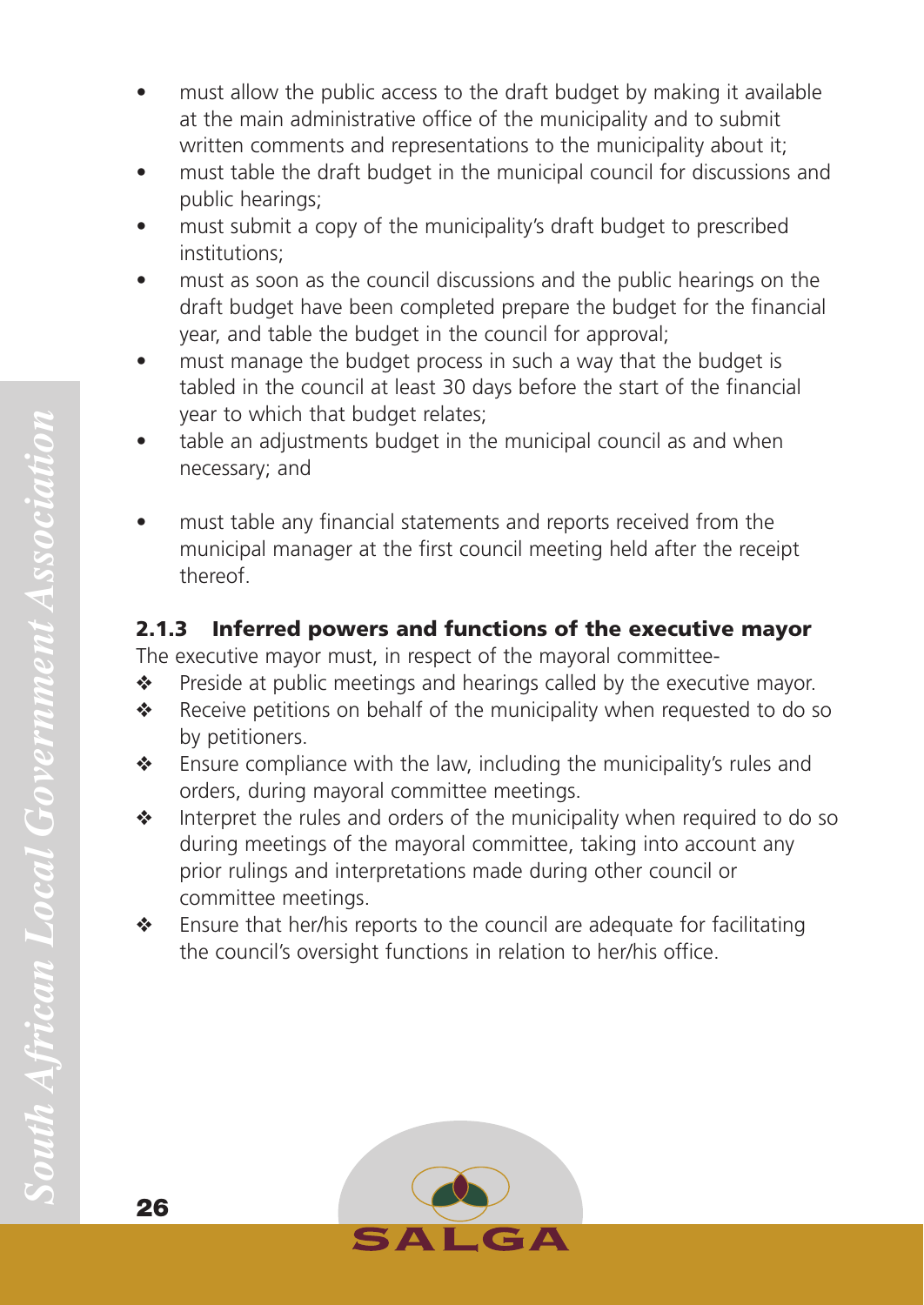# **2.1.4 Preparation of legislation**

Section 160 (2) of the Constitution states that a municipal council may not delegate, amongst other things, the making of bylaws and that the adoption of bylaws require an absolute majority, i.e. a majority of all the councillors of the municipality must vote in favour of the adoption of a bylaw.

However, section 30 of the Structures Act prohibits a council from adopting a proposed bylaw until it received a report and recommendation with regard to the proposed bylaw from the executive mayor. A municipality has the right to make bylaws for the effective administration of the matters assigned to it in terms of the Constitution and national and provincial legislation.

Part of the executive mayor's responsibility in respect of the preparation of proposed bylaws is to ensure that bylaws that are recommended to the council comply with the Constitution and any applicable national and provincial legislation. This means that the executive mayor should ensure that:<br>
• the municipality is competent to legislate on the matter.

- 
- a proposed bylaw is consistent with national or provincial legislation, if any.
- the proposed by-law does not conflict with the Bill of Rights or any other provision of the Constitution.
- the proposed bylaw complies with all the legal requirements for a bylaw.
- the proposed bylaw is prepared and available in all the official languages determined by the council in its language policy.

# **2.1.5 Integrity, privileges and immunities of councillors**

The executive mayor is the guardian of councillors' privileges and immunities in the mayoral committee. The privileges and immunities of councillors include freedom of speech during committee meetings and immunity from criminal and civil litigation in certain instances. Not only must the executive mayor ensure that councillors benefit from this special dispensation, she/he must also ensure that councillors do not abuse their privileges and immunities. This requires that the executive mayor must be absolutely certain what limitations, if any, the rules and orders of the municipality and other legislation, including the Constitution, imposes on councillors' freedom of speech.

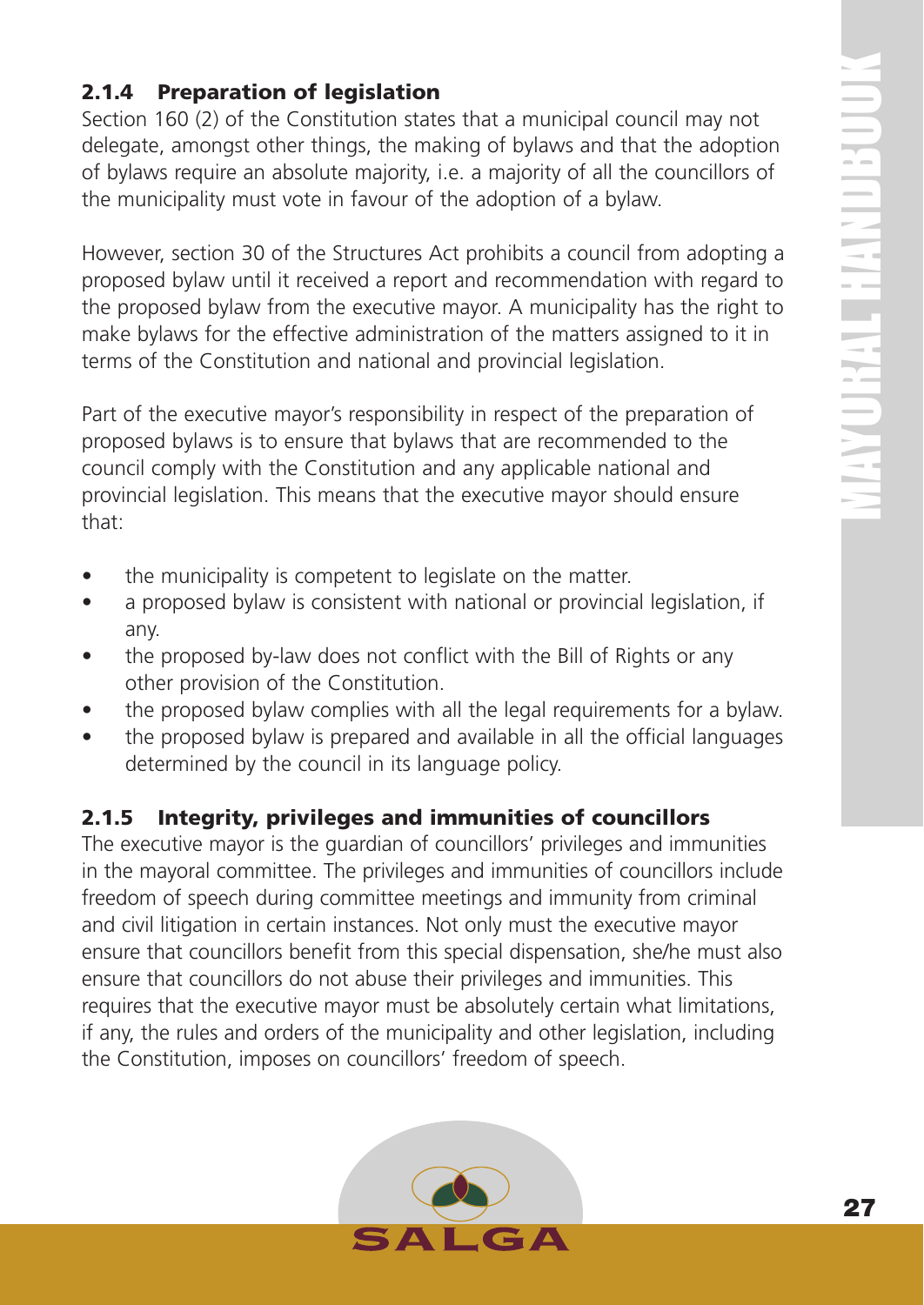### **2.1.6 Enforcing the code of conduct for councillors in mayoral committee meetings**

The executive mayor should, for the sake of uniformity, have similar arrangements with regard to enforcing the code of conduct in the mayoral committee as would be the case with the committees of council.

# **2.1.7 Agenda and minutes**

The executive mayor presides at mayoral committee meetings. This implies that she/he should be responsible for the preparation of the agenda that is circulated to mayoral committee members prior to any meeting.

Items for the agenda originate from various sources in the municipality, e.g. the administration, portfolio committees, motions submitted by councillors and written questions submitted by councillors.

The executive mayor must, for instance, ensure that the different reports that must be submitted to the mayoral committee are complete, are arranged in logical order in the agenda and are submitted in time for inclusion in the agenda. She/he must also ensure that agendas are dispatched to mayoral committee members in reasonable timeframes to ensure that they have adequate time to prepare for meetings.

The executive mayor should ensure that there are adequate facilities and resources for keeping minutes of mayoral committee meetings and other activities involving the mayoral committee, such as public meetings and public hearings. The executive mayor should ensure that minutes are of high quality, correct and accessible for councillors, employees and the public.

# **2.1.8 Meeting procedures**

The executive mayor must see to it that the provisions of the municipality's rules and orders with regard to mayoral committee meetings are adhered to. The rules and orders of the municipality may regulate the detail of the procedures during and conduct of mayoral committee meetings. Such procedures may, for example, prescribe behavioral rules.

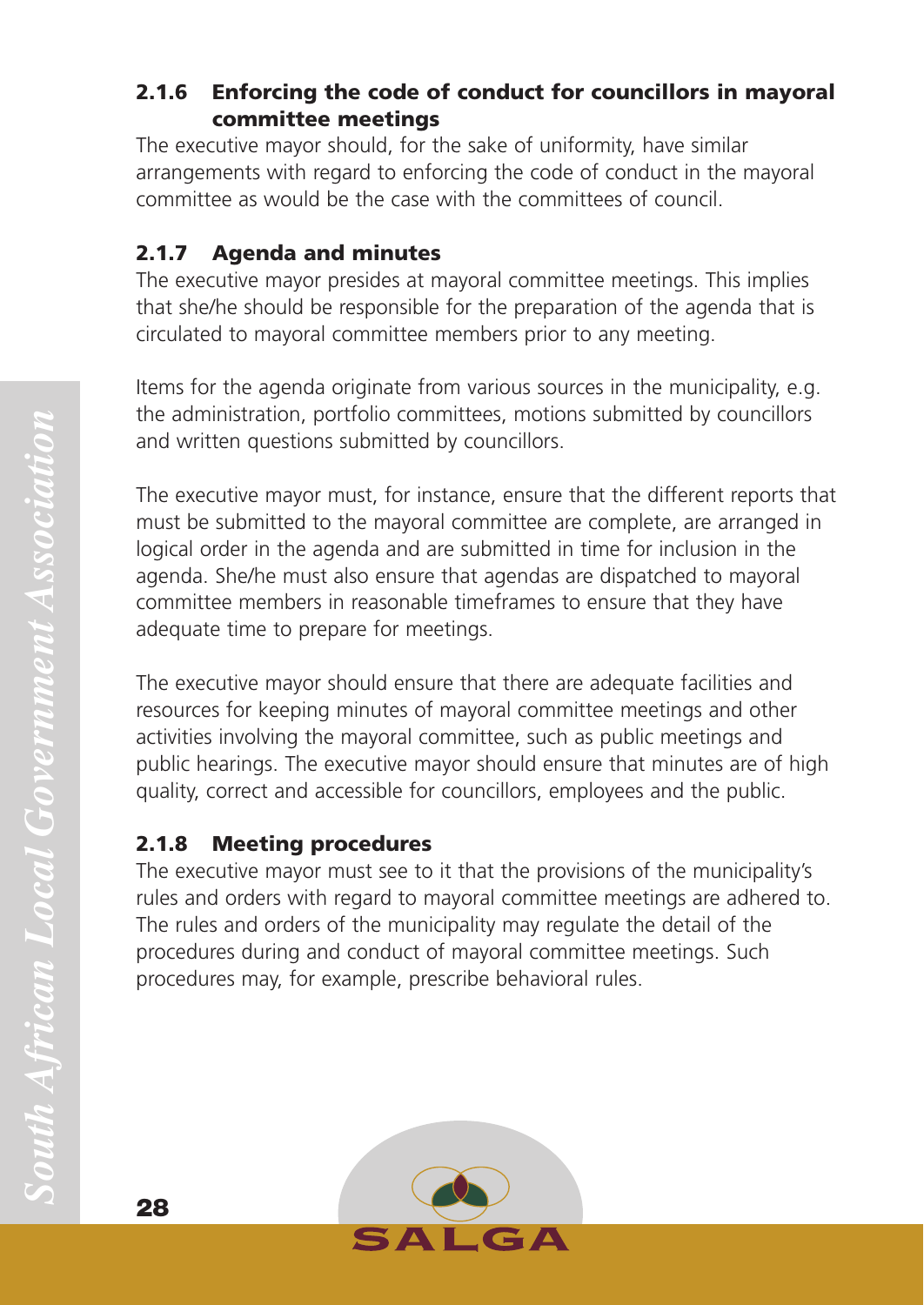The executive mayor must therefore know the rules and orders that are applicable to the mayoral committee in order for her/him to consistently apply them. Rules and orders would, for example, determine what motions and proposals may and may not be made, when a motion or proposal must be disallowed, how an interview with a deputation must be conducted, how to deal with a petition tabled at a mayoral committee meeting and so on. As in the case of the code of conduct the executive mayor should have a record of all the Speaker's interpretations of the rules and orders, as well as precedents that developed through application and enforcement of the rules to ensure consistent application thereof.

# **2.1.9 Order**

The degree of order or lack thereof during mayoral committee meetings will reflect positively or negatively on the image of the municipality as a whole, although mayoral committee meetings are often more relaxed and less formal than council meetings.

The executive mayor is responsible, in respect of mayoral committee meetings, for promoting members' freedom of speech, subject to the municipality's rules and orders. She/he must however, also adjudicate the content of councillors' contributions to discussion in the mayoral committee for compliance with the rules and orders of the municipality and other legislation.

# **2.1.10 Decision-making at mayoral committee meetings**

The question of decision-making at mayoral committee meetings must be understood within the context of the advisory nature of this committee. The main purpose of this committee is to "assist" the executive mayor in the exercise and performance of her/his powers and functions.

The manner of decision-making may exclude any form of voting. The reason for this is because the final decision-maker is the executive mayor and she/he takes full responsibility for all consequences relating to all decisions taken at that committee.

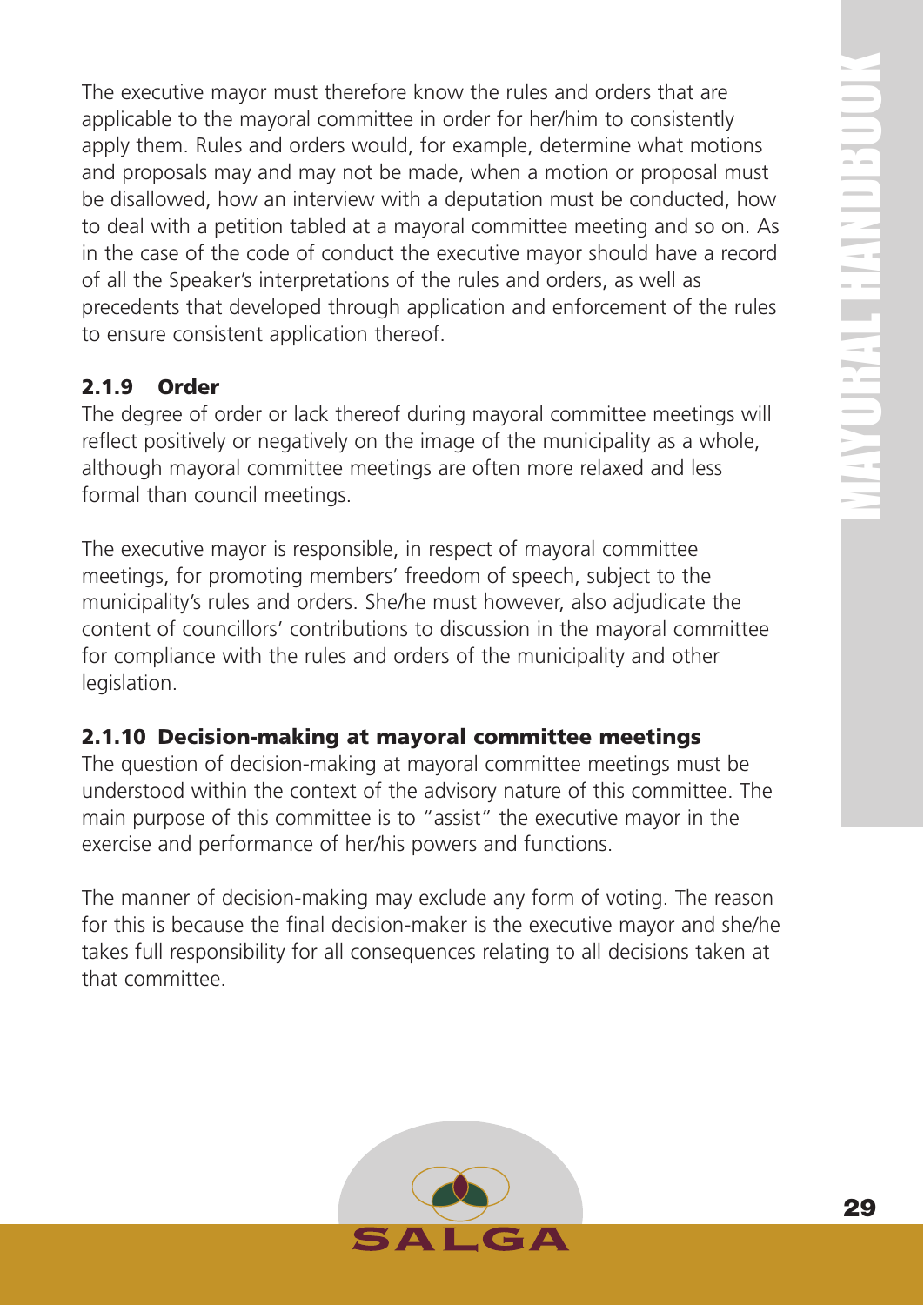# **2.1.11 Admission of public to mayoral committee meetings**

In terms of section 160 of the Constitution read with section 20(1) of the Systems Act, mayoral committee meetings are in principle open to the public and the media. However, section 20(3) of the Systems Act empowers a mayoral committee to close all its meetings provided it is reasonable to do so having regard to the nature of the business being transacted. Section 20(2) of the Systems Act prohibits a mayoral committee from closing its meetings to the public and the media when considering or voting on any of the following matters:

- a draft by-law;
- a budget;
- the municipality's draft integrated development plan, or any amendment of the plan;
- the municipality's draft performance management system, or any amendment of the system,;
- the decision to enter into a service delivery agreement referred to in section 76 (b) of the Act; or
- any other matter prescribed by regulation.

The executive mayor must facilitate the implementation of section 20(1) and (2) of the Systems Act insofar as it deals with the public and media's admission to mayoral committee meetings. The executive mayor must ensure that she/he can explain the legal requirements for meeting in a closed session and must apply those rules consistently from one meeting to another.

The executive mayor must ensure that members of the public are seated in designated areas from where they can observe the proceedings of the mayoral committee. The rules and orders of municipalities usually authorize the executive mayor to have any person who refuses to comply with any ruling made by her/him or who persistently disrupts a meeting removed from the meeting. The executive mayor must therefore ensure that arrangements had been made for the presence of one or more employees or other persons for this purpose.

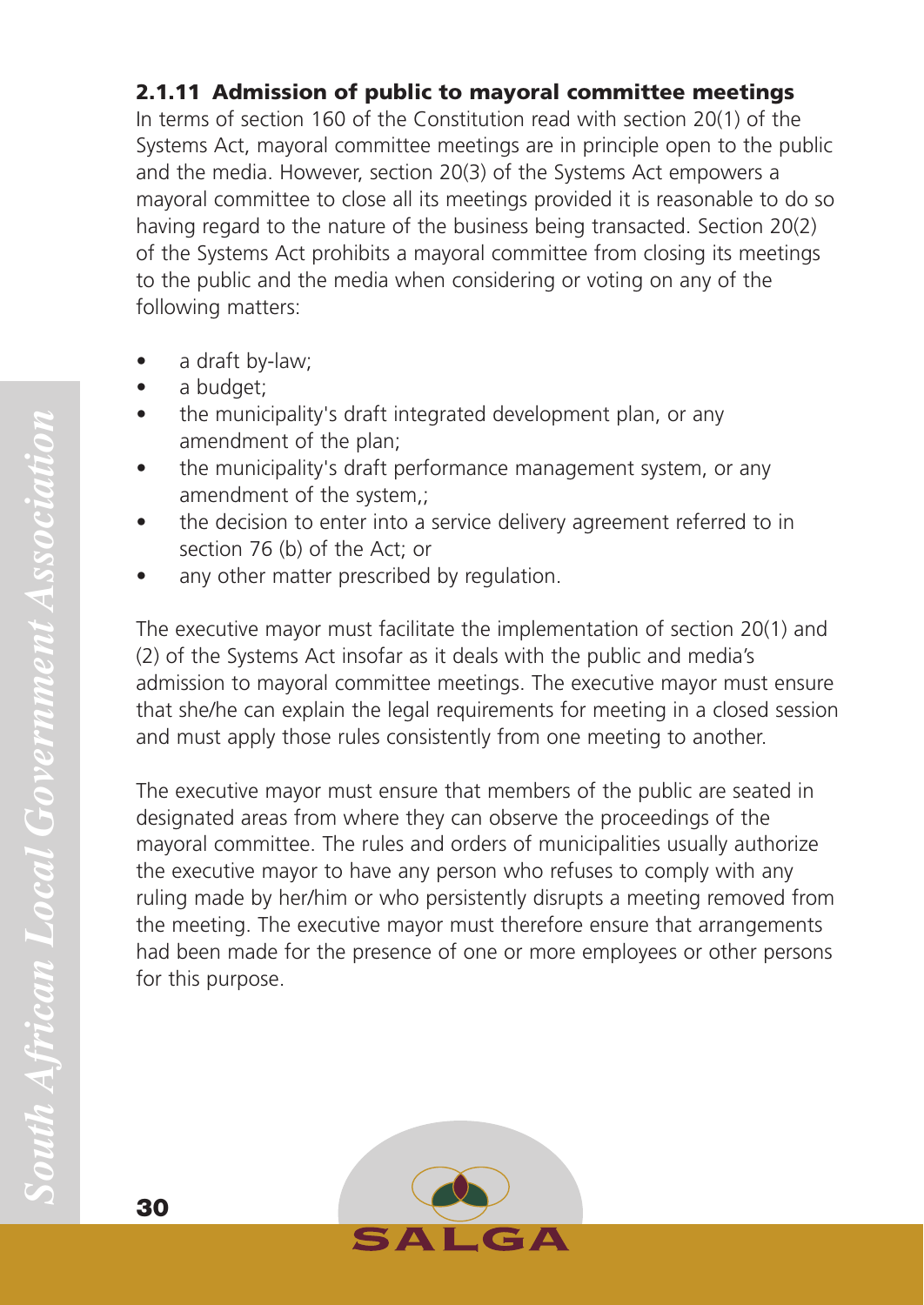The executive mayor determines the time, date and venue for mayoral committee meetings. When the executive mayor makes her/his decision, she/he must take into account whether the designated venue offers enough room to accommodate members of the public who may wish to attend such a meeting and whether there are not other meetings taking place on that date and time, e.g. a council seating.

# **2.1.12 Granting of leave of absence**

Item 3(a) of the Code of Conduct for councillors provides that councillors can be granted leave of absence for meetings they are required to attend in terms of applicable national or provincial legislation or the council's rules and orders. Item 4(2) of the code of conduct determines that a councillor who is absent from three or more consecutive committee meetings which she/he was required to attend, i.e. in respect of which she/he did not have leave to be absent, must be removed from office as a councillor.

The executive mayor must therefore ensure that an attendance register is circulated and completed by all mayoral committee members during mayoral committee meetings. She/he would have to make arrangements that the attendance register is regularly submitted for inspection to those responsible for councillor attendances.

# **2.1.13 Compliance with the code of conduct in mayoral committees**

The Structures Act states that the Speaker must ensure compliance in the council and committees with the code of conduct for councillors. (The Constitutional Court has ruled that the Mayoral Committee is not a committee of council)

This requires at a minimum that the Speaker must establish a system of communication with the executive mayor as chairperson of the mayoral committee to discuss matters relating to the code of conduct. The executive mayor should inform the Speaker of issues related to and possible transgressions of the code of conduct. An example is the attendance by councillors of committee meetings. The same rule as with council meetings applies to the attendance of committee meetings.

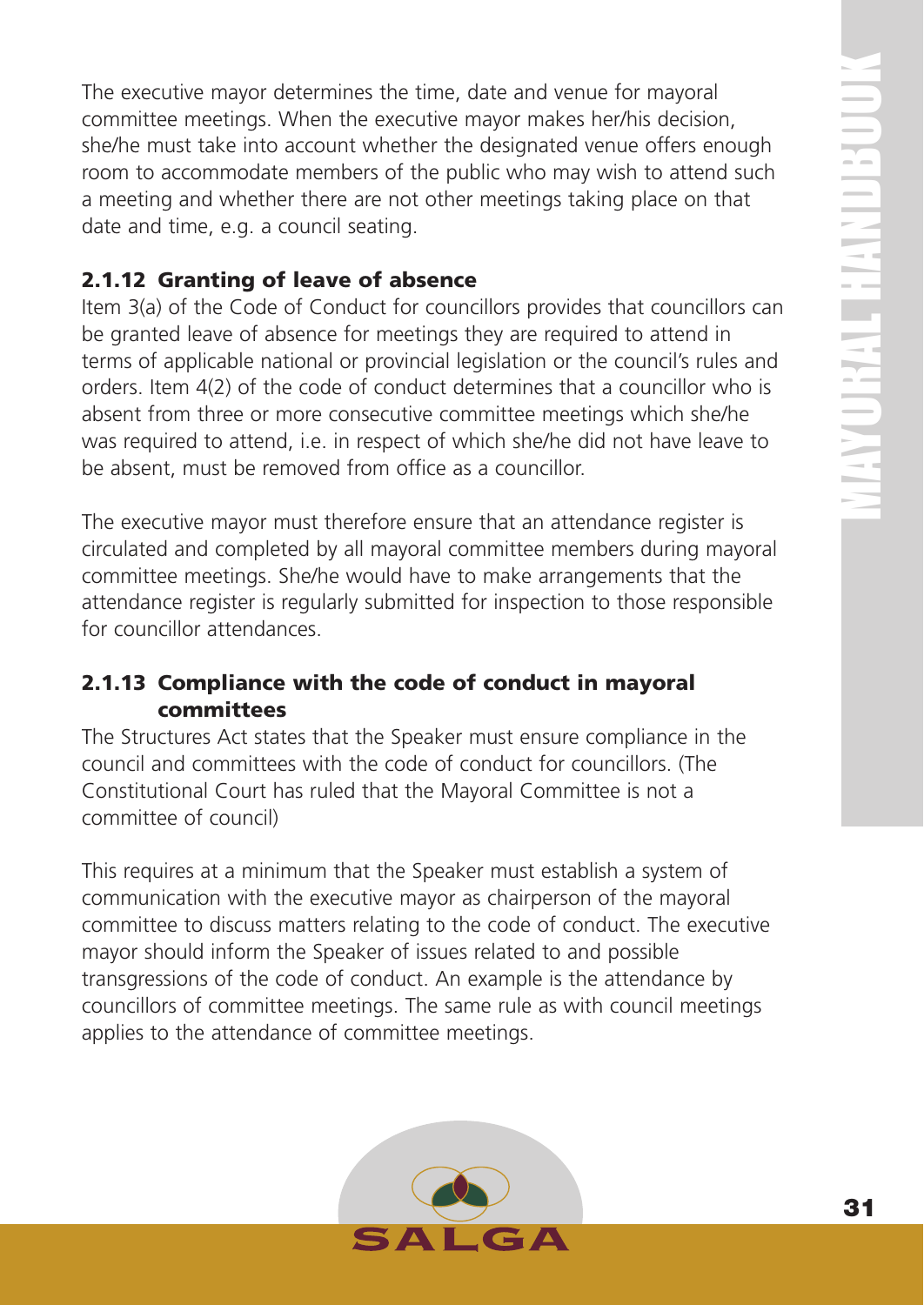### **2.1.14 Ceremonial functions**

The council can decide that the executive mayor should fulfil certain ceremonial functions. This would depend on the circumstances within the municipality (see below).

### **2.1.15 Appeals in terms of Access to Information Act**

Section 74 of the Access to Information Act 2000 (Act No 2 of 2000) provides for an internal appeal procedure against decisions taken by the information officer (the municipal manager) of a municipality regarding requests for access to information held by the municipality. The Act requires that every municipal council must appoint an appeal authority to consider any appeals against a decision by the information officer. A council may decide to designate the executive mayor as the appeal authority in terms of the Access to Information Act.

### **2.1.16 Receiving reports from delegated bodies**

(2.1.17 below best captures the intention of 2.1.16)

### **2.1.17 Delegated powers of the executive mayor**

In municipalities with mayoral executive systems, the council may delegate powers to the executive mayor. It is a general requirement of delegation in terms of section 63 of the Systems Act that a delegated body (i.e. the person or body to whom a power had been delegated or sub-delegated) must in writing report on the exercise of her/his delegated powers at such intervals as the delegating authority (i.e. the person or body that delegates or sub-delegates the power concerned) may determine. Should any powers, including ceremonial powers, be delegated to the executive mayor, she/he must also comply with this requirement.

# **2.1.18 Proposed delegated powers of executive mayors**

The executive mayor-

- (a) must, after consultation with the municipal manager, identify those of the municipality's activities that need a specific committee of councillors to investigate, discuss, evaluate and report to him/her and make recommendations to the council;
- (b) must appoint a member of the mayoral committee as chairperson for each committee established by the council;

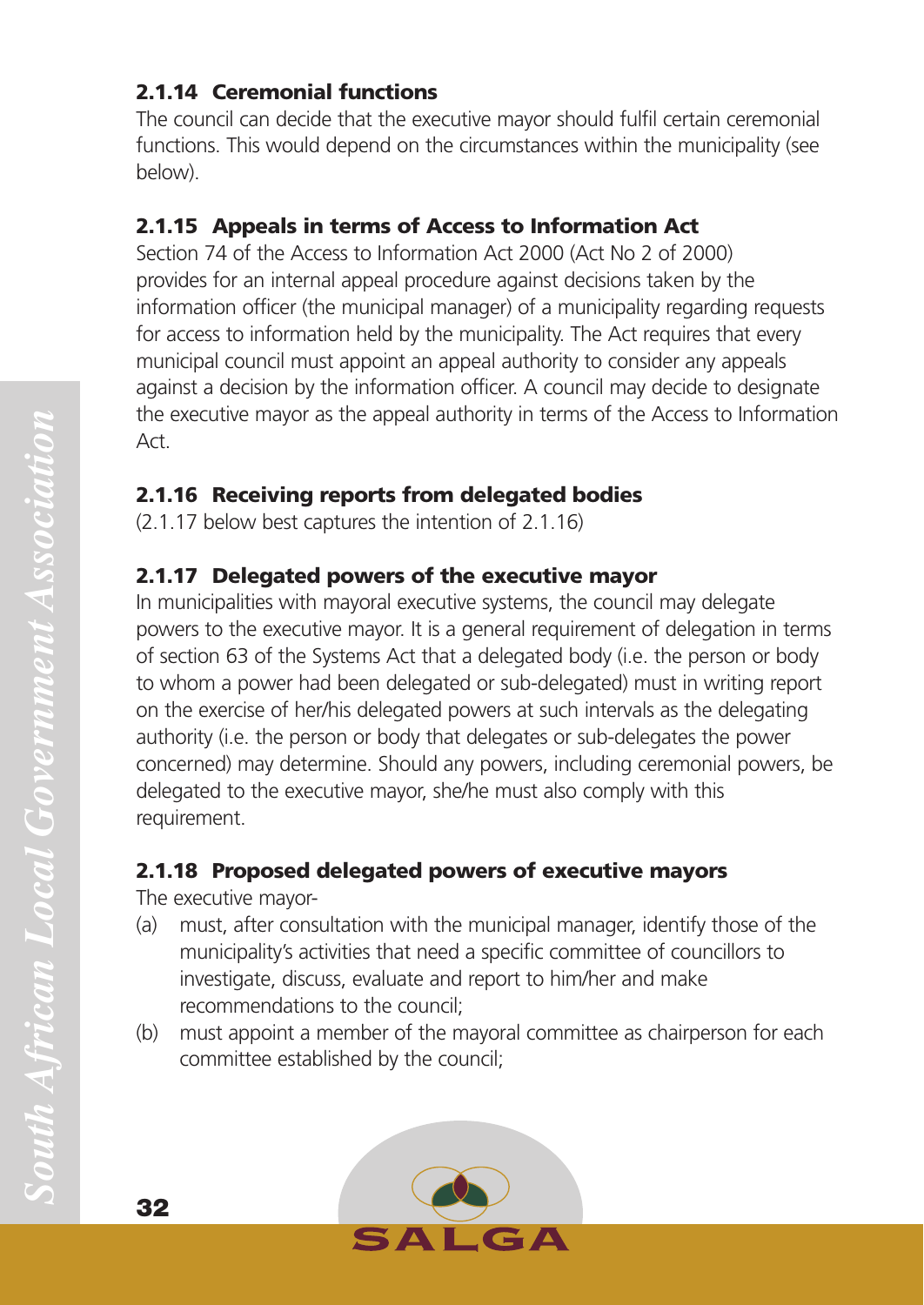- (c) may delegate to such committees any of his/her powers, but is not divested of the responsibility concerning the exercise of such delegated powers;
- (d) must ensure, in consultation with the municipal manager, that a proper committee service responsible for the agenda and minutes is in place for each such committee, that any such committee meets regularly and submits reports to him/her timely;
- (e) receives reports with recommendations from departmental heads through the office of the municipal manager on all matters that must be handled by either the executive mayor or the council in terms of these delegations and for which a specific committee has not been created to consider the matter beforehand;
- (f) must consider the matters raised in such reports and must either dispose of them in terms of his/her delegated powers, or must forward them with his/her recommendation to the council for consideration;
- (g) receives reports with recommendations from the committees established for specific matters, considers the matters raised in these reports, and must either dispose of them in terms of his/her delegated powers, or must forward them with his/her recommendation to the council for consideration;
- (h) is responsible for the quality and speed of decision-making;
- (i) must ensure that integration between the various committees take place;
- (j) plays a prominent role, in consultation with the municipal manager, in building, maintaining and enhancing a good relationship between the council, councillors and the administration;
- (k) is responsible for political supervision of the administration in terms of council resolutions and the law;
- (l) is responsible for liaison with the community, ward committees, other committees and councillors and political office-bearers in the different spheres of government;
- (m) should be available on a regular basis to interview the public and visitors to the municipal offices, and to interact with prominent business people as well as developers and
- (n) may exercise any of the powers of the municipality except such powers-
	- (i) as may be reserved by resolution of the council for the council;
	- (ii) as may be reserved by law for the council; and
	- (iii) the exercise of which requires a resolution taken by a majority other than a simple majority.

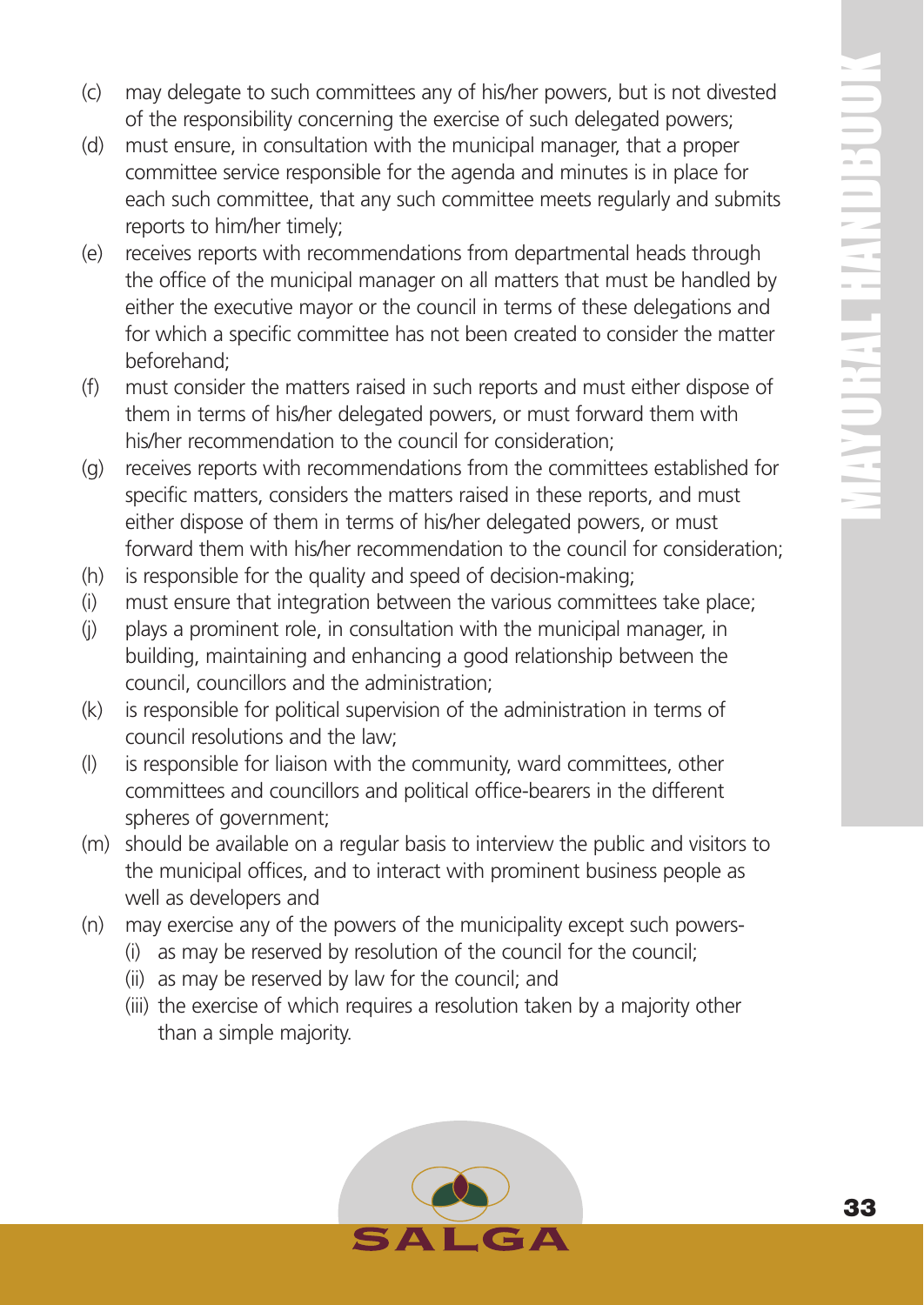# **2.1.19 Proposed ceremonial functions of the executive mayor**

The following ceremonial powers could be delegated to the executive mayor:

- Opening projects, civic functions and events and new buildings
- Hosting and welcoming dignitaries to the municipality
- Advocating council policy
- Representing the council at civic events
- Leading/championing campaigns initiated by the mayor or the council
- Representing the council during disasters
- "First citizen"
- Patron for local organizations on an invitation basis

### **2.1.20 Appointment of mayoral committee members**

Section 60 of the Structures Act requires that when the council of a municipality with a mayoral executive system has more than nine members, the executive mayor must appoint a mayoral committee from amongst the councillors "… to assist the executive mayor". In terms of section 60(3) of the Act the executive mayor must exercise those powers and perform those functions designated by the council, together with the other members of the mayoral committee, i.e. not alone. Of course the executive mayor may, in her/his discretion, decide to submit other matters also to the mayoral committee before she/he takes a decision.

# **2.2 Statutory powers of the mayor in collective executive**

(Please note that the powers of the mayor in a plenary executive are in substance the same the same as those as set out below)

### **2.2.1 Governance matters**

The mayor of a municipality with a collective executive system has the following statutory powers and functions in terms of the Municipal Structures Act:

- (a) presides at meetings of the executive committee;
- (b) performs the duties, including any ceremonial functions, and exercises the powers delegated to her/him by the municipal council or the executive committee and
- (c) determine the date, time and venue of ordinary and special executive committee meetings.

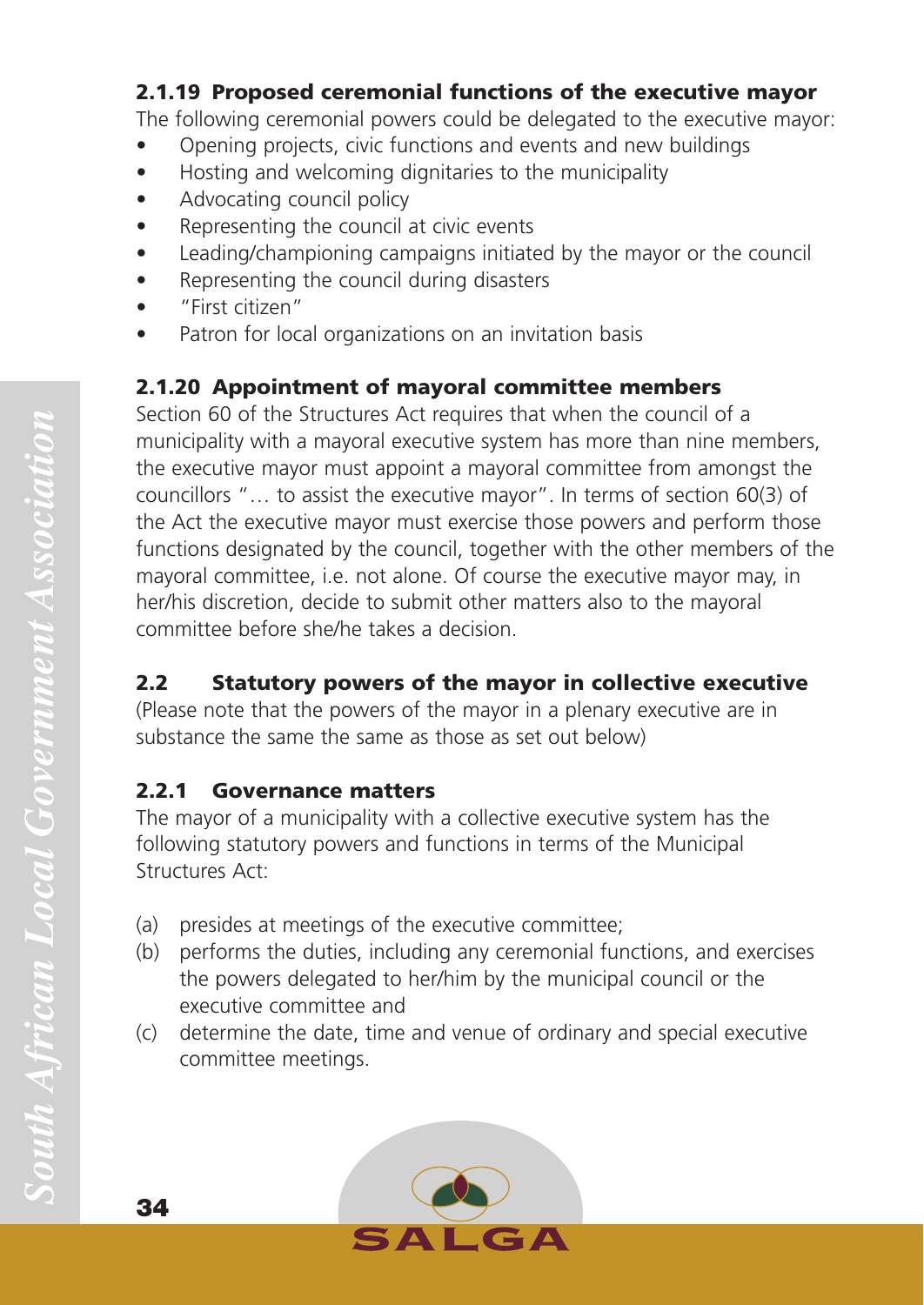# **2.2.2 Financial matters**

In terms of the Municipal Finance Management Bill, the mayor is the councillor responsible for financial matters of the municipality. As such

- she/he-<br>• must at least four months before the start of each financial year, prepare a draft annual budget for that financial year;
- must allow the public access to the draft budget by making it available at the main administrative office of the municipality and invite them to submit written comments and representations to the municipality with regard to the draft budget;
- must table the draft budget in the municipal council for discussions and public hearings;
- must submit a copy of the municipality's draft budget to the national or provincial treasury, the district municipality in whose area it falls, in the case of a local municipality and the local municipalities in its area, in the case of a district municipality;
- must as soon as the council discussions and the public hearings on the draft budget have been completed prepare the budget for the financial year, and table it in the council for approval;
- must manage the budget process in such a way that the budget is tabled in the council at least 30 days before the start of the financial year to which that budget relates;
- table an adjustments budget in the municipal council as and when necessary;
- must table in the council at the first council meeting held after the receipt thereof any financial statements and reports received from the municipal manager regarding a list of prescribed matters.

# **2.2.3 Inferred powers and functions of the mayor**

The powers and functions of the mayor that is incidental to her/his stipulated statutory functions, are similar to that of the Speaker, although only in relation to the executive committee and not the council as a whole. This means that the mayor must, in respect of the executive committee-

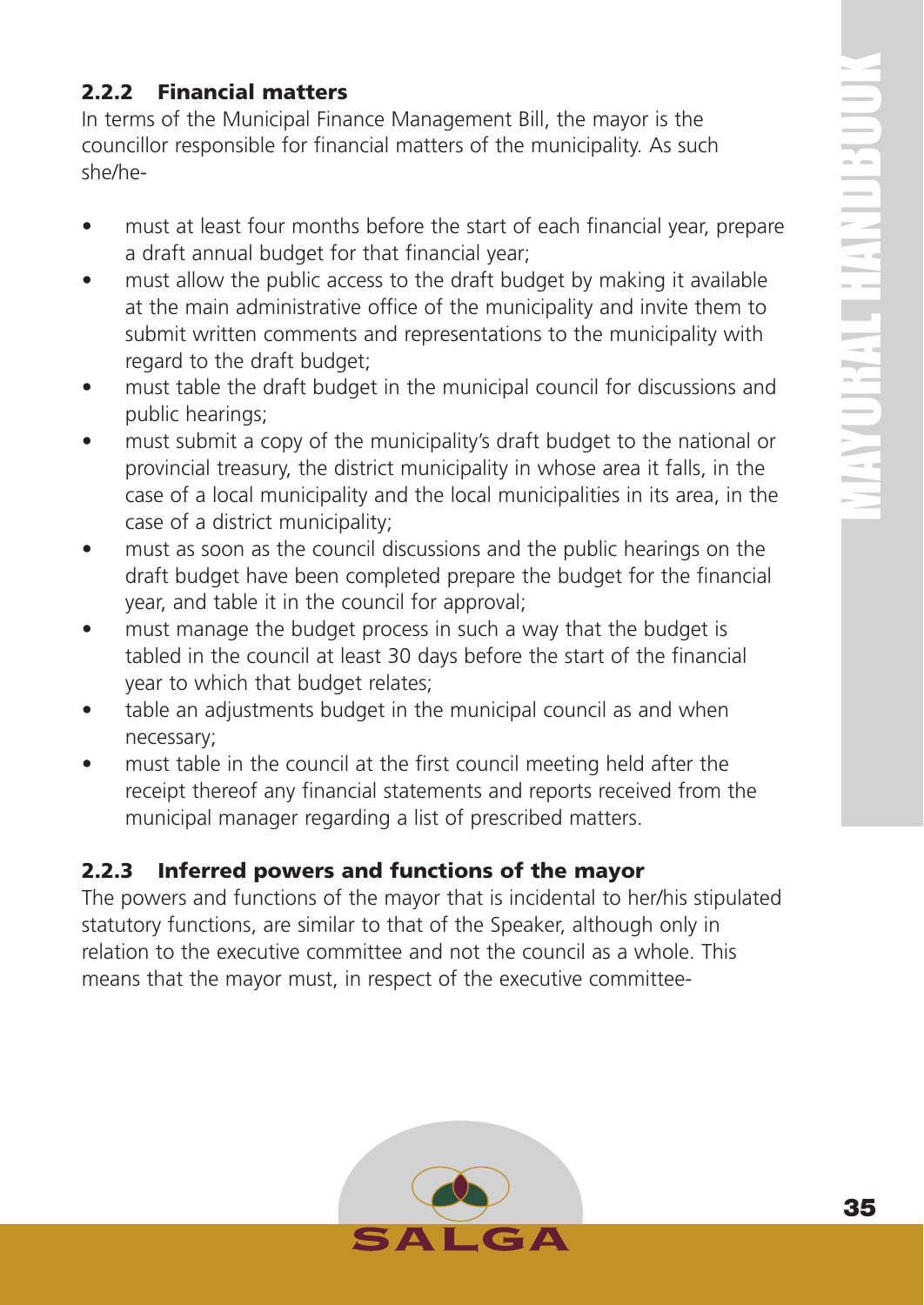- ❖ Preside at public meetings and hearings called by the executive committee.
- ❖ Receive petitions on behalf of the municipality when requested to do so by petitioners.
- ❖ Ensure compliance with the law, including the municipality's rules and orders, during executive committee meetings.
- $\triangleleft$  Interpret the rules and orders of the municipality when required to do so during meetings of the executive committee, taking into account any prior rulings and interpretations made by the Speaker.
- ❖ Ensure that the executive committee's reports to the council are adequate for facilitating the council's oversight functions in relation to committee and mayor.

# **2.2.4 Preparation of legislation**

Section 160 (2) of the Constitution states that a municipal council may not delegate, amongst other things, the making of bylaws and that the adoption of bylaws require an absolute majority, i.e. a majority of all the councillors of the municipality must vote in favour of the adoption of a bylaw. However, section 30 of the Structures Act prohibits a council from adopting a proposed bylaw until it received a report and recommendation with regard to the proposed bylaw from the executive committee. A municipality has the right to make bylaws for the effective administration of the matters assigned to it in terms of the Constitution and national and provincial legislation. Because Speakers control the proceedings of municipal councils, they have clear responsibilities with regard to the legislative process in the municipal council. These responsibilities require that she/he must protect and promote the integrity of the legislative process.

Part of the mayor's responsibility in respect of the preparation of proposed bylaws is to ensure that bylaws that are recommended to the council comply with the Constitution and any applicable national and provincial legislation. This means that the mayor should ensure that:

- the municipality is competent to legislate on the matter.
- a proposed bylaw is consistent with national or provincial legislation, if any.

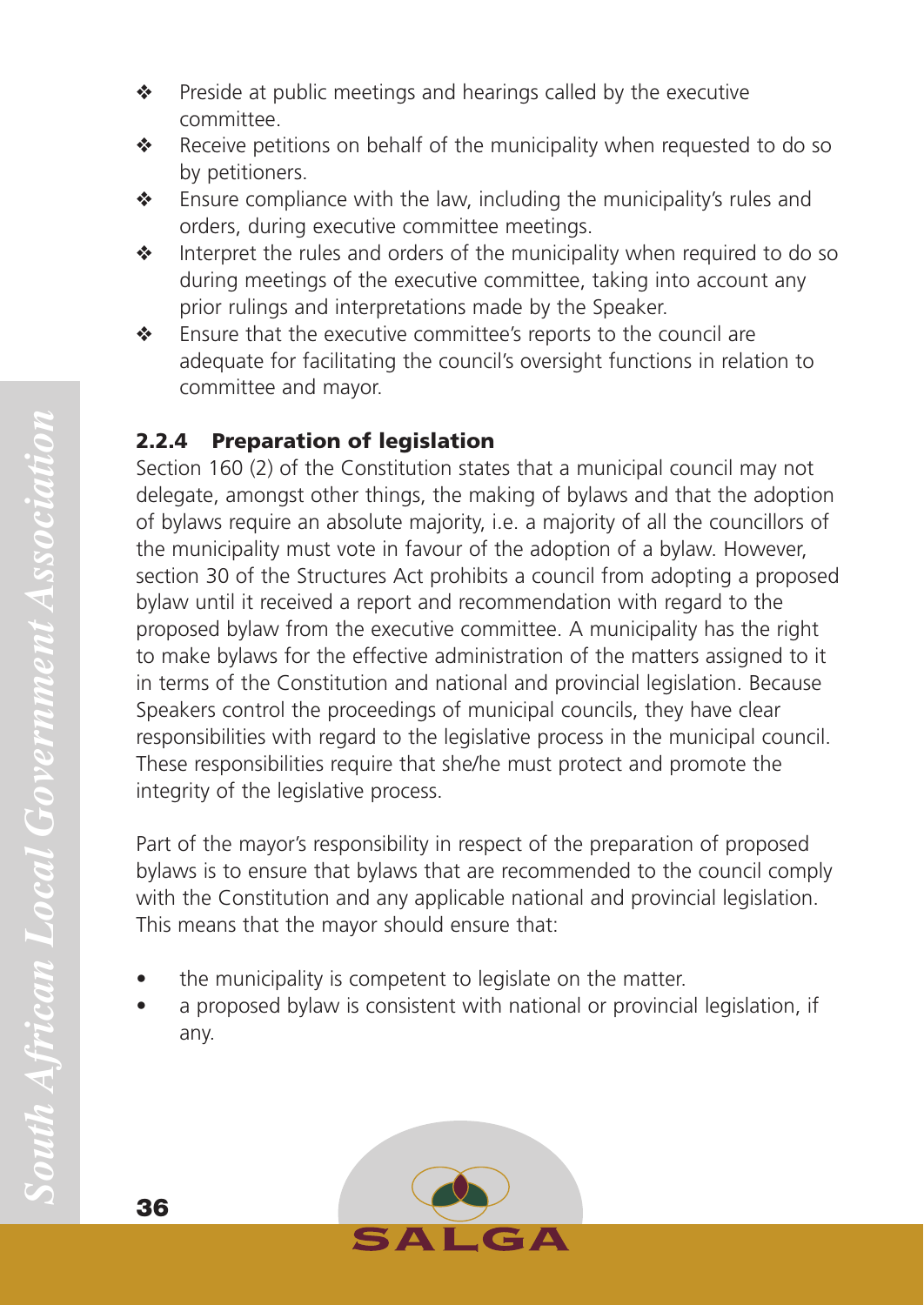- the proposed by-law does not conflict with the Bill of Rights or any other provision of the Constitution.
- the proposed bylaw complies with all the legal requirements for a bylaw.
- the proposed by law is prepared and available in all the official languages determined by the council in its language policy.

# **2.2.5 Integrity, privileges and immunities of councillors**

The mayor is the guardian of councillors' privileges and immunities in the executive committee. The privileges and immunities of councillors include freedom of speech during committee meetings and immunity from criminal and civil litigation in certain instances. Not only must the mayor ensure that councillors benefit from this special dispensation, she/he must also ensure that councillors do not abuse their privileges and immunities. This requires that the mayor must be absolutely certain what limitations, if any, the rules and orders of the municipality and other legislation, including the Constitution, imposes on councillors' freedom of speech.

# **2.2.6 Enforcing the code of conduct for councillors in executive committee meetings**

The mayor should, for the sake of uniformity, have similar arrangements with regard to enforcing the code of conduct in the executive committee, as would be the case with the committees of council.

# **2.2.7 Agenda and minutes**

The mayor presides at executive committee meetings where she/he is present. This implies that she/he should be involved in the preparation of the agenda that is circulated to executive committee members prior to any meeting. Items for the agenda originate from various sources in the municipality, e.g. the administration, portfolio committees, motions submitted by councillors and written questions submitted by councillors. The mayor must, for instance, ensure that the different reports that must be submitted to the executive committee are complete, are arranged in logical order in the agenda and are submitted in time for inclusion in the agenda. She/he must also ensure that agendas are dispatched to executive committee members in accordance with the timeframes stipulated in the municipality's rules and orders prior to a meeting and to ensure that they have adequate time to prepare for meetings.

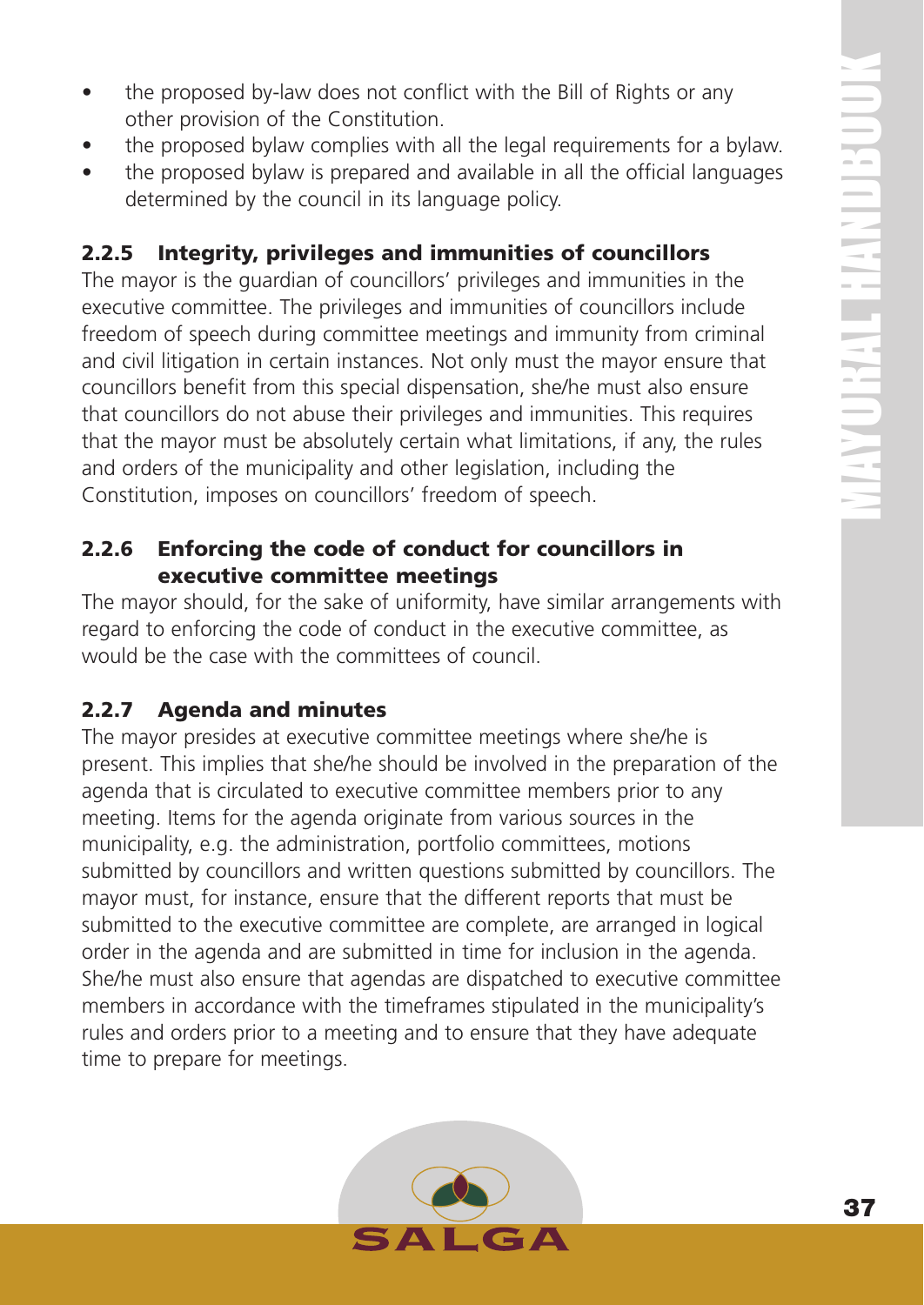The mayor should, in consultation with the Speaker and the committee services section of the municipality, ensure that there are adequate facilities and resources for keeping minutes of executive committee meetings and other activities involving the executive committee, such as public meetings and public hearings. The mayor should work closely with the committee services section to ensure that minutes are of high quality, correct and accessible for councillors, employees and the public.

## **2.2.8 Meeting procedures**

The mayor must see to it that the provisions of the municipality's rules and orders with regard to executive committee meetings are adhered to. The rules and orders of the municipality may regulate the detail of the procedures during and conduct of executive committee meetings. Such procedures may, for example, prescribe behavioral rules.

The mayor must therefore know the rules and orders that re applicable to the executive committee in order for her/him to consistently apply them. Rules and orders would, for example, determine what motions and proposals may and may not be made, when a motion or proposal must be disallowed, how an interview with a deputation must be conducted, how to deal with a petition tabled at an executive committee meeting and so on. As in the case of the code of conduct the mayor should have a record of all the Speaker's interpretations of the rules and orders, as well as precedents that developed through application and enforcement of the rules to ensure consistent application thereof.

# **2.2.9 Order**

The degree of order or lack thereof during executive committee meetings will reflect positively or negatively on the image of the municipality as a whole, although executive committee meetings are often more relaxed and less formal than council meetings.

The mayor is, in respect of executive committee meetings, responsible to promote members' freedom of speech, subject to the municipality's rules and orders. She/he must however, also adjudicate the content of councillors' contributions to discussion in the executive committee for compliance with the rules and orders of the municipality and other legislation.

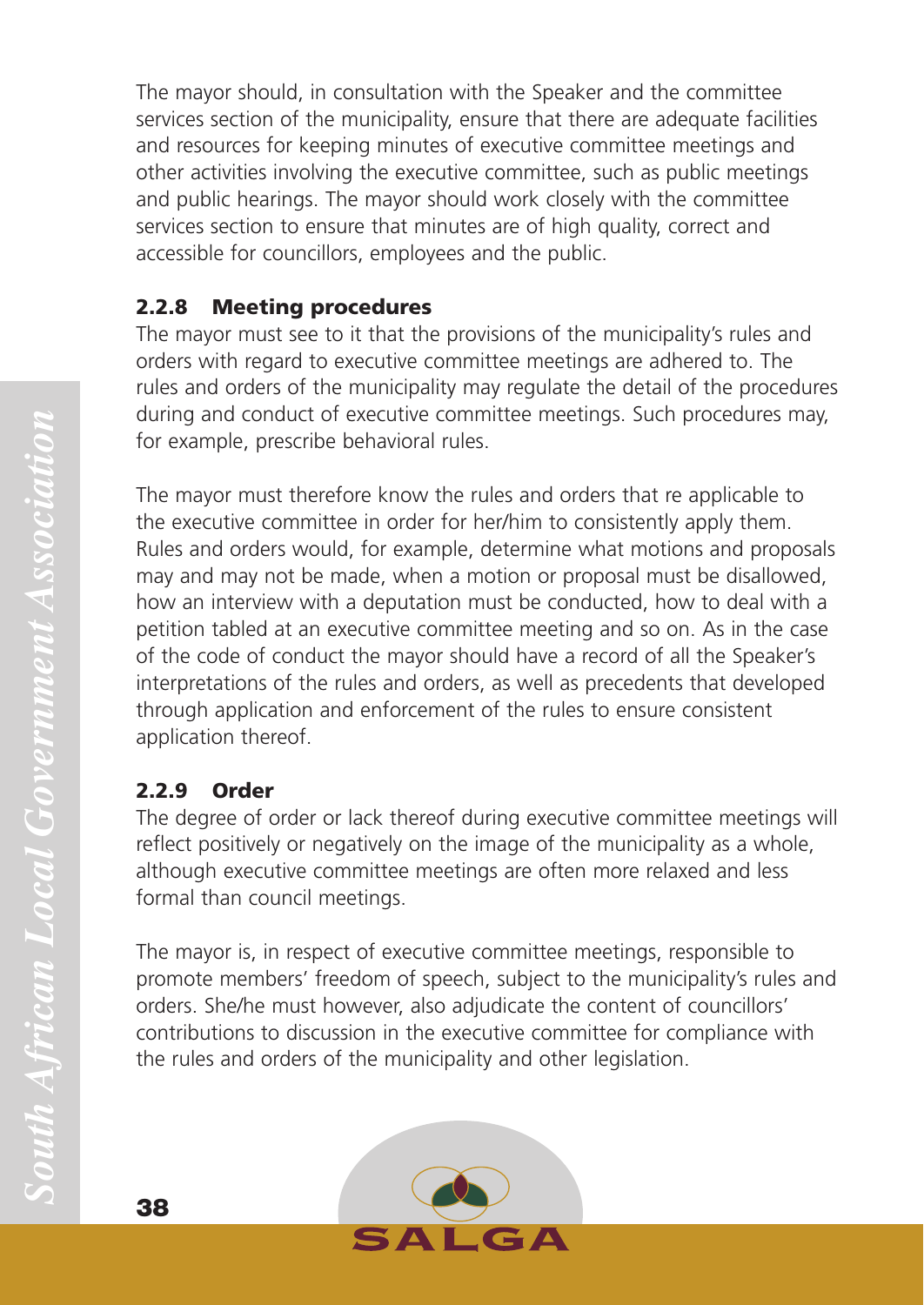## **2.2.10 Conduct of voting during meetings**

The mayor is first and foremost a councillor with all the rights, privileges and duties of a councillor. The mayor is thus also entitled to cast a vote on questions that must be determined by the executive committee.

The mayor must implement the voting procedures as determined by the municipality's rules and orders, subject to the prerequisites in the Constitution and other legislation in the executive committee.

Mayors must also uphold a councillor's right to have her/his opposition to a resolution recorded in the minutes of a meeting.

If the executive committee cannot take a decision on any proposal where a simple majority is required, the councillor presiding, which would normally be the mayor, may in addition to her/his ordinary (called a deliberative vote) vote, cast an extra vote (called a casting vote) to decide the matter.

# **2.2.11 Admission of public to executive committee meetings**

In terms of section 160 of the Constitution read with section 20(1) of the Systems Act, executive committee meetings are in principle open to the public and the media. However, section 20(3) of the Systems Act empowers an executive committee to close all its meetings provided it is reasonable to do so having regard to the nature of the business being transacted. Section 20(2) of the Systems Act prohibits an executive committee from closing its meetings to the public and the media when considering or voting on any of the following matters:

- a draft by-law;
- a budget;
- the municipality's draft integrated development plan, or any amendment of the plan;
- the municipality's draft performance management system, or any amendment of the system,;
- the decision to enter into a service delivery agreement referred to in section 76 (b) of the Act; or
- any other matter prescribed by regulation.

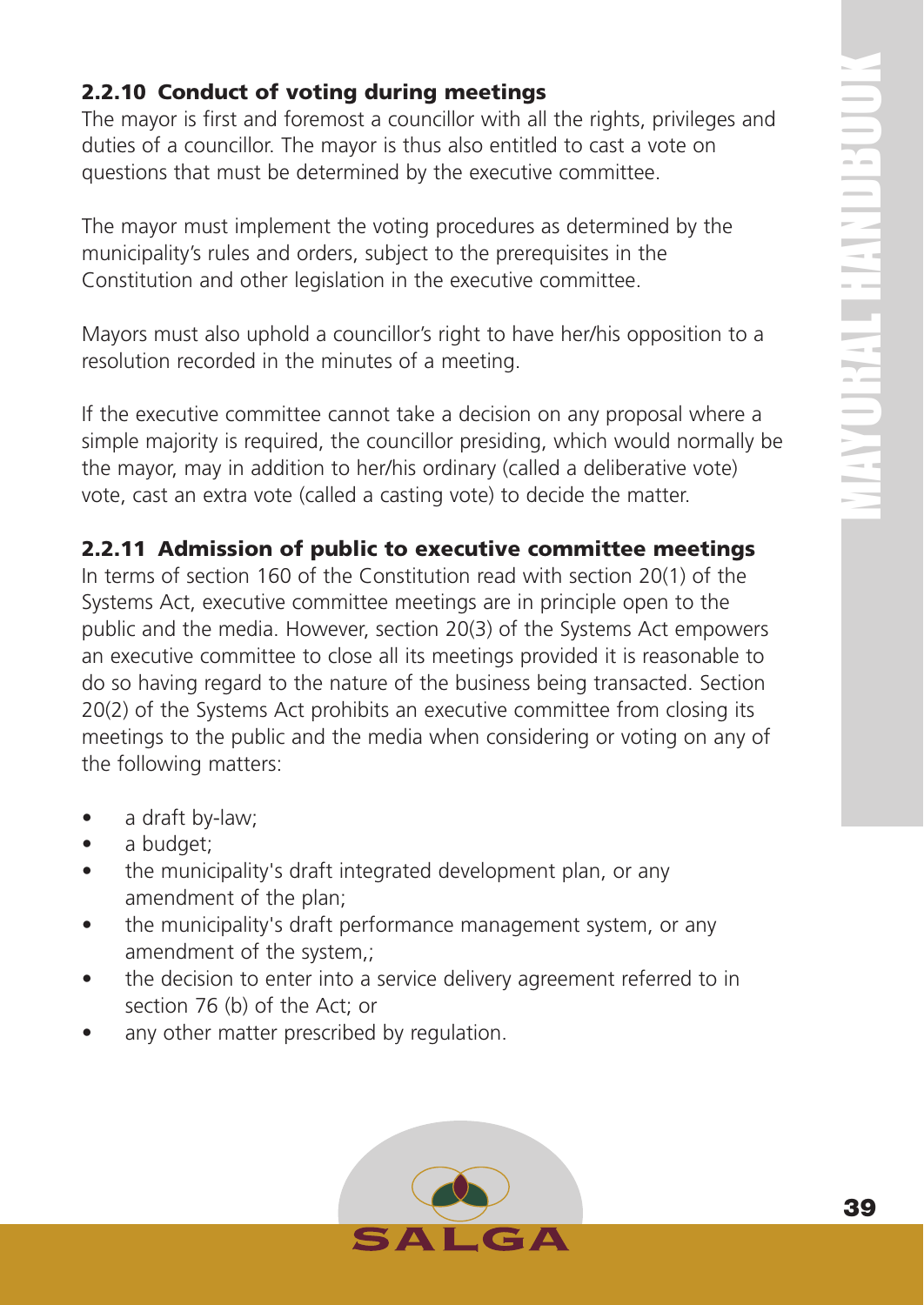The mayor must facilitate the implementation of section 20(1) and (2) of the Systems Act insofar as it deals with the public and media's admission to executive committee meetings. Whilst the executive committee must decide whether or not to close a meeting, the mayor must be able to advise the committee and facilitate decision-making around the issue. Therefore the mayor must ensure that she/he can explain the legal requirements for meeting in a closed session and must apply those rules consistently from one meeting to another.

The mayor must ensure that members of the public are seated in designated areas from where they can observe the proceedings of the executive committee. The rules and orders of municipalities usually authorize the mayor to have any person who refuses to comply with any ruling made by her/him or who persistently disrupts a meeting removed from the meeting. The mayor must therefore ensure that arrangements had been made for the presence of one or more employees or other persons for this purpose.

The mayor determines the time, date and venue for executive committee meetings. When the mayor makes her/his decision, she/he must take into account whether the designated venue offers enough room to accommodate members of the public who may wish to attend such a meeting and whether there are not other meetings taking place on that date and time. The standard rules and orders for municipalities in the Free State provides, for example, that no committee or public meeting or public hearing may take place in a municipality on the same day as a council meeting.

## **2.2.12 Granting of leave of absence**

Item 3(a) of the Code of Conduct for councillors provides that councillors can be granted leave of absence for meetings they are required to attend in terms of applicable national or provincial legislation or the council's rules and orders. Item 4(2) of the code of conduct determines that a councillor who is absent from three or more consecutive committee meetings which she/he was required to attend, i.e. in respect of which she/he did not have leave to be absent, must be removed from office as a councillor.

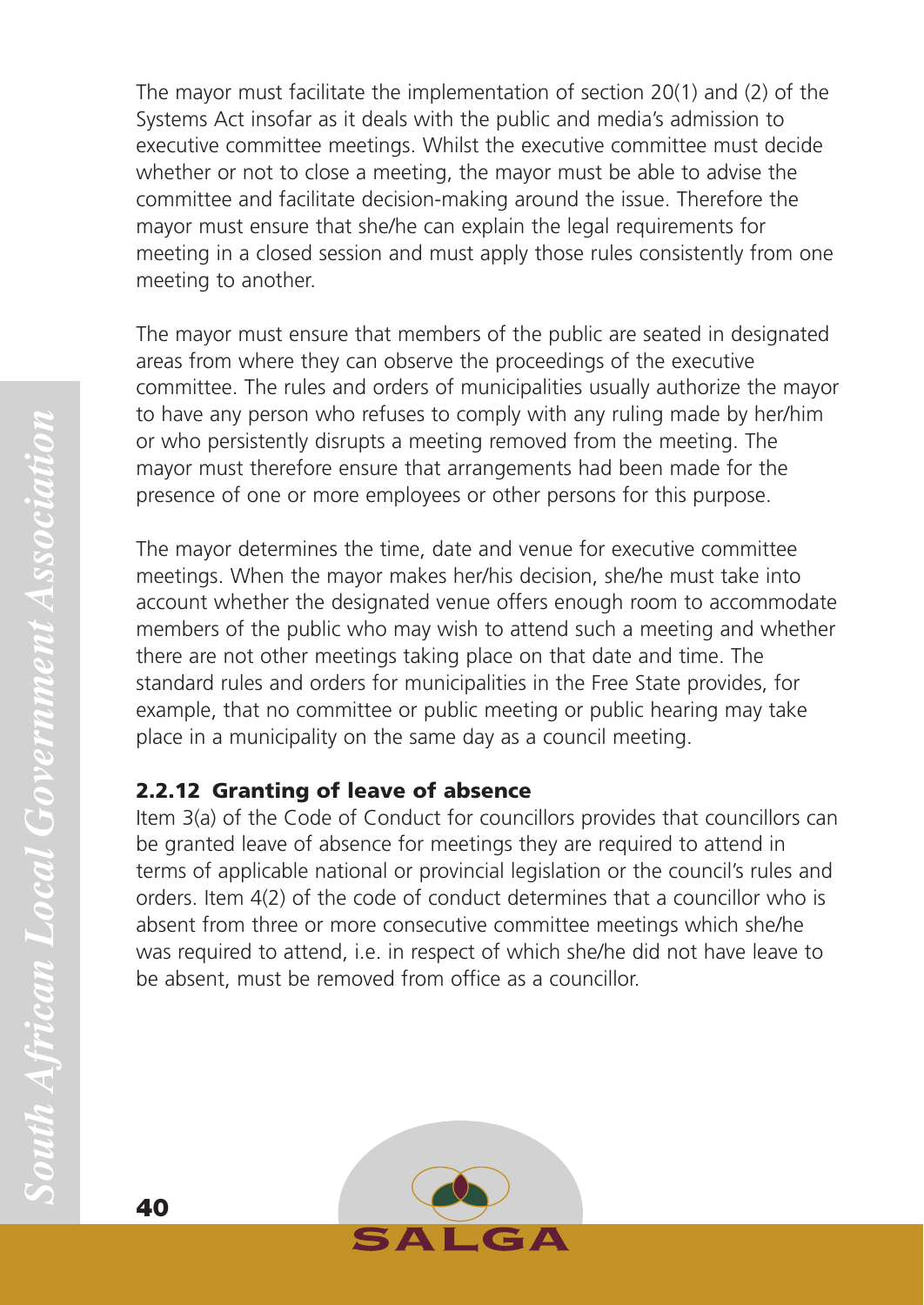The mayor must therefore ensure that an attendance register is circulated and completed by all councillors during council and committee meetings. She/he would have to make arrangements that the attendance registered is regularly submitted for inspection to the Speaker to ensure compliance with this provision.

# **2.2.13 Compliance with the code of conduct in committees**

The Structures Act states that the Speaker must ensure compliance in the council and committees with the code of conduct for councillors.

This requires at a minimum that the Speaker must establish a system of communication with the mayor as chairperson of the executive committee to discuss matters relating to the code of conduct. The mayor should inform the Speaker of issues related to and possible transgressions of the code of conduct. An example is the attendance by councillors of committee meetings. The same rule as with council meetings applies to the attendance of committee meetings.

## **2.2.14 Ceremonial functions**

The council can decide that the mayor should fulfil certain ceremonial functions. This would depend on the circumstances within the municipality (see below).

# **2.2.15 Appeals in terms of Access to Information Act**

Section 74 of the Access to Information Act 2000 (Act No 2 of 2000) provides for an internal appeal procedure against decisions taken by the information officer (the municipal manager) of a municipality regarding requests for access to information held by the municipality. The Act requires that every municipal council must appoint an appeal authority to consider any appeals against a decision by the information officer. The appeal authority could be the mayor, the Speaker or any other person. A council may decide to designate the mayor as the appeal authority in terms of the Access to Information Act.

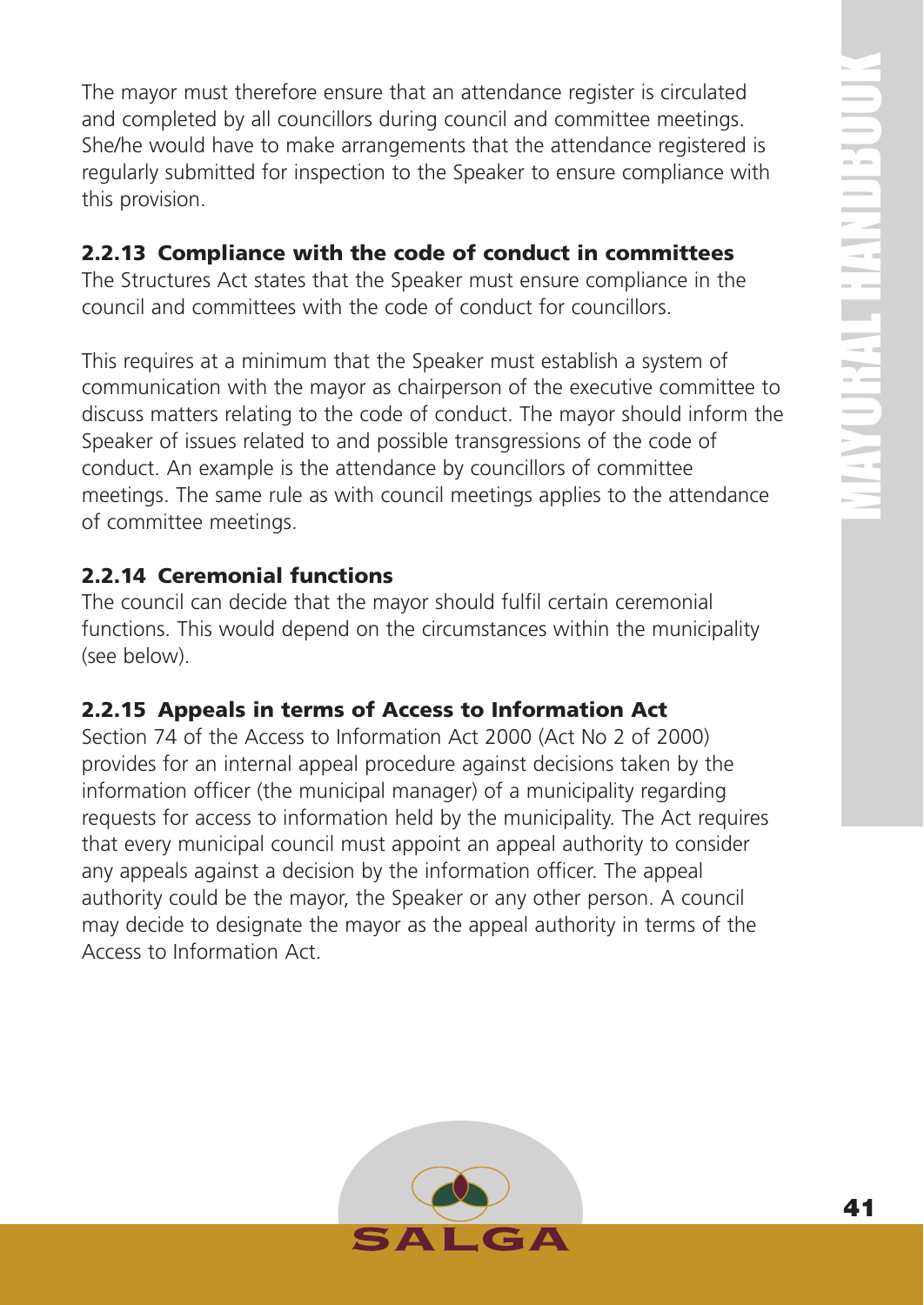# **2.2.16 Receiving reports from delegated bodies**

Section 63 of the Systems Act requires that a political structure, political office-bearer, councillor or employee of a municipality to whom a delegating authority (i.e. the body or person who delegates a power) has delegated or sub-delegated a power or duty, must report to the delegating authority at such intervals as the delegating authority may require, on decisions taken in terms of that delegated or sub-delegated power or duty since the last report.

A municipal council may delegate certain powers, including ceremonial powers, to a mayor. Where the council has delegated powers to its mayor, the Speaker must ensure that the mayor complies with the reporting requirements set out in this section. The mayor must submit her/his reports on the exercise of her/his delegated powers to the Speaker to the council for consideration. Where the executive committee delegated powers to the mayor, the committee itself must ensure that the mayor complies with these requirements.

# **2.2.17 Delegated powers of the mayor**

In municipalities with collective executive systems, the council as well as the executive committee may delegate powers to the mayor. It is a general requirement of delegation in terms of section 63 of the Systems Act that a delegated body (i.e. the person or body to whom a power had been delegated or sub-delegated) must in writing report on the exercise of her/his delegated powers at such intervals as the delegating authority (i.e. the person or body that delegates or sub-delegates the power concerned) may determine. Should any powers, including ceremonial powers, be delegated to the mayor, she/he must also comply with this requirement.

A council may delegate the following powers and functions to its mayor-

- to promote the image of the municipality
- to ensure that the executive committee performs its functions properly
- to lead and promote social and economic development in municipality
- to preside over public meetings and hearings called by executive committee or mayor
- to convene public meetings and hearings
- to promote inter-governmental and inter-institutional relations

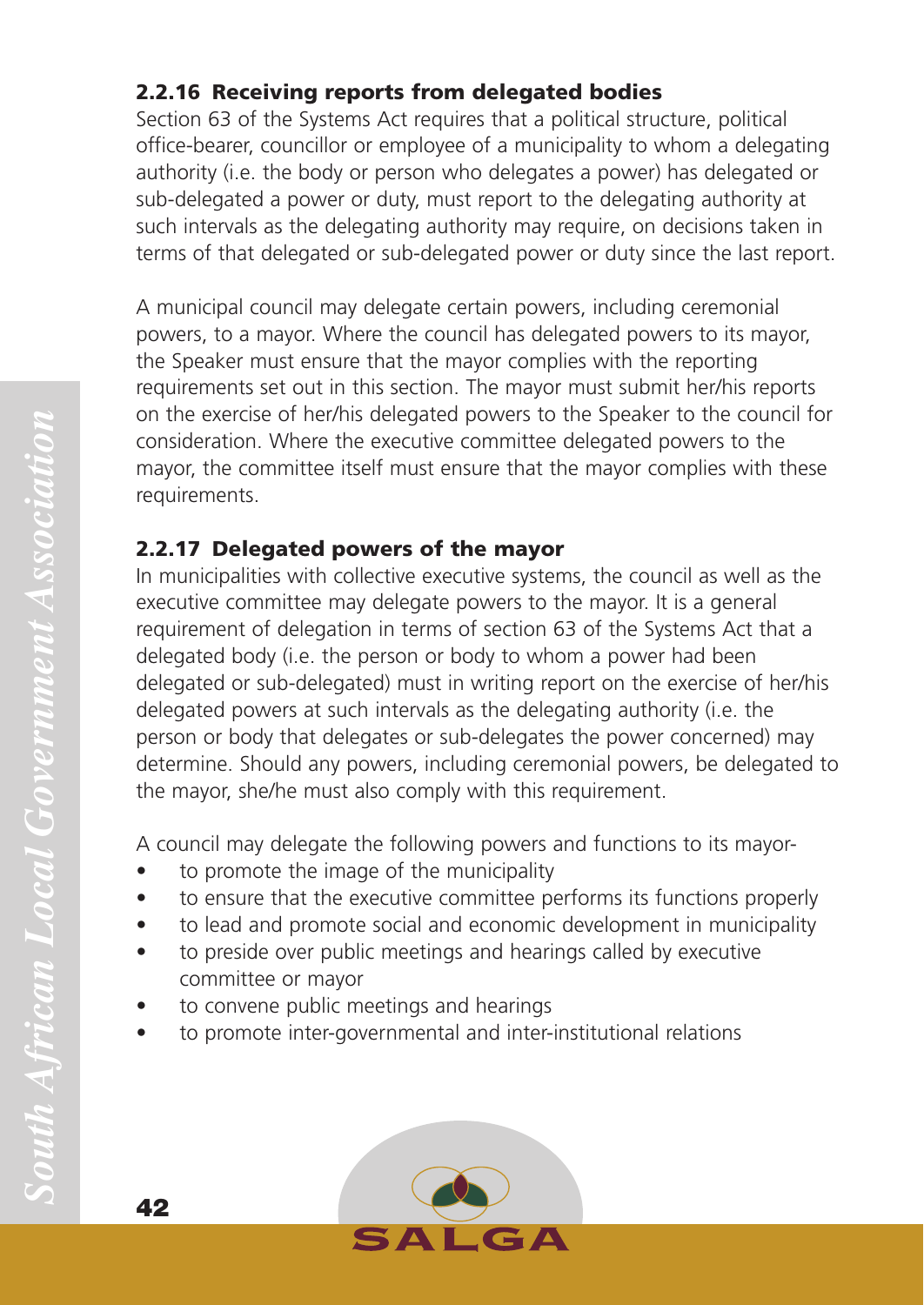- to identify those of the municipality's activities that need a specific committee of councillors to investigate, discuss, evaluate and report and make recommendations to the executive committee after consultation with the municipal manager;
- to appoint a member of the executive committee as chairperson for each committee established by the council;
- to ensure, in consultation with the municipal manager, that a proper committee service responsible for the agendas and minutes is in place for the executive and other committees, that all committees meet regularly and that they submit reports to the executive committee timely;
- to take responsibility for the quality and speed of decision-making in the executive committee;
- to, build, maintain and enhance sound relationships between the council, councillors and the administration in consultation with the municipal manager;
- to be available on a regular basis to interview the public and visitors to the municipal offices, and to interact with prominent business people as well as developers;
- to perform such ceremonial role as the council may determine by resolution from time to time; and
- to assess the performance of the municipal manager and the mayor's personal assistant, if any, in terms of the relevant performance agreement.

# **2.2.18 Ceremonial powers and functions of the mayor**

- The following ceremonial powers could be delegated to the mayor:<br>• Opening projects, civic functions and events and new buildings
- Hosting and welcoming dignitaries to the municipality
- Advocating council policy
- Representing the council at civic events
- Leading/championing campaigns initiated by the mayor or the council
- Representing the council during disasters
- "First citizen"
- Patron for local organizations on an invitation basis

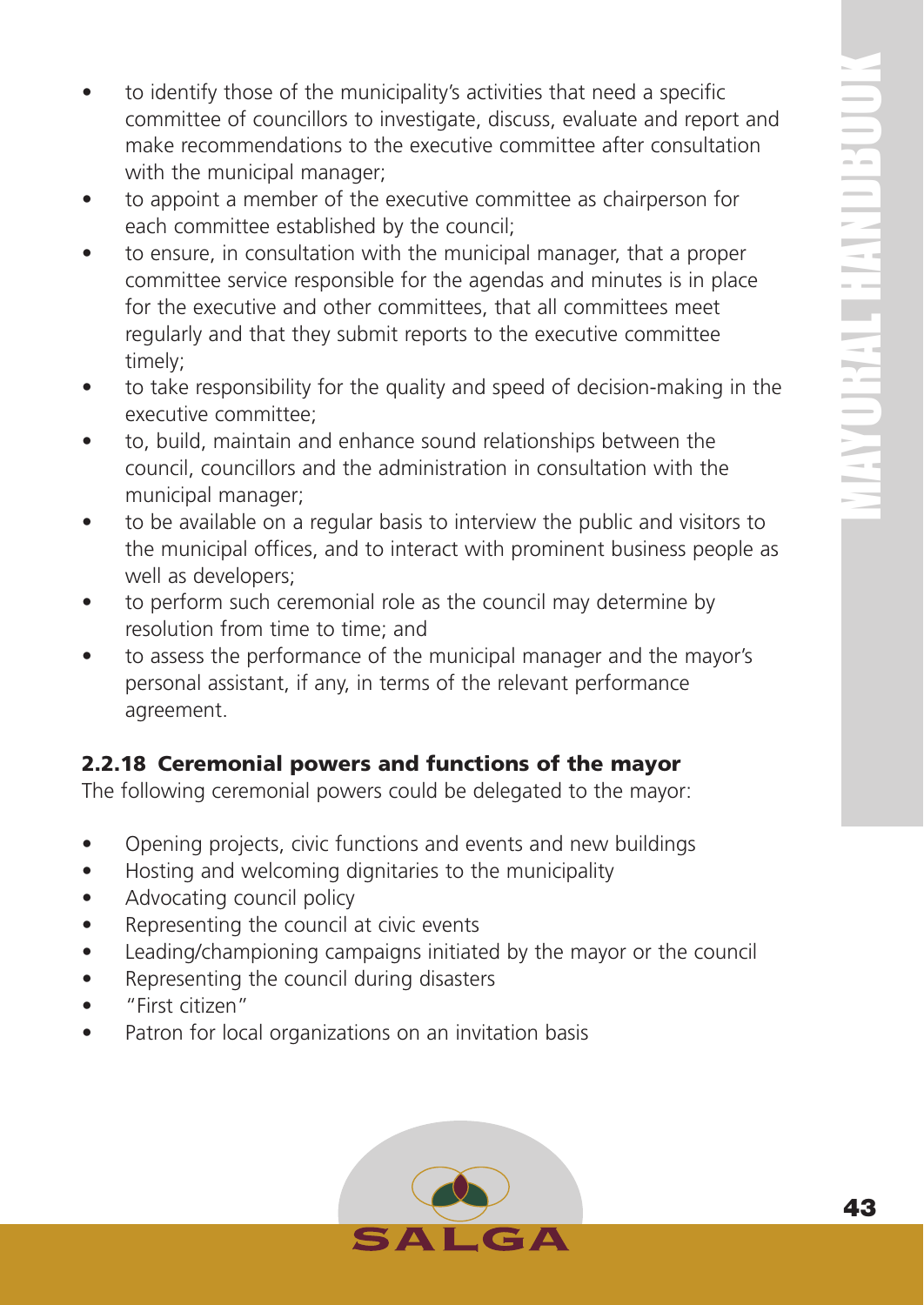## **2.2.19 Relationship between the mayor and speaker in a collective executive system**

The Speaker and the mayor in a municipality with a collective executive system must work closely together to ensure that the decision-making (including planning and policy-making) processes run smoothly and in the best interests of the community. It must be clear that the Speaker and mayor must fulfil complementary roles in this regard.

# **3. CODE OF CONDUCT**

This section is subject to the Councillor Code of Conduct as legislated in the Municipal Systems Act, Schedule 1. It serves to highlight the more critical areas for purposes of being a Mayor.

# **3.1 Oath Of Office**

On formal assumption of office a Mayor swears or solemnly undertakes that: " I will be faithful to the Republic of South Africa and will obey, respect and uphold the Constitution and all other laws of the Republic; and I undertake to hold my office as Mayor with honour and dignity: to be a true and faithful councillor; not to divulge directly or indirectly any secret matter entrusted to me; and to perform the functions of my office conscientiously and to the best of my ability."

# **3.2 General Conduct of Mayors**

## **3.2.1 Mayors may not:**

- (a) undertake any other paid work if she/he is a full-time councillor, unless the Council has expressly consented thereto;
- (b) act in any way that is inconsistent with their office, or expose themselves to any situation involving the risk of a conflict between their official responsibilities and private interests; or,
- (c) use their position or any information entrusted to them, to enrich themselves or improperly benefit any other person.

# **3.2.1 Mayors shall:**

**44**

(a) Be accountable to the EXCO or the council, as the case may be, and the electorate for their actions;

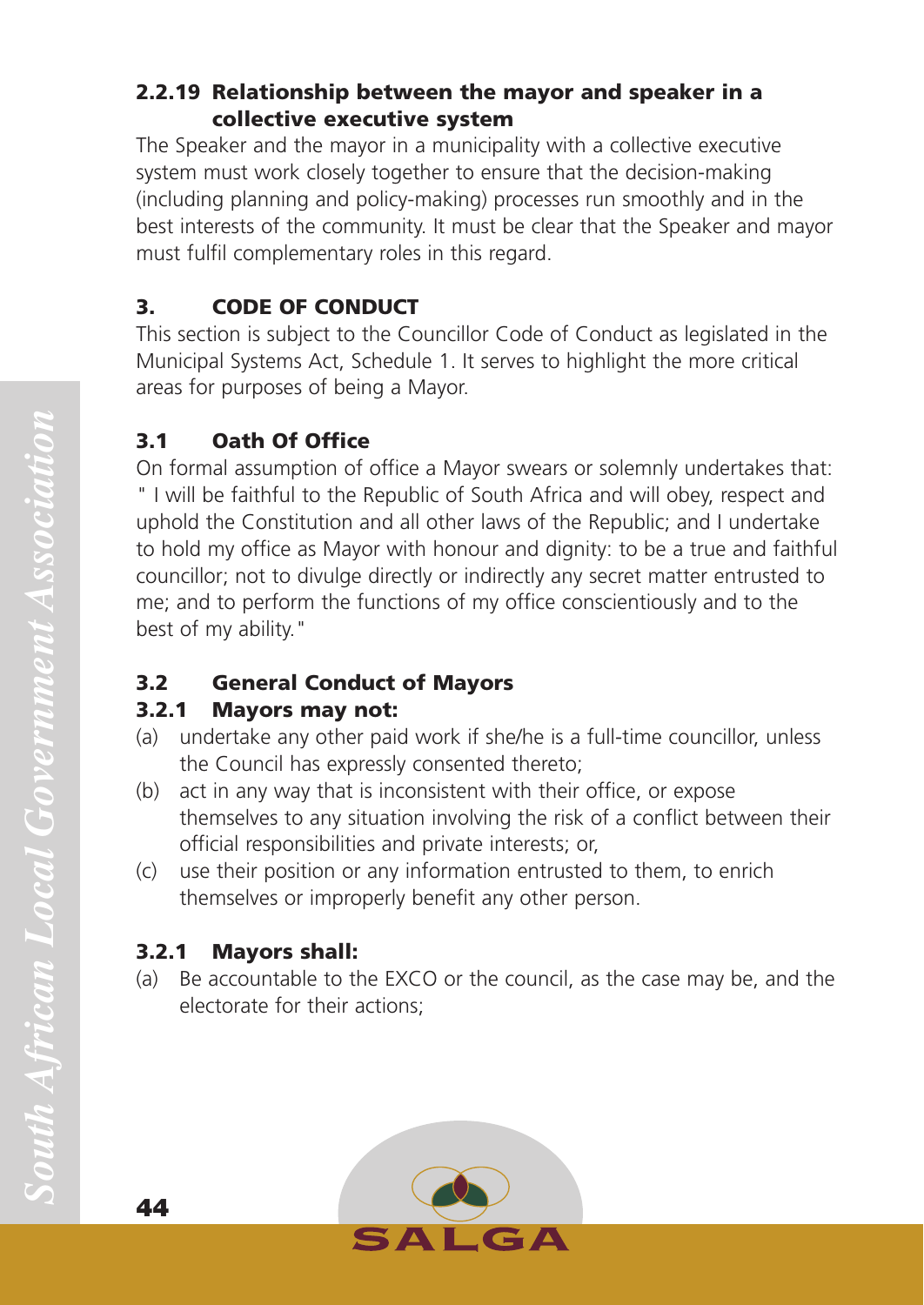- (b) Administer the council in accordance with National and Provincial legislation and policy, and the bylaws, decisions, resolutions, policies and procedures of council, where applicable;
- (c) Act at all times in accordance with the national Constitution in its entirety and in particular with the provisions on co-operative governance;
- (d) Provide EXCO or council, as the case may be, with full and regular reports concerning matters under their control.

# **3.3 Good Government, Democracy and Equality**

- 3.3.1 All Mayors shall, in the performance of their functions, be committed to the prevention and the eradication of all forms of unfair discrimination.
- 3.3.2 All Mayors shall implement in the sphere of their work, the measures and programmes considered to be necessary and which are aimed at redressing historical and all other forms of imbalances and injustice.
- 3.3.3 Mayors shall, as members of the council perform their duties in the interest of the municipality as a whole and in defence and promotion of the integrity of the nation, avoiding measures that would prejudice the National welfare.
- 3.3.4 Mayors shall explicitly take the responsibility for the effective and efficient administration of their municipality so as to achieve the aims of government policy and implement the laws of the country.

# **3.4 Clean Government**

- 3.4.1 All Mayors shall, at all times, observe practices that are free from all forms of corruption. Government office, position or privileged information shall not be used to distribute favours or patronage nor to seek or obtain any personal fortune or favour.
- 3.4.2 Mayors shall not be active in professional associations or societies, unless Council has expressly consented thereto.
- 3.4.3 In order to facilitate clean government and exemplary behaviour, all Mayors shall declare their assets and financial interests to Council as contemplated in the Councillor Code of Conduct. They shall disclose all consultancies, shareholdings and directorships or any other form of pecuniary benefit received by dependent family members (including those received by their immediate spouses) from an external source.

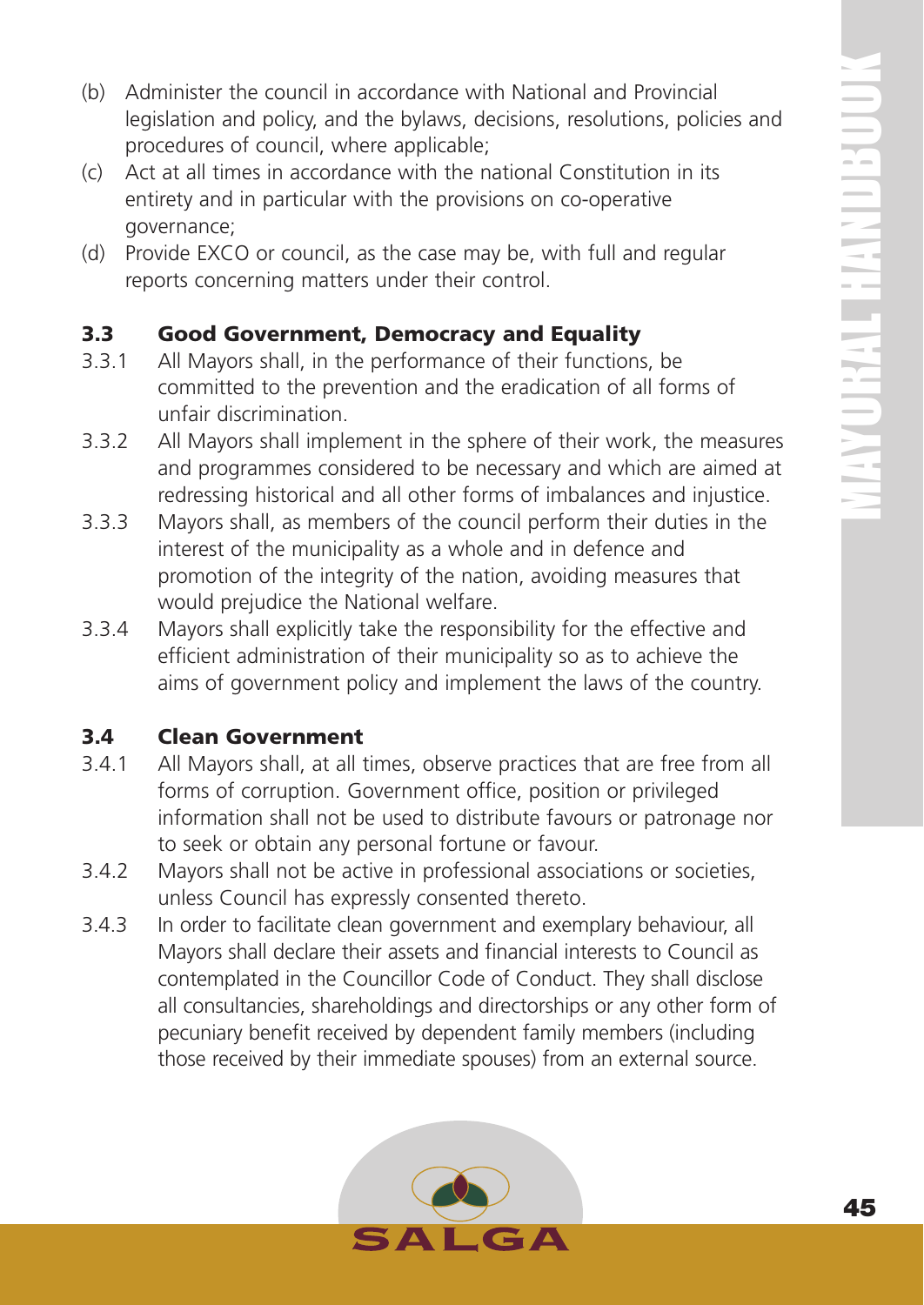- 3.4.4 Mayors shall not play any active role in profit-making Institutions. They shall surrender directorships and their shares shall be held in "blind trusts" which shall be managed by independent trustees. The trustees shall conclude all share transactions and Mayors shall have no influence over these transactions or trustees.
- 3.4.5 Mayors or immediate dependent members of the families of Mayors, may not serve on the boards of public companies or own shares in companies directly connected with the Mayor's official duties. The test in these cases shall be whether the Mayor could advantage such companies over their competitors, or whether the families could derive improper benefit from such associations with such companies.
- 3.4.6 Only small gifts and gifts offered on official occasions may be accepted, provided that Mayors have satisfied themselves that the gifts are not being presented to influence them in an improper manner. Mayors shall register any gift received, which in their estimate exceeds the value of R1000,00 or such amount as may be determined by the Minister from time to time. Gifts that are seen to be of a traditional/customary nature, need not be registered.

# **3.5 Confidentiality and matters of Office**

No matters entrusted to Mayors in their official duties, that can be considered to be private and confidential, shall be disclosed, whether directly or indirectly, to any party not authorised to be in receipt of that specific information concerning such matters.

# **3.6 Application**

The provisions of this Code of Conduct, shall apply to all Mayors and Executive Mayors, including such councillors that from time to time may perform the duties of the Mayor during his or her absence.

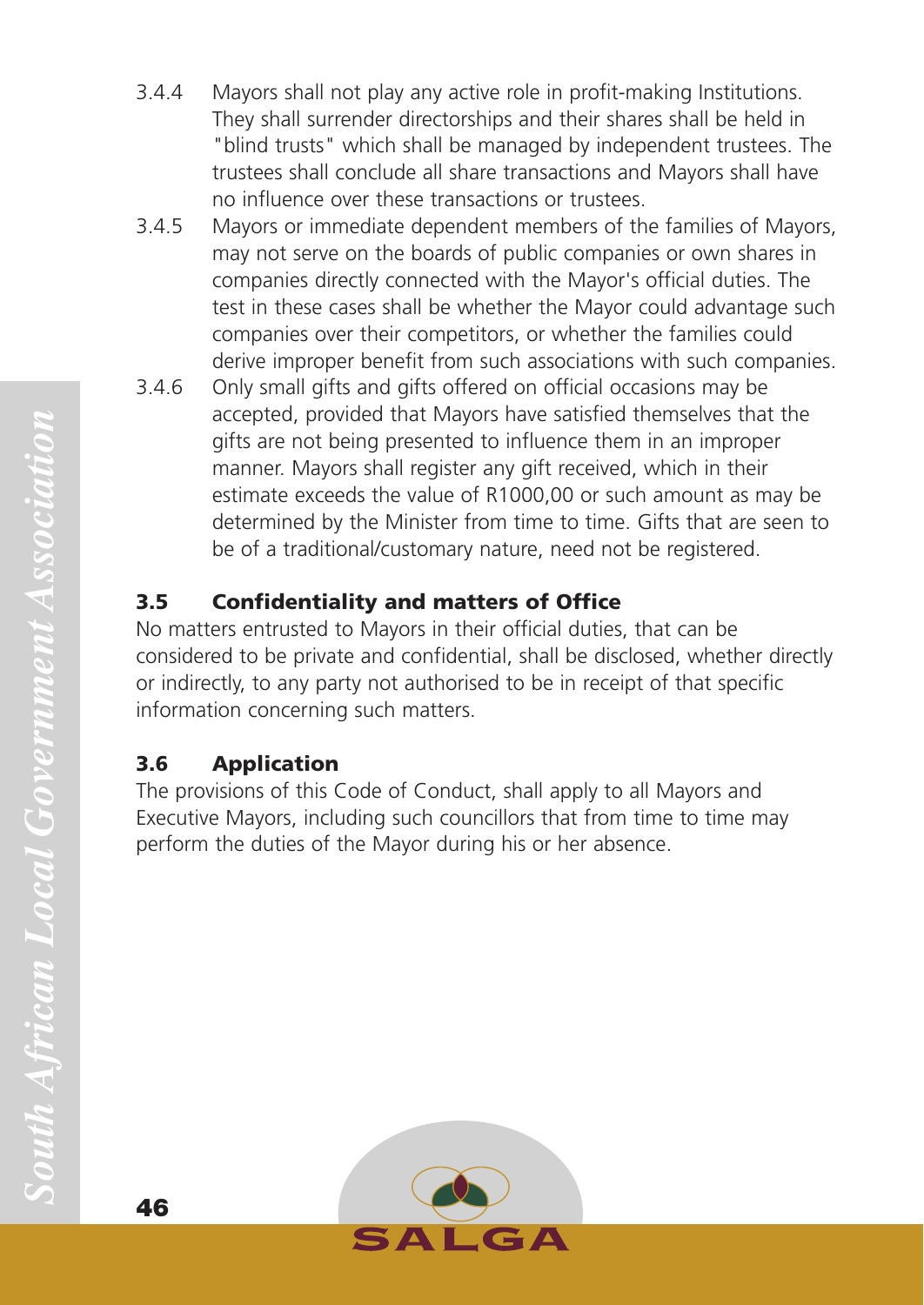## **4 COMMENCEMENT OF OFFICE**

#### **4.2 Travelling Expenses**

4.2.1 The travelling expenses incurred by Mayors designate and their spouses in connection with their swearing in are debited to the Municipality. Municipalities are responsible to transport Mayors and their spouses from their places of residence (within municipal boundaries) to the place where they will be sworn in. In the event that Mayors are resident outside of the municipal boundaries, all expenses incurred to transport them to within the municipal boundaries shall be for the personal account of the Mayor, unless the municipality decides to make appropriate transport available.

#### **4.3 Relocation Costs**

- 4.3.1 The expenses incurred by Mayors in relocating themselves, their families and domestic workers from their homes (within municipal boundaries) to their official residence, personal residence purchased within the municipal boundaries or temporary accommodation provided by the municipality, shall be paid by the municipality. In the event that the Mayor relocates from outside the municipal boundaries, the council shall apportion the total relocation costs between the Mayor and the municipality by agreement.
- 4.3.2 These expenses include the costs of transporting their personal belongings, including a motor vehicle, trailer and pets. If furniture and other personal belongings are not transported directly to the official residence, Mayors themselves are responsible for expenditure arising from storage, insurance and related expenses, except, in cases where, owing to exceptional circumstances, official residences, are not immediately available to them.
- 4.3.3 On accepting office, relocation costs, transfer duty, bond cost and all costs incurred by the Mayor, in connection with purchasing a house for his own purposes and other costs such as new school uniforms shall be for the account Of the Mayor and not the municipality.

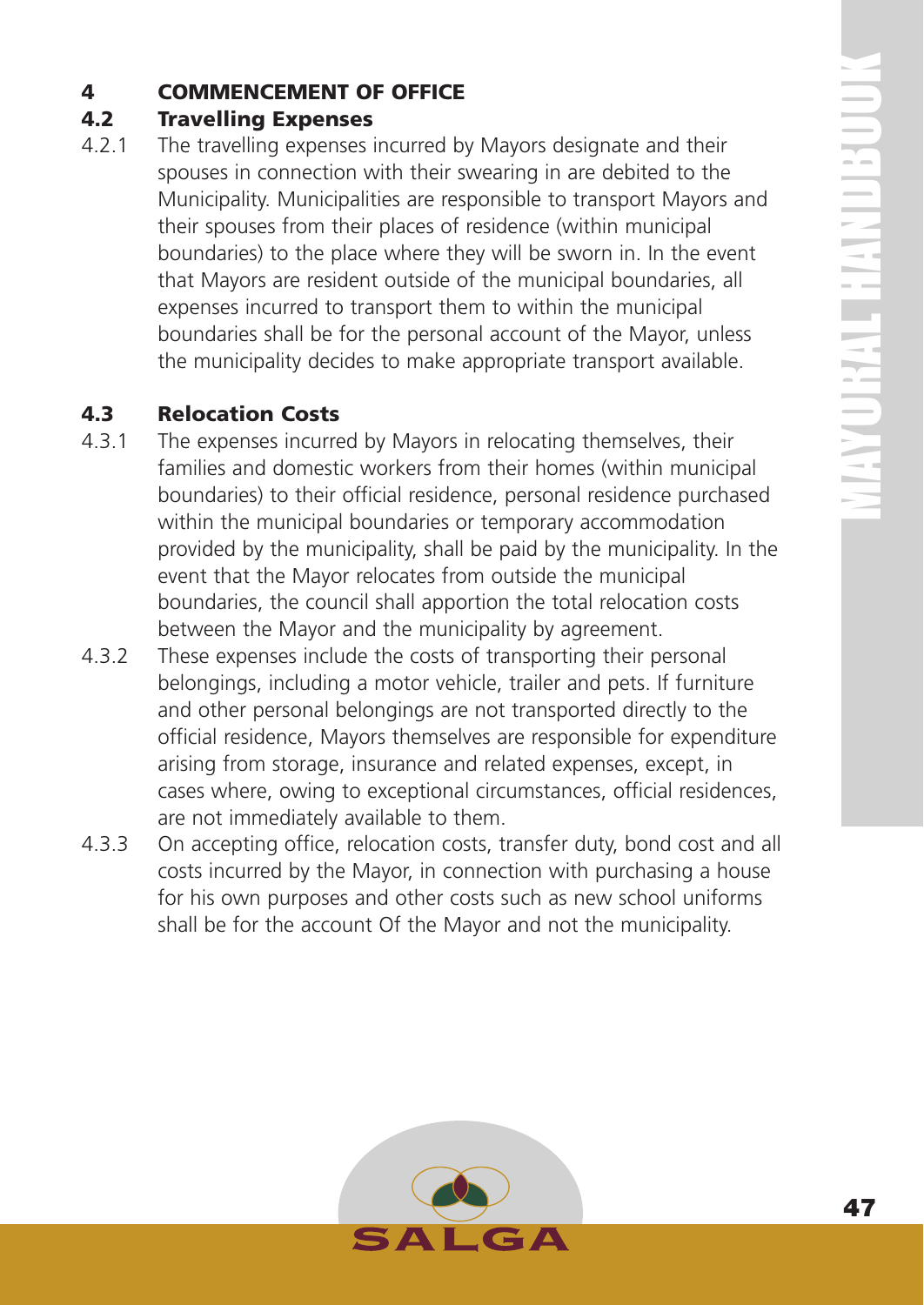# **4.4 Official Residences**

If a Mayor takes occupation of and resides in a private residence as his/her official residence upon assumption of office, the provisions of paragraph 13.2 apply with the necessary changes as the context may require. The municipality shall negotiate an appropriate rental for the residence with the Mayor provided that such rental shall not exceed the value of the housing allowance payable to the Mayor as determined by Council.

# **4.5 Security Arrangements**

- 4.5.1 The Mayoral staff should approach the Provincial Commissioner for Safety and Security for an analysis of their security situations. The security of private homes occupied on a regular basis in venues other than within the municipal boundaries, and offices occupied by Mayors should be taken into consideration.
- 4.5.2 The EXCO or the Council, as the case may be, must implement the recommended security arrangements.

# **4.6 Upon being Sworn in**

- 4.6.1 Within one month after a Mayor has been sworn in, he/she shall place his/her investments in 'blind' trust, which would be managed by independent trustees.
- 4.6.2 As soon as the Mayor is sworn in, he/she shall comply with the stipulations outlined above, which require financial disclosure in accordance with the provisions of the Code of Conduct without delay.

# **5. TRANSPORT**

# **5.1. Municipal Motor Transport**

# **5.1.1. General**

- 5.1.1.1. Municipal vehicles and drivers are allocated to Mayors and made available for official duties. Where the car is used only for official purposes and does not stay overnight at the house of the Mayor, no taxable value is attributed to this benefit.
- 5.1.1.2. Mayors travelling officially, outside the boundaries of the municipality, for a period exceeding at least 1 week, may take their spouses with them at municipal expense, as well as such of their children as, of necessity, cannot remain at home.

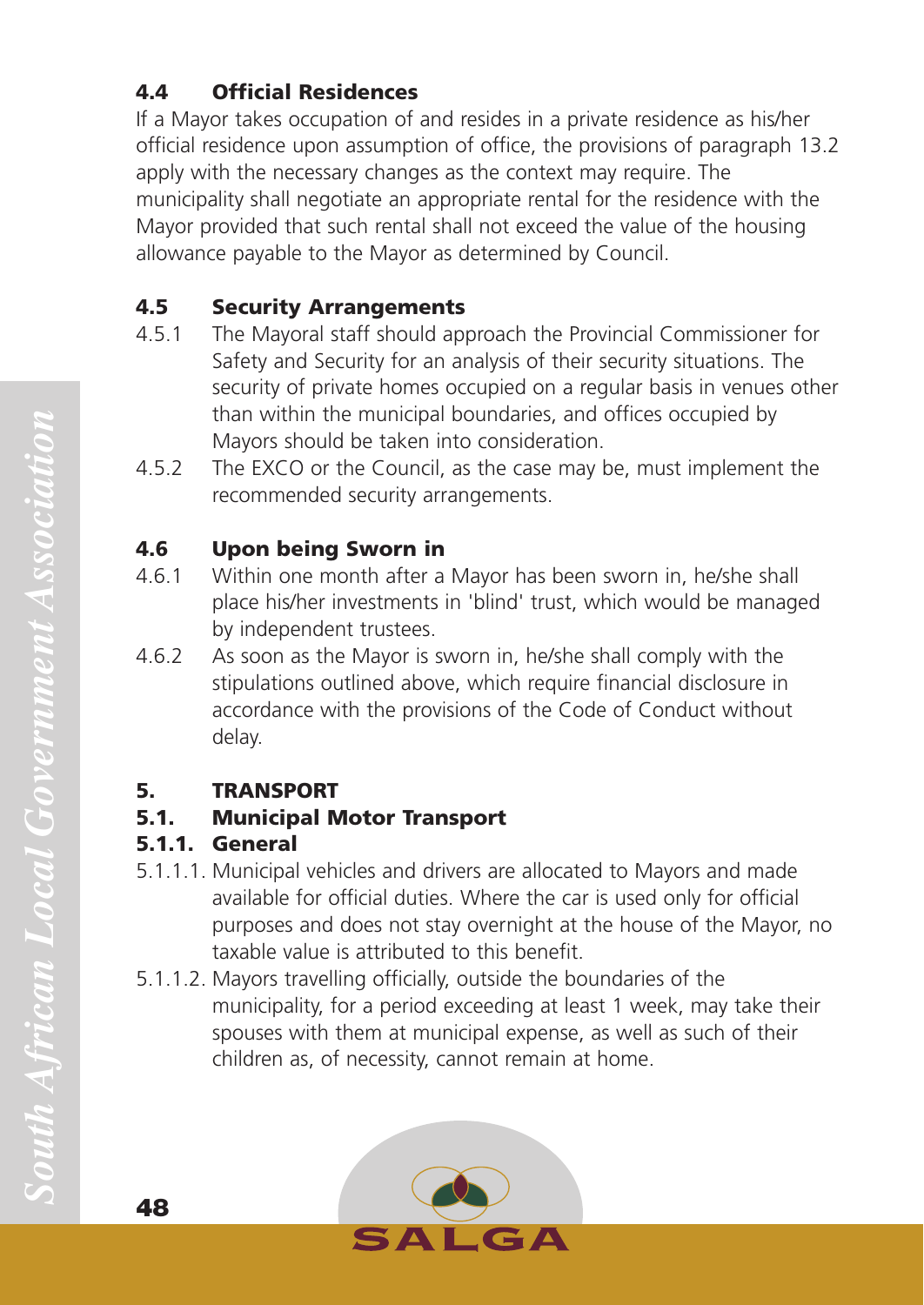# **5.1.2. Types of official cars**

- 5.1.1.1. Mayors may each be supplied with any vehicle on the South African market (excluding special imports), which is affordable considering the prevailing financial constraints of the municipality.
- 5.1.1.2. Where the Mayor has the exclusive use of an official car, the Mayor is, notwithstanding, eligible to receive a travel allowance of up to 25% of their salary.
- 5.1.1.3 Mayors may opt to use their own car and be reimbursed at the prevailing Department of Transport rate for actual official kilometres travelled in respect of privately owned vehicles.
- 5.1.1.4 Mayors may opt to decline all assistance with regard to official cars(or their scheduled replacement).

## **5.1.3 Use of Official Cars**

- 5.1.3.1 It is left to the discretion of Mayors to utilise the vehicle at the expense of the municipality for any reasonable purpose.
- 5.1.3.2 The rules of usage in respect of municipal cars, shall as far as possible apply to the use of the official car, particularly those related to standard operating and maintenance procedures.
- 5.1.3.3 Within reason, official cars that form the basis of a taxable benefit may also be used for private purposes.
- 5.1.3.4 When Mayors travel by air on official engagements, arrangements should be made by the municipality for the hire of a suitable car at the point of arrival. Drivers may not be sent on ahead with the official cars to meet Mayors at the point of arrival.
- 5.1.3.5 In cases of new appointments, new vehicles will be purchased only if suitable vehicles are not, in the opinion of the EXCO or the Council, as the case may be, available for permanent allocation as the official Mayor's car, from the existing car pool.
- 5.1.3.6 For the purposes of keeping official engagements, the spouses of Mayors may make use of the official cars. They may drive the vehicle allocated to the Mayor at any time, including times when the Mayor is not in the vehicle. Other members of Mayor's family may drive the car only when the Mayor is in the vehicle.
- 5.1.3.7 The use of any other municipal vehicle by the Mayor is not permissible.

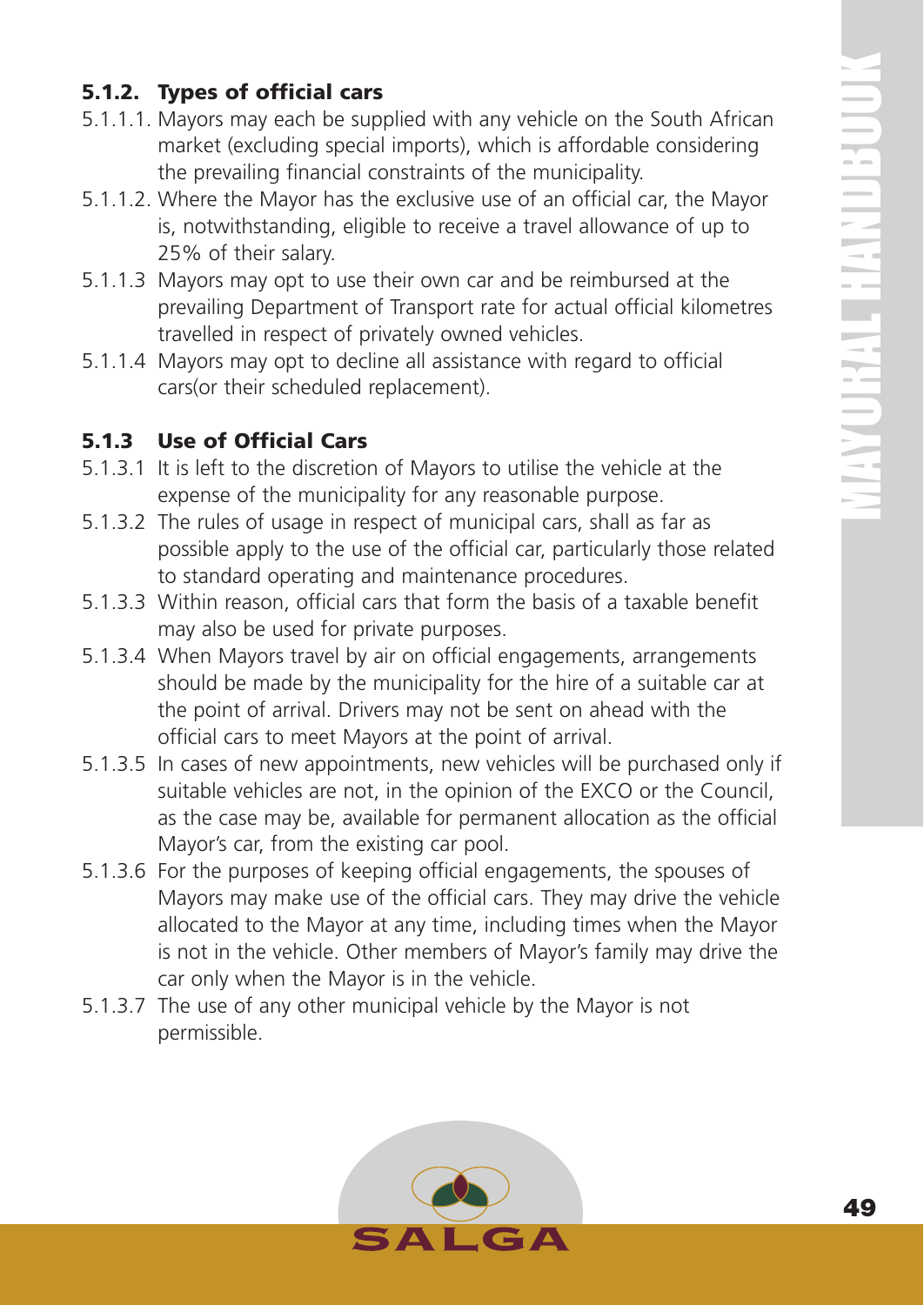# **5.1.4 Replacement of an Official Car**

- 5.1.4.1 Mayors or their private secretaries should direct all applications for the allocation or replacement of official vehicles to the EXCO or the Council, as the case may be. All commercial negotiations and transactions in respect of the official vehicles shall be conducted by the Procurement Department. All costs of operating and maintaining the official vehicle shall be borne by the municipality.
- 5.1.4.2 The official cars may be replaced and transferred to the municipal car pool only after completion of 150 000 kilometres. If a car is in a poor overall condition, representations may be made to the EXCO or the Council who may approve the earlier replacement of such a vehicle.

# **5.1.5 Taxability of the Use of Official Cars for Private Purposes**

5.1.5.1 For purposes taxation, the use of official Mayoral cars is treated in the same way as the use of "company cars" in the private sector.

## **5.1.6 Running and Maintenance Costs of Private Vehicles**

- 5.1.6.1 Vehicle maintenance of this car is the Mayors' own responsibility and use may not be made of municipal facilities for the maintenance of such private vehicles.
- 5.1.6.2 For the purposes of claiming running and maintenance costs, a logbook reflecting the official and private kilometres travelled per month, must be kept.

# **5.1.7 Insurance**

**50**

5.1.7.1 The private car allowance includes provision for the obtaining of comprehensive insurance on the Mayor's private vehicle. It is the Mayors' own responsibility to ensure that the vehicle is adequately insured for business and private use. The municipality shall by no means be liable for expenditure incurred or losses sustained in connection with the purchase, maintenance, operation, garaging and parking, theft of or damage to the vehicle.

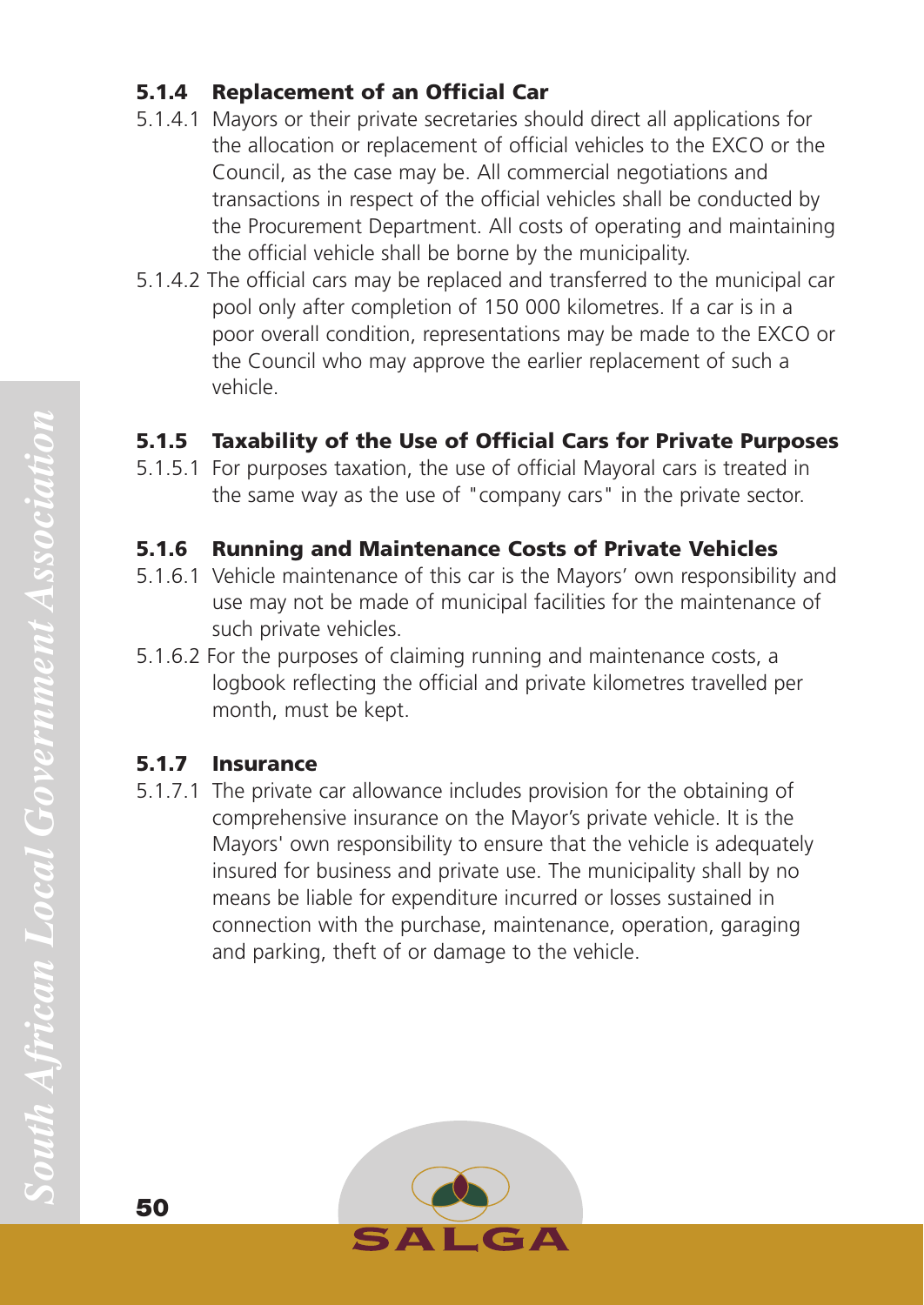# **5.1.8 RENTED CARS FOR PRIVATE USE**

5.1.8.1 Where a Mayor makes use of a rented car for private purposes only, the cost for the car should be borne by the Mayor concerned and not by the municipality.

# **6 TRAVEL PRIVILEGES**

## **6.1 DOMESTIC FLIGHTS**

### **6.1.1 Official Journeys**

- 6.1.1.1 Mayors and their spouses are entitled to unlimited air travel (business Class) at the expense of the municipality.
- 6.1.1.2. Dependent children of Mayors may accompany their parents if they cannot remain at home.
- 6.1.1.3. Mayors may use VIP rooms when travelling internally, but any restaurant Expenses or bar services are payable by Mayors. The cost of the VIP rooms must be approved by EXCO prior to travelling.
- 6.1.1.4 Mayors may not fly in single-engine aircraft.

#### **6.1.2 Private Journeys**

6.1.1.1 Mayors and their families are not entitled to domestic flights for private use on municipal expense.

## **6.2 International Flights**

## **6.2.1 Official Journeys**

- 6.2.1.1 The municipality pays for international flights, in business class, on official business by Mayors and their spouses, on condition that EXCO or Council, as the case may be, has approved such flights for both the Mayor and the spouse.
- 6.2.1.2 Mayors may travel on official visits abroad if these are essential and in the interest of the municipality or organised local government, provided that every visit is approved by EXCO. The approval of EXCO shall be determined on the basis of the motivation for the visit as well as a detailed itinerary and cost breakdown.
- 6.2.1.3 All official visits should be planned in conjunction with the Department of Foreign Affairs.

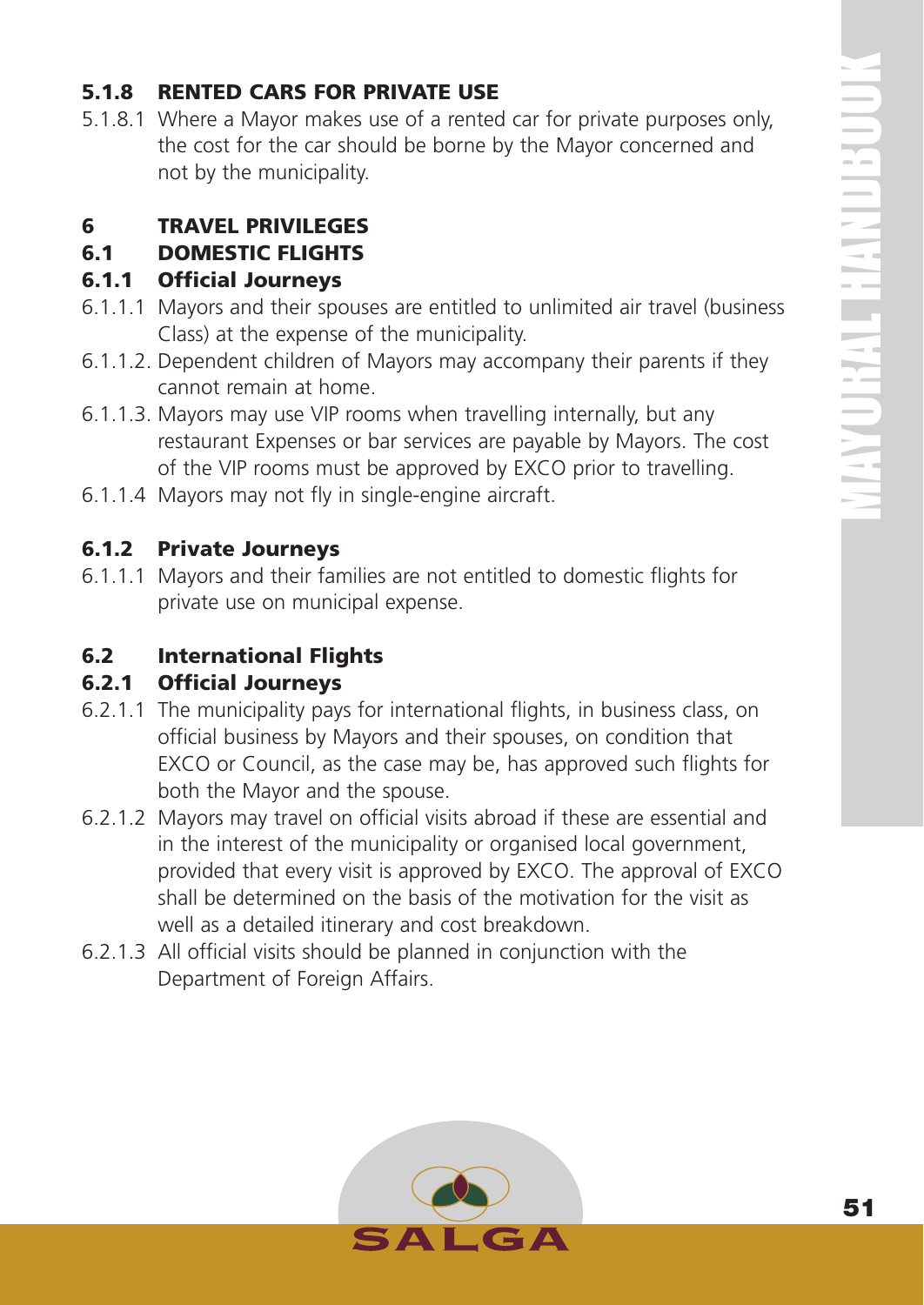- 6.2.1.4 In view of Mayors' official duties in the Republic, as well as cost implications, the extent and duration of visits abroad should be limited to the absolutely essential, and arrangements should be made, as far as possible, in such a way that Mayors are not absent from more than one Council meeting per journey.
- 6.2.1.5 The size of Mayoral delegations should be kept to an absolute minimum, and the advice of the South African Secret Service should be sought prior to including security personnel within the delegation.
- 6.2.1.6 Full and complete information concerning the purpose and itineraries of such visits, should be submitted to the Department of Foreign Affairs at an early stage, so that Heads of Mission abroad will be enabled to render the best assistance possible.
- 6.2.1.7 A daily subsistence allowance may be paid to Mayors for official visits abroad on request and as determined by Council.
- 6.2.1.8 Mayors may:
- 6.2.1.8.1 be compensated for their reasonable actual accommodation expenditure (i.e. for lodging, laundering and dry cleaning)
- 6.2.1.8.2 receive a daily allowance (i.e. for three meals and other incidental expenditure such as tips, room service, reading material and normal liquid refreshments) equal to the daily allowance for that country paid by Foreign Affairs and currently fixed at USD 120 per day. Should the daily allowance be insufficient, their reasonable actual expenditure on meals may be reimbursed and an additional daily allowance for incidental expenditure may be paid on approval by EXCO or the Council, as the case may be.
- 6.2.1.8.3 receive the approved daily allowance in for their spouses of which accompany Mayors in their official capacities on official trips abroad or when travelling alone on official visits abroad.
- 6.2.1.9 A maximum subsistence allowance equal to 30% of the approved subsistence allowance paid by foreign affairs for a specific country is payable to a Mayor and his/her spouse in cases where the host bears all expenses towards accommodation and meals to compensate him/her for incidental expenses not paid for by the host.

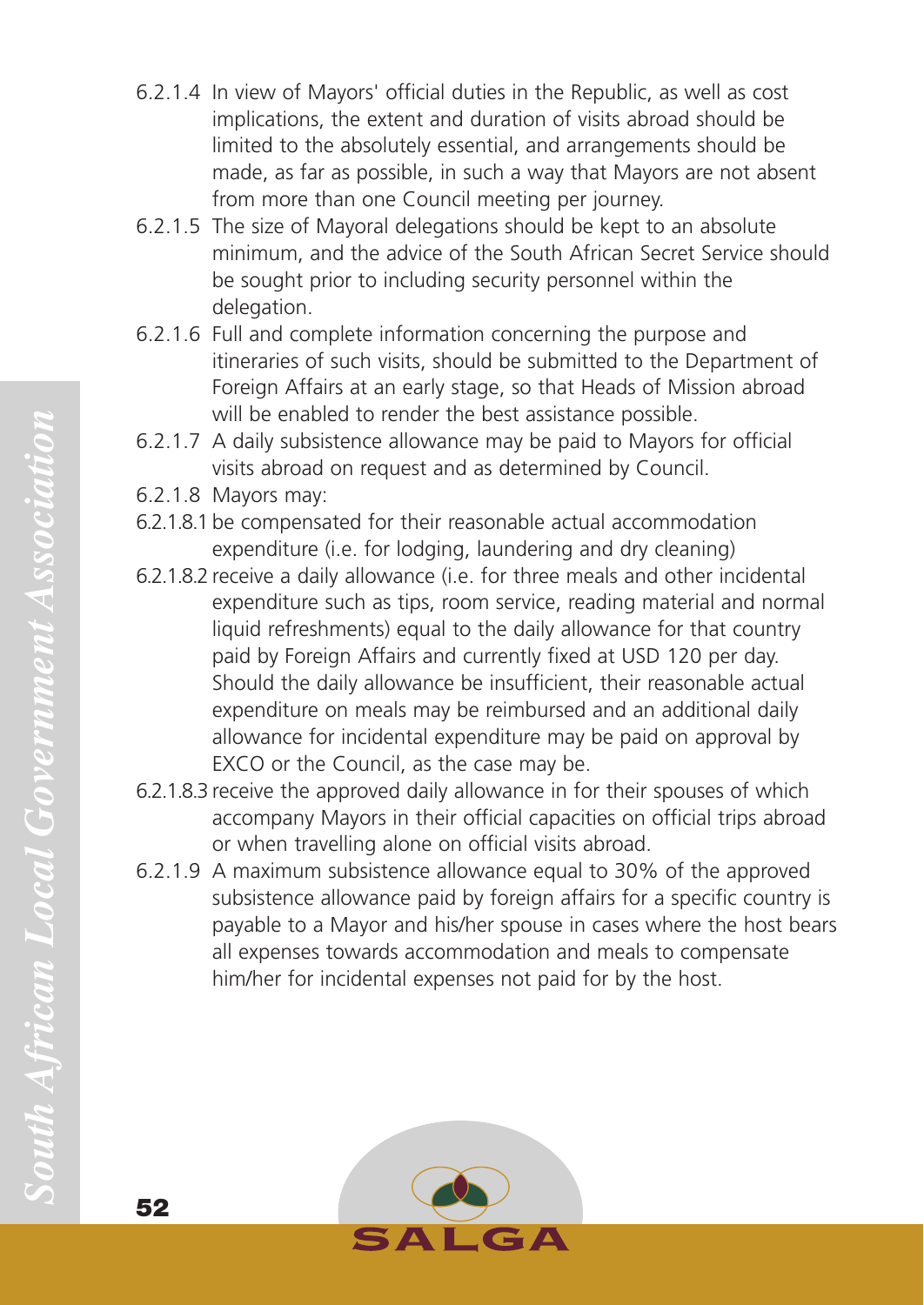## **6.2.2 Guidelines for International Official Journeys**

- 6.2.2.1 Subsistence expenses should be kept as low as possible by making use of hotels which suit the status of Mayors, but which have reasonable tariffs. Suites should be hired only if talks or interviews are to be conducted in them or if people are to be received or entertained there. Mayors should be accommodated comfortably, but luxury suites are not recommended.
- 6.2.2.2 Whenever convenient, public transport should be used instead of expensive hired cars with drivers who have to be kept on stand-by, especially in cities where there are serious traffic or parking problems.
- 6.2.2.3 Visits should offer real value and benefits for the Republic of South Africa (RSA) and the municipality, in that the Status and importance of the people with which appointments are made are on a par with the visiting Mayor and have special merit for the RSA;
- 6.2.2.4 It is not a requirement that the VIP lounges at international airports be used. Where appropriate first class lounges are also suitable. To avoid the unnecessary reservation of VIP lounges, Foreign Affairs should be informed of Mayors' preference well in advance.
- 6.2.2.5 Since international telephone calls from hotel rooms are subject to substantial service charges, such calls should be limited to the minimum and only in genuinely urgent cases. Embassies may be used for calls to Mayors' offices etc. Foreign Affairs staff are available to assist Mayors during visits abroad with their official engagements.

# **6.3 Services when Mayors are on Official Visits Abroad**

## **6.3.1 Families**

6.3.1.1 If Mayors are not accompanied by their spouses on official visits abroad, the spouses and other members of their families are entitled to transport at the municipal expense, to the place within the Republic where, according to the Mayor who is on official business abroad, they will reside during his/her absence. Such journeys should be undertaken over the shortest route, but may be interrupted for purposes of temporary sojourn.

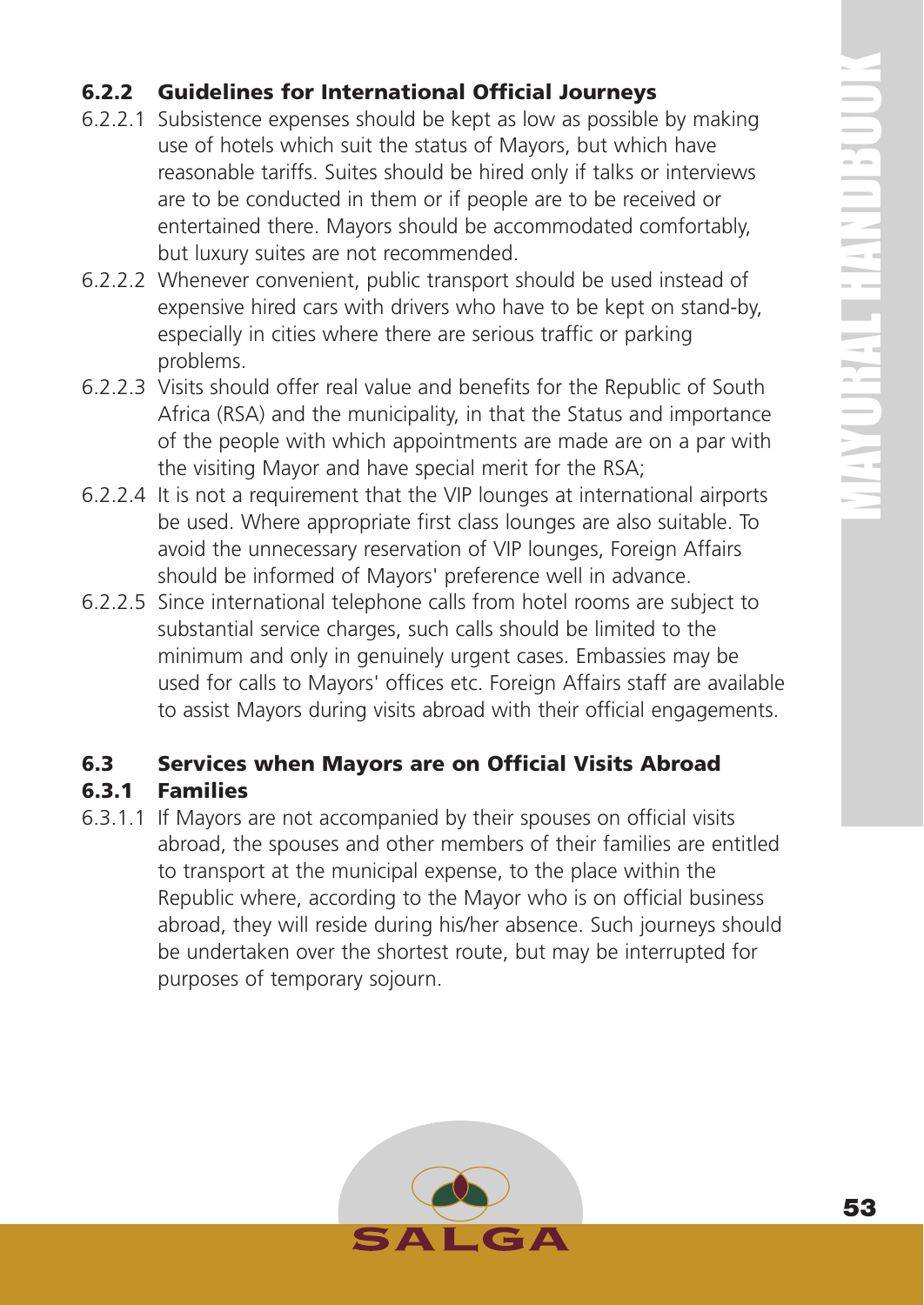## **6.3.2 Domestic workers**

6.3.2.1 When Mayors travel abroad officially for extended periods and are obliged to send their domestic workers to their own homes or other suitable places of residence for the duration of their absence, the return travelling expenses of the domestic workers may be debited to the municipality. However, the travelling expenses of domestic workers returning home permanently and of those recruited in their stead cannot be borne by the municipality.

# **6.3.3 CHILDREN**

- 6.3.3.1 As far as possible, the children of Mayors should use the bus services between airline terminals and airports if one or both of their parents do not accompany them. If the Mayors' drivers are available, they may transport the children to the airport. However, no special arrangements for municipal transport may be made for the children of Mayors at their destinations,
- 6.3.3.2 If domestic official air journeys are under-taken by the children of Mayors, the costs relating to any excess baggage have to be borne by the Mayors themselves. If the excess baggage is forwarded by rail, however, this may be done at municipal expense.
- 6.3.3.3 Children who accompany their parents on visits abroad do so at the cost of the Mayor.

## **6.3.4 PRIVATE SECRETARIES**

- 6.3.4.1 Private Secretaries (or Personal Assistants) may accompany their Mayors on official visits at municipal expense to render assistance in matters relating to the Mayors' office.
- 6.3.4.2 Private Secretaries must travel economy class only when accompanying their Mayors on the same flight.

# **6.3.5 PUBLIC RELATIONS OFFICERS**

6.3.5.1 Only in cases where Mayors have to perform, functions by virtue of their office and where in their opinion of the EXCO, it is warranted, may their Public Relations or Press Liaison Officers accompany them on the same conditions as those applicable to Private Secretaries.

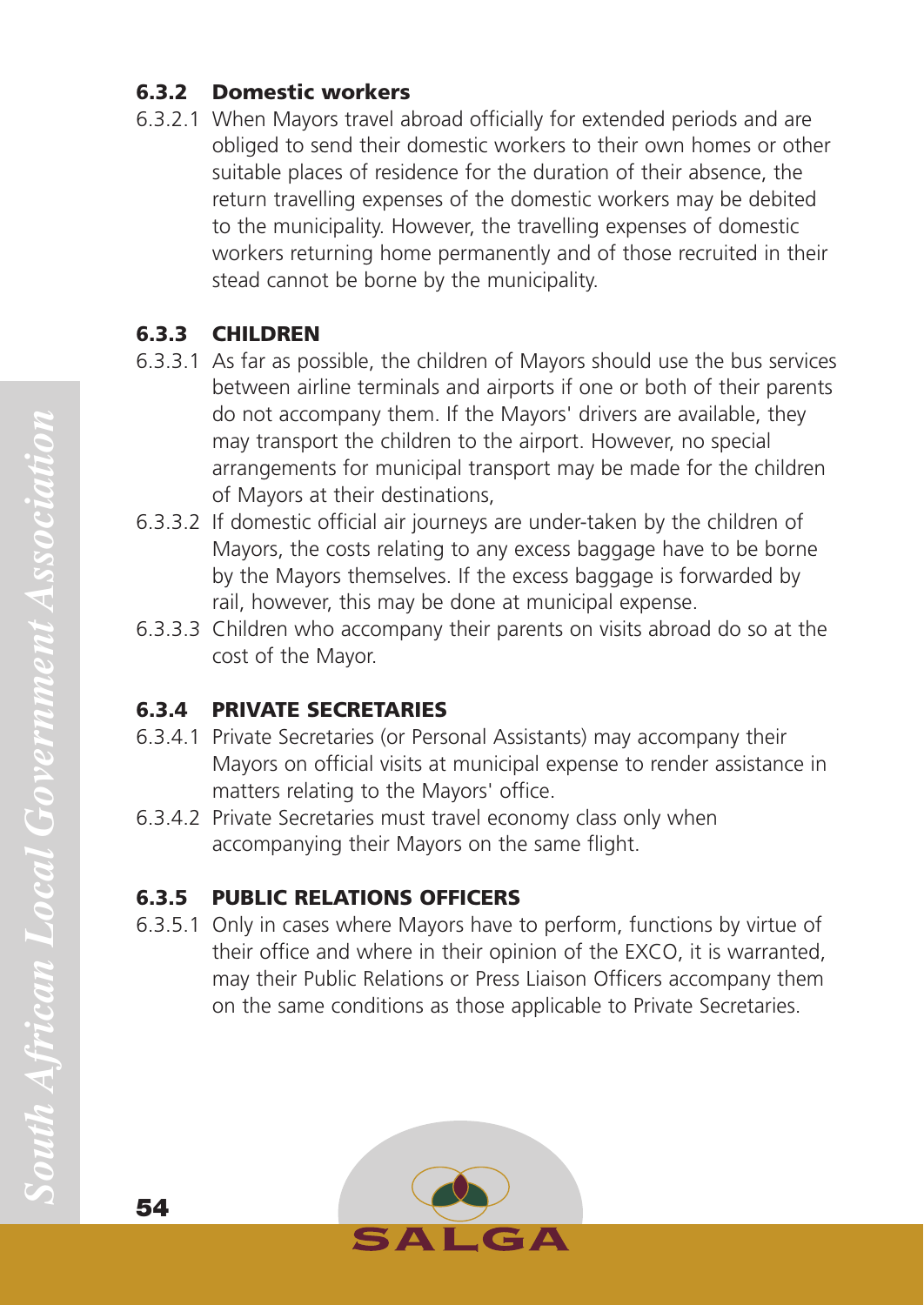## **6.4 SUBSISTENCE AWAY FROM OFFICIAL RESIDENCES (INCLUDING OFFICIAL FOREIGN VISITS)**

## **6.4.1 MAYORS**

- 6.4.1.1 Mayors are entitled to subsistence at municipal expense in any hotel or hostelry if they fulfil official functions away from their ordinary places of residence.
- 6.4.1.2 All reasonable out-of-pocket expenses (including gratuities, but excluding alcoholic beverages not consumed with a meal) connected with the subsistence of Mayors and those of members of "their" families who must of necessity accompany them, may be debited to the municipality. Entertaining is at municipal expense, but, a copy of the parties present and the purpose of the entertainment is to be submitted for reimbursement.
- 6.4.1.3 Every claim for reimbursement of expenses submitted by Mayors in terms of these provisions should furnish details of the expenses and include a certificate signed by them or by their Private Secretaries on their behalf to the effect that the expenses were actually incurred and that they may lawfully be debited to the State in terms of these prescriptions. If at all possible, vouchers should substantiate claims.

## **6.4.2 SPOUSES**

- 6.4.2.1 The spouses of Mayors are entitled to subsistence at municipal expense in any hotel or hostelry if they perform official duties away from their ordinary places of residence in their capacity as spouses of Mayors.
- 6.4.2.2 All reasonable out-of-pocket expenses (including gratuities) incurred by them in connection with their own subsistence and entertaining may be debited to the municipality on a reasonable scale. Entertaining may be at municipal expense only if it may be considered official within the meaning elsewhere ascribed in this document.
- 6.4.2.3 Every claim for the reimbursement of expenses submitted by spouses in terms of these provisions should furnish details of the expenses incurred and be certified by the Mayors (or by their private secretaries on their behalf) to the effect that the expenses were actually incurred and may lawfully be debited against the municipality in terms of these prescriptions. If at all possible, vouchers should substantiate claims.

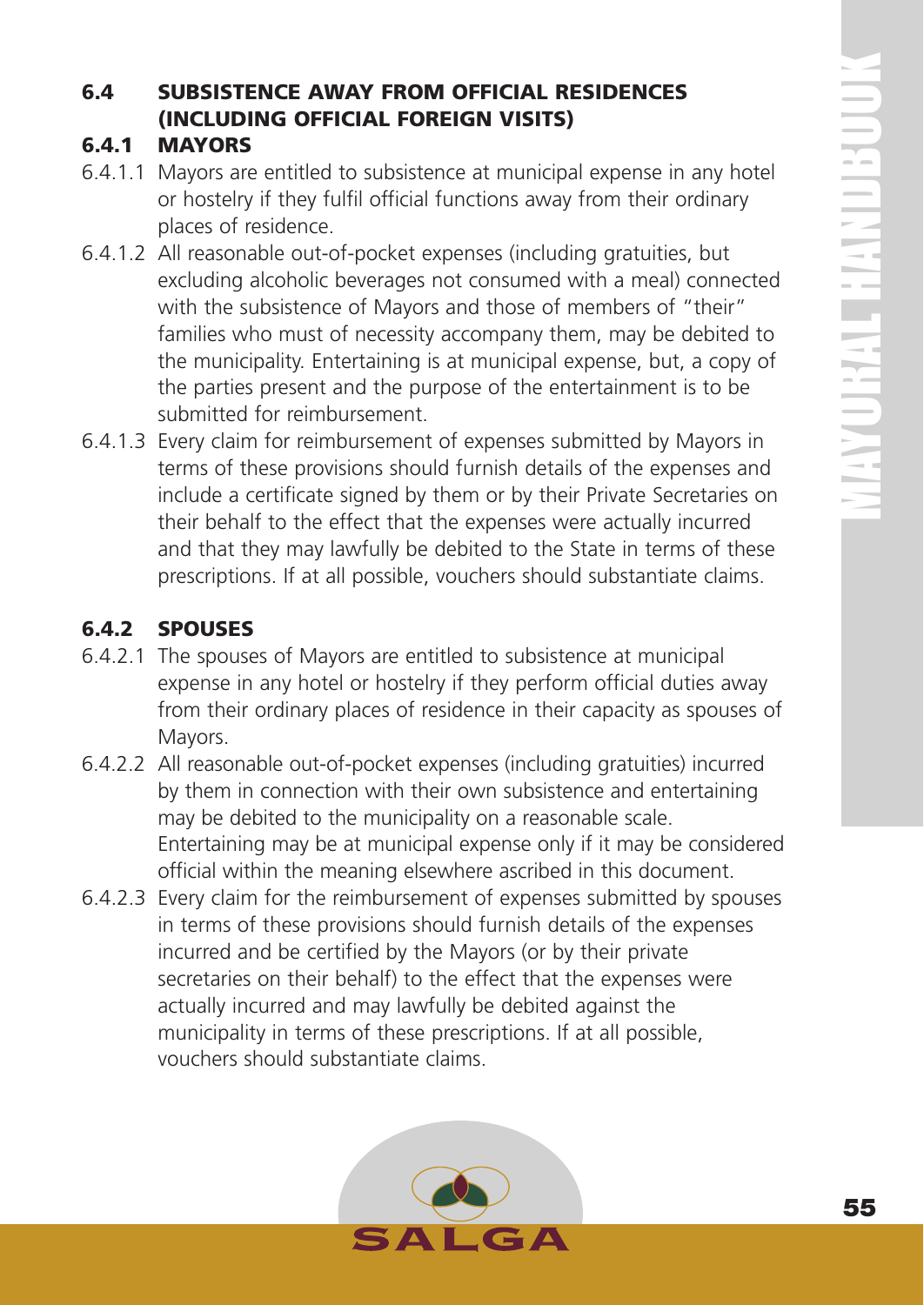# **6.4.3 FAMILIES**

6.4.3.1 The spouses and dependent children who of necessity, are unable to remain at home, may stay with Mayors at a hotel or hostelry when they are performing official duties outside municipal boundaries.

## **6.4.4 PUBLIC RELATIONS OFFICERS**

6.4.4.1 Only in cases where Mayors are performing functions by virtue of their office, and where this is in their opinion warranted, may Public Relations Officers accompany them and stay in the same hotel or hostelry at municipal expense, subject to prior EXCO or Council approval.

## **6.4.5 PRIVATE SECRETARIES**

6.4.5.1 Private Secretaries may accompany their Mayors at municipal expense on official visits to give assistance with matters relating to the official position of Mayors and may stay at the same hotel or hostelry at municipal expense, subject to prior EXCO or Council approval.

# **6.5 GRATUITIES (TIPS)**

## **6.5.1 JOURNEYS ABROAD**

6.5.1.1 When Mayors travel officially, their real expenditure on gratuities, drivers, newspapers, newsmagazines and out of pocket expenses for which receipts are normally not issued, arising out of their official subsistence and travelling, may be paid out of municipal funds.

# **7 RECEPTIONS BY MAYORS**

# **7.1 Definition of "Official" for Purposes of Receptions**

To determine whether receptions are official or not, their purpose and the reasons for giving them have to be considered. There may be cases where people attend receptions on account of the Mayors' functions, while personal friends may be present as well. In such cases, the purpose of the reception will be the determining factor. A reception given for purely social purposes cannot be regarded as an official reception.

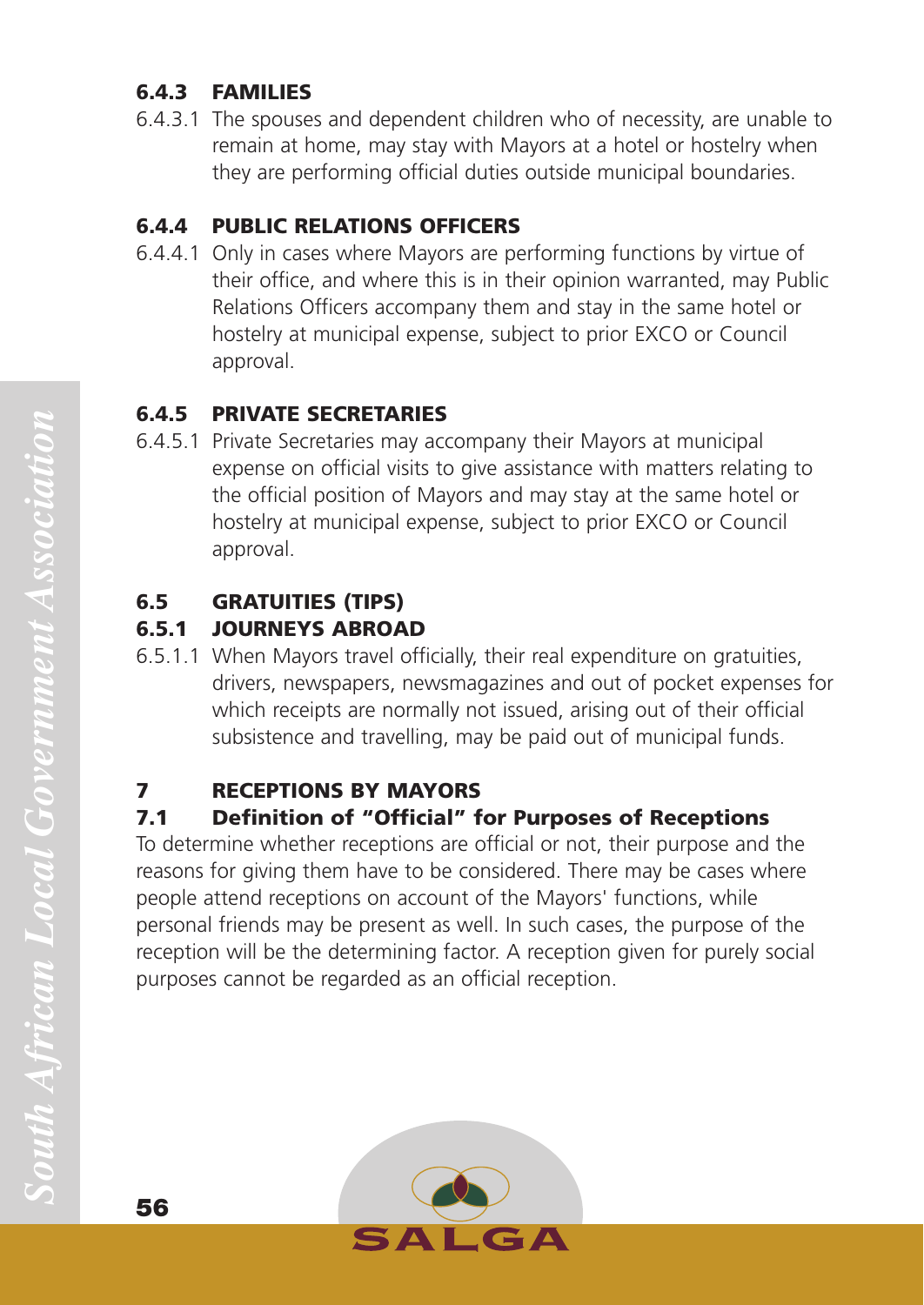# **7.2 OFFICIAL RECEPTIONS**

- 7.2.1 Mayors are entitled to defray all reasonable expenses relating to official receptions and functions hosted by them out of the mayoral department's entertainment budget.
- 7.2.2 Guidelines have been laid down for determining whether the expenditure relating to a reception or function may be debited to the municipality. In particular, a reception and expenses will be considered "official" in the following circumstances:
- 7.2.2.1 The hosting of functions relating to the activities of municipal departments;
- 7.2.2.2 The entertaining of members of a body who are visiting the municipality in connection with their work;
- 7.2.2.3 The entertaining of foreign visitors, including the presentation of appropriate gifts to such visitors;
- 7.2.2.4 The entertaining of persons on official visits abroad, including the presentation of appropriate gifts to such people;
- 7.2.2.5 Hosting a municipal function in honour of someone or an event/occasion;
- 7.2.2.6 Entertaining colleagues, state officials and others at farewell functions for Mayors; and,
- 7.2.2.7 Entertaining their personal and senior staff once a year.
- 7.2.3 These guidelines also apply to the spouses of Mayors. When they have to entertain by virtue of the Mayors' office, the expenditure may be defrayed out of municipal entertainment budgets.

# **7.3 PRIVATE RECEPTIONS**

The expenditure relating to all receptions and functions to which the guidelines relating to official functions do not apply, are to be borne by the Mayors themselves.

# **8 STATIONERY**

8.1 Mayors are entitled to procure and use official stationery to communicate with members of the public, including their constituencies, organisations, as well as official persons and bodies. Letters and cards of a party-political nature may however, not be posted at Municipal expense.

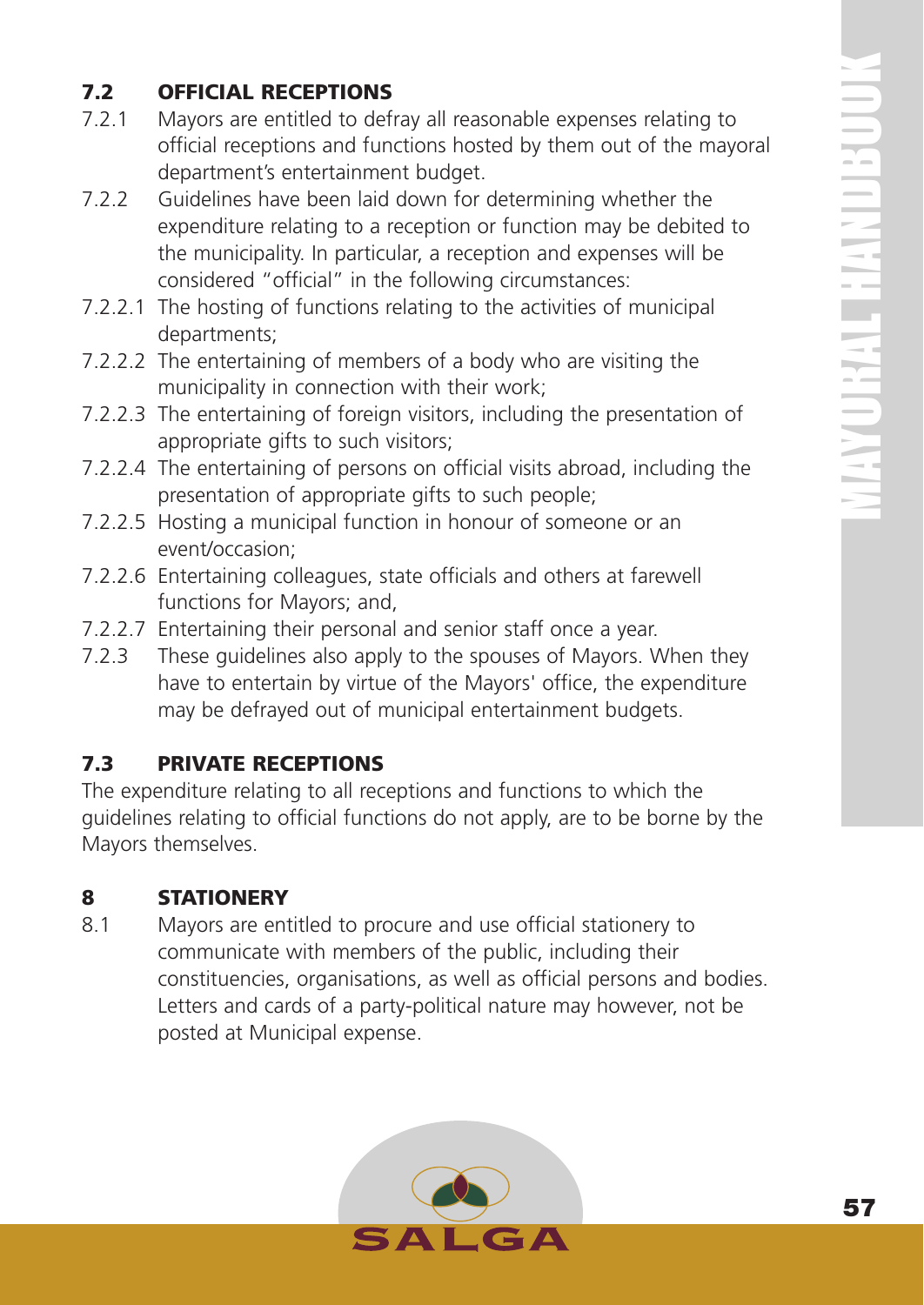- 8.2 Since Mayors may receive large numbers of messages upon their appointments, on their birthdays or when they are indisposed, they may have thank you letters or cards printed and posted at municipal expense in such cases.
- 8.3 Mayors may have Christmas cards printed and sent at municipal expense on the following conditions:
- 8.3.1 The number of cards should be kept to manageable amounts;
- 8.3.2 To save on costs, the cards should be simple and modest; and,
- 8.3.3 In deciding on issues related to this matter, every Mayor should exercise responsibility and be economic in his/her judgement.
- 8.4 Only Invitations to official functions may be printed and sent by Mayors at municipal expense. This also applies to the spouses of Mayors, if they have to host functions by virtue of their position. Such expense shall be raised against the entertainment budgets.
- 8.5 Visiting and business cards may be printed at municipal expense.

## **9 NEWSPAPERS AND MAGAZINES**

Only one copy of each of the newspapers and magazines ordered by Mayors may be supplied at municipal expense and may, according to their preference, be delivered either at their official residences or their offices.

## **10 TELEPHONES**

## **10.1 MAYORS**

- 10.1.1 All expenses incurred in connection with the installation of telephones and fax facilities in official residences, as well as the rental and costs of calls shall be debited to the municipality.
- 10.1.2 The costs of cell phones for the Mayor shall be debited to the municipality.
- 10.1.3 In circumstances where a Mayor may stay in his/her own home from time to time, in addition to the official residence, he/she should bear the costs of the installation of the telephones and fax machines and equipment. The municipality should pay for the fax machine and telephone operating costs.

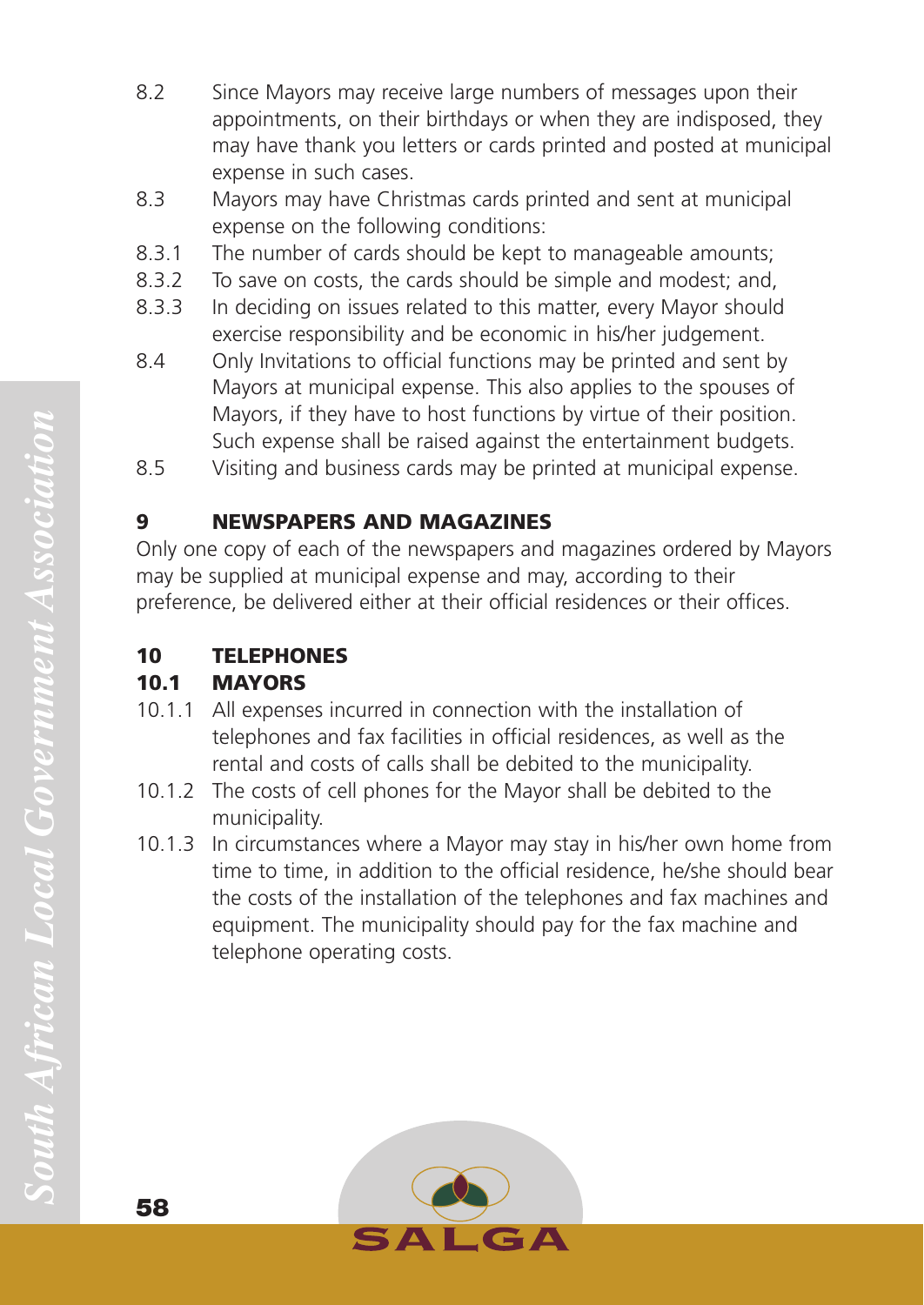# **10.2 PRIVATE SECRETARIES**

- 10.2.1 Rentals of the private telephones of Private Secretaries, as well as the costs of official calls, are payable by the municipality.
- 10.2.2 The costs of a cell phones shall be debited to the municipality subject to such limits as may be determined.

#### **11 IMAGES OF MAYORS**

11.1 It is standing Government policy that the names, titles, photographs or images of Mayors may not be used for publicity purposes in commerce or be linked to advertising (excluding party-political advertisements).

#### **12. Mayoral Benefits arising from their Duties**

#### **12.1 Salaries**

Mayoral salaries shall be paid out of the budget utilised for the payment of councillor salaries.

## **12.2 PENSION**

Payments for pension purposes will be deducted monthly from Mayors' salaries.

### **12.3 MEDICAL BENEFIT SCHEME**

Mayors will, as long as they hold office, be a member of a designated Medical Aid Scheme. Contributions in this regard will be deducted on a monthly basis.

### **12.4 RENTAL FOR STATE OWNED RESIDENCES OR MONETARY PAYMENT FOR OCCUPATION OF A PRIVATE RESIDENCE AS OFFICIAL RESIDENCE**

12.4.1 Mayors are entitled to be paid a rental, agreed by EXCO, for the use of their own homes as an official residence.

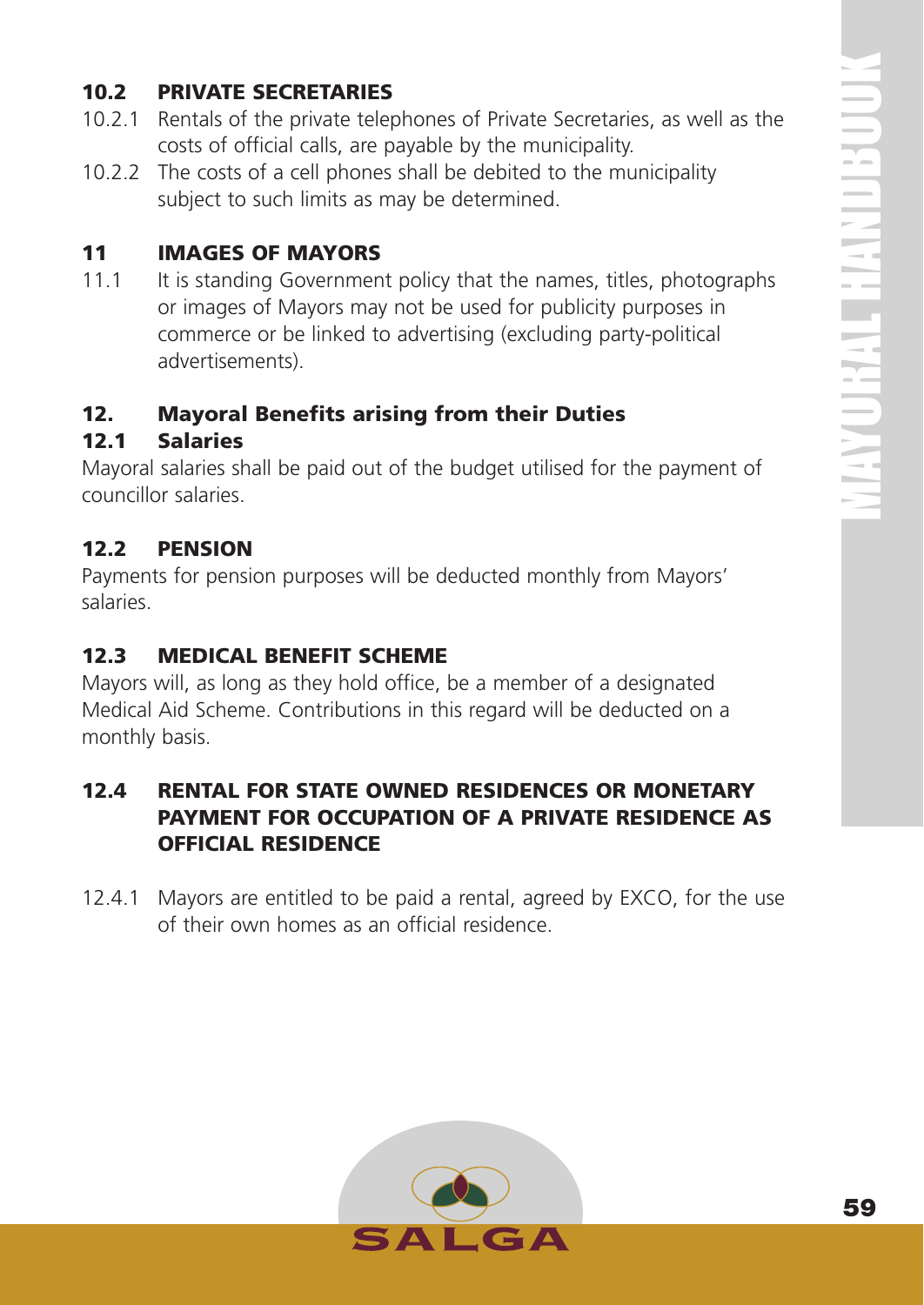# **13 MAYORAL RESIDENCES: CONDITIONS OF OCCUPATION**

- 13.1 Furnished official mayoral state residences may be provided for Mayors within the jurisdiction of their municipalities.
- 13.2 The municipality is responsible for the upkeep (e.g., cleaning, maintenance and garden service) of residences. Mayors are allowed to negotiate on a one-to-one basis with the officials allocated to the residence to render additional normal domestic services such as laundry and child-care at a price to be agreed upon by the two parties.
- 13.3 Security clearance is necessary for all employees on a Mayoral estate. The occupier concerned should obtain such clearance in consultation with the SA Police Services.
- 13.4 A housing allowance will be paid to Mayors irrespective of whether they utilise a mayoral residence offered to them or not. Provided that where a municipality makes certain additional items available for the private residence, such items will remain the property of the municipality.

# **13.5 OCCUPATION OF OFFICIAL RESIDENCES**

- 13.5.1 Mayors retiring from office will be permitted to occupy the official residence until the end of the month following the month in which their term of office ends.
- 13.5.2 In the event of the death of Mayor(s), their families will be permitted to occupy the official residence until the end of the month following the month in which the death occurred.

# **13.6 SUB-LETTING**

13.6.1 Sub-letting of residences occupied by Mayors is not permissible.

# **13.7 MOVING AND VACATING**

13.7.1 When Mayors move from or to their official residences, their Private Secretaries should notify the municipality ten days before the intended date of departure of the day and hour on which the residence will be vacated, so that the necessary arrangements may be made in time.

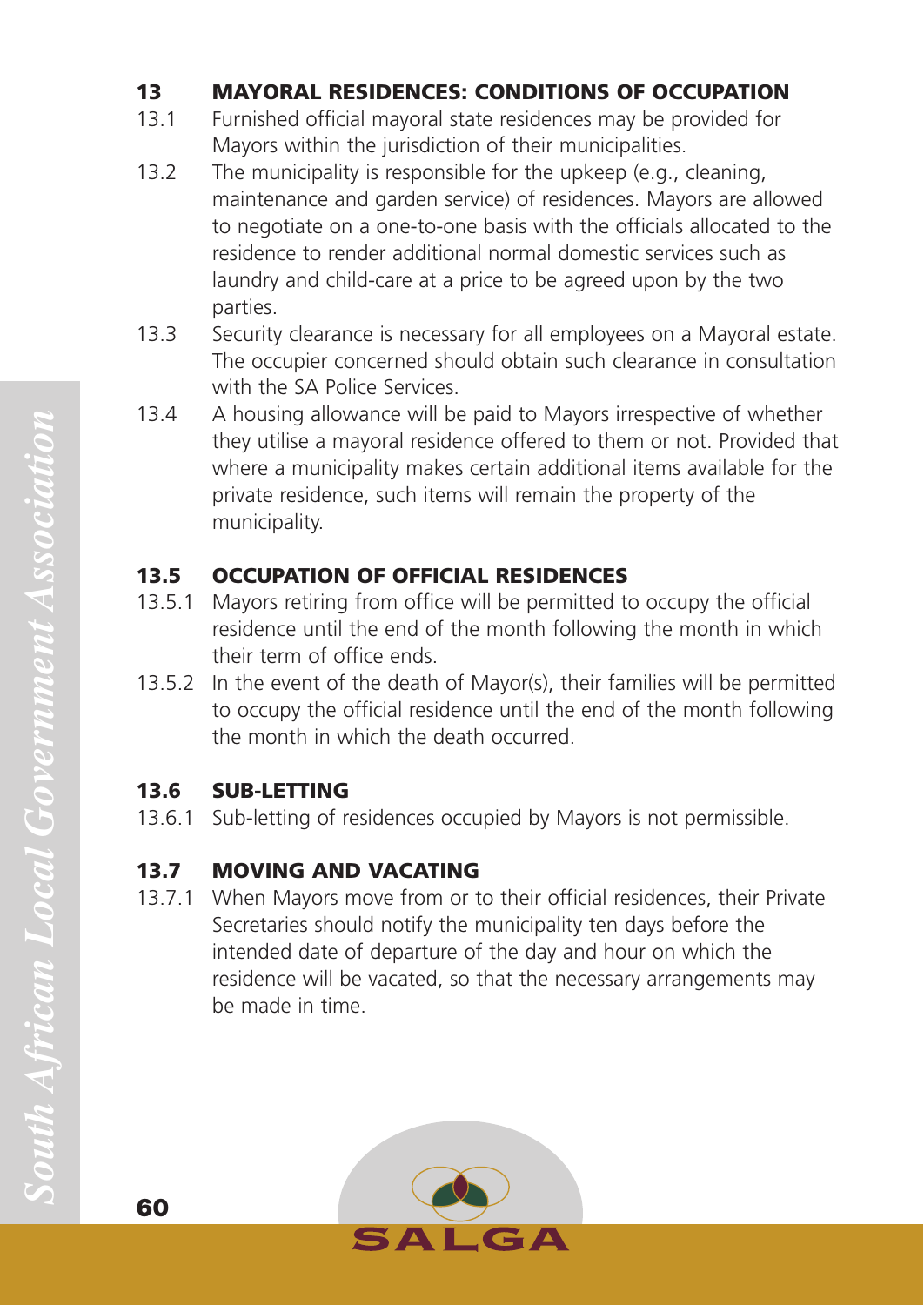- 13.7.2 If the domestic workers of Mayors are to arrive a day or so ahead of them at the residence to which they are moving, Private Secretaries should also mention this in their letters. Details of any other matters needing special attention should be given in writing at the same time.
- 13.7.3. When Mayors move into official residences or exchange residences, the residences concerned cannot be re-furnished to suit the tastes of the new occupants. Worn or broken furnishings will be replaced or repaired a part of the normal maintenance service.

#### **13.8 PERSONAL EFFECTS**

- 13.8.1 Should Mayors desire the assistance of the municipality with the packing of their personal effects for the move into and out of the official residence, EXCO or Council will decide upon the costs involved.
- 13.8.2 In such cases, the municipality accepts no responsibility for any damage as a result of loss, breakage or theft of personal effects. Should Mayors wish to insure their personal effects against such damage, they have to arrange this at their own expense. In cases where Mayors engage private service providers to pack and transport their personal effects, they have to arrange this at their own expense.
- 13.8.3 Should Mayors retire or die in office, the municipality may be requested to pack and transport their personal effects at the expense of the municipality.
- 13.8.4 The municipality will not be liable for, any loss of or damage to the personal effects of Mayors if these are left in the residences, regardless of whether they occupy the residences or not. Should Mayors wish to insure their personal effects, they have to do so at their own expense.
- 13.8.5 If Mayors move from their official to their private residences, their personal effects may be packed and transported at the expense of the municipality, on agreement of EXCO. Insurance cover should be arranged and paid for by the Mayor.

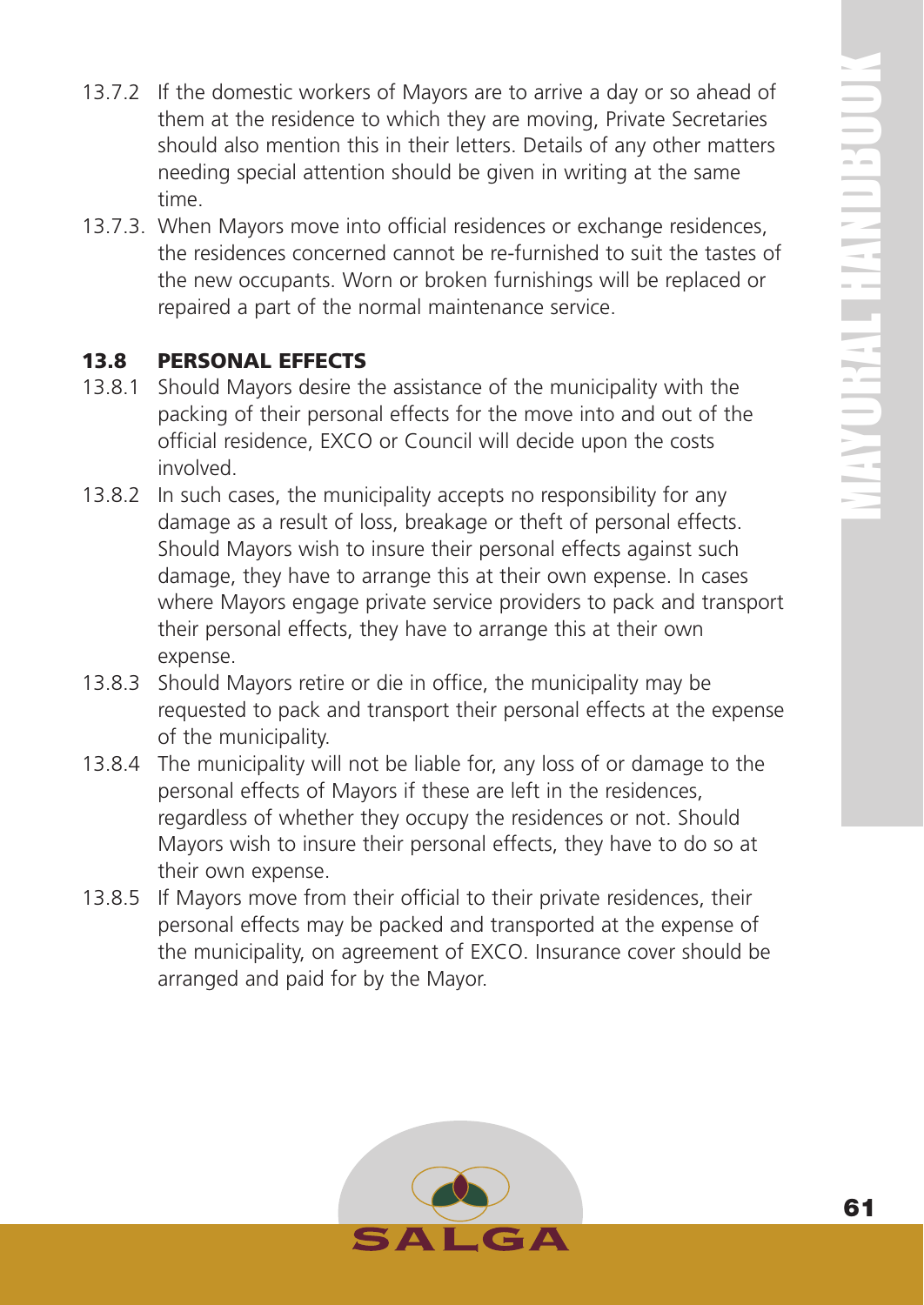## **13.9 GARDENS**

- 13.9.1 The municipality will be responsible for the planting and maintenance of gardens at official residences.
- 13.9.2. Flowers planted for ornamental purposes on Mayoral estates and at official residences may be picked by Mayors and their spouses after consulting the horticulturists of the municipality.

# **13.10 FURNITURE AND ACCESSORIES**

- 13.10.1 The furnishing of Mayoral residences belonging to the municipality is limited to the provision and maintenance of ordinary household furniture, mattresses, pillows, carpets, curtains, beds, stoves, refrigerators, freezers, washing machines, tumble dryers and heaters; cutlery, crockery, kitchen utensils, glassware where official entertaining frequently at the residence; as well as microwave ovens and dishwashers on request. The municipality does not supply linen, blankets, television sets, video recorders, decoders, wall decorations and ornaments.
- 13.10.2 Inventories of all furnishings and accessories in the Mayoral residence, belonging to the municipality, will be kept by the municipality. Mayors will be provided with copies, but should also make their own inventories of their personal effects to avoid subsequent confusion. The municipality does not provide any furniture in cases where Mayors use approved private houses as official residences.
- 13.10.3 No equipment, furniture, carpets or any other articles of any kind provided by the municipality in official residences may be removed from one centre to another or from one residence to another without the written approval of the Municipal Manager.
- 13.10.4 If a piece of furniture becomes redundant in a residence, the Private Secretary of the Mayor concerned should make the necessary arrangements in consultation with the Municipal Manager to have the article removed and the inventories amended accordingly.
- 13.10.5 No accessories, furnishings or electrical appliances of any kind will be imported specially for the performance of a particular service. The choice of article is therefore is limited to those models locally available.
- 13.10.6 If the municipality is of the opinion that the furnishings need to be cleaned or repaired, the matter will be dealt with in consultation with the Mayor concerned.

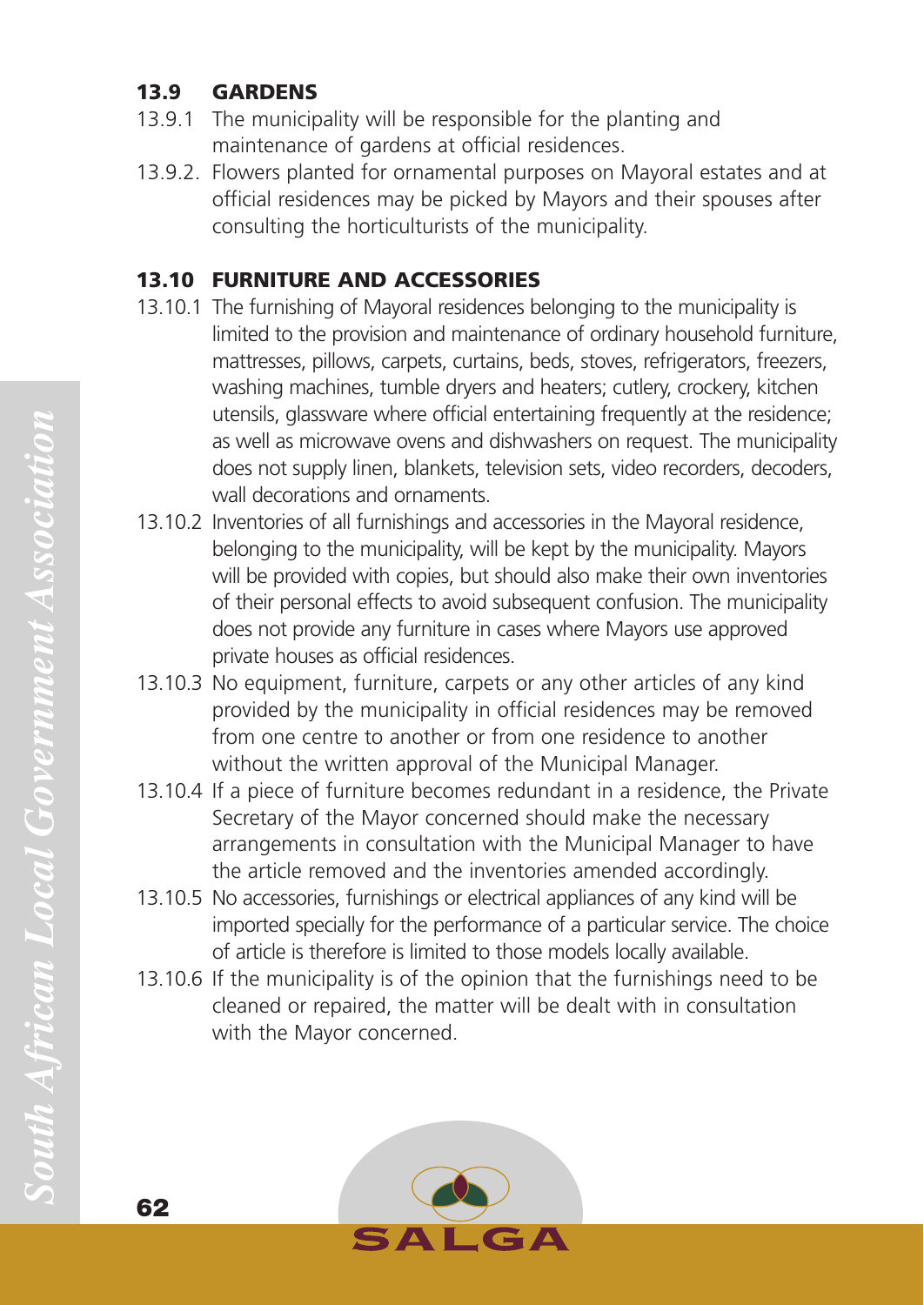## **13.11 APPLICATIONS FOR GOODS/SERVICES**

13.11.1 Applications for goods (excluding food and groceries for normal consumption) or services at Mayoral residences should be submitted in writing to the Municipal Manager directly. Under no circumstances should such requests be made directly to officers or employees of the municipality.

#### **13.12 PUBLIC FUNCTIONS**

- 13.12.1 All requests for the supply of requisites, including cut flowers, for official functions should be submitted in writing to the Municipal Manager at least fourteen (14) days before the day on which they will be needed.
- 13.12.2 Officials of the municipality will ensure that all the accessories and equipment requested are supplied from available stocks on time and removed after the function.
- 13.12.3 Should an official function be arranged for a Saturday, all the requisites will be supplied by the date requested, but not later than the preceding day (Friday). They will be removed on the following Monday or as soon as possible thereafter. In the mean time, the occupants will be liable for the safekeeping of the items.

#### **13.13 MAINTENANCE**

- 13.13.1 The municipality is responsible for the normal maintenance of municipal property, which includes the grounds, residences, outbuildings, municipal furnishings and accessories or equipment.
- 13.13.2 The occupants of official residences are responsible for the costs of any work arising out of their negligence or that of members of their household or guests.

#### **14 Offices And Furniture**

14.1 Representations for the provision of offices and repairs to these offices should be directed by Mayors or their Private Secretaries to the Municipal Manager. Offices and furniture will be provided by the municipality in accordance with the applicable norms and standards, and EXCO or Council approval.

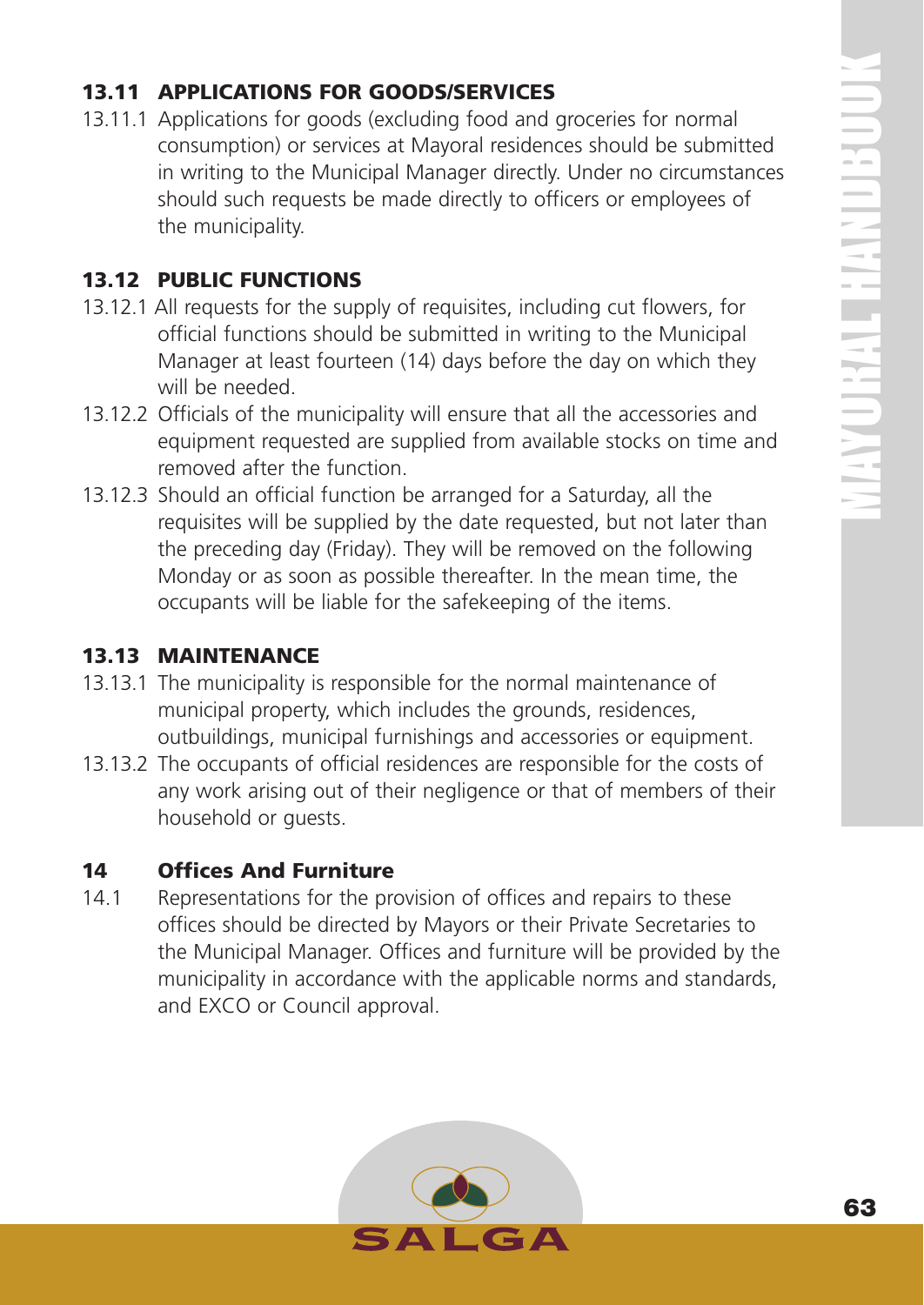### **15 Relinquishment of Office**

## **15.1 Privileges of Former Mayors and their Spouses**

- 15.1.1 Official Residences
- 15.1.1.1 Mayors and their families are entitled, upon relinquishment of office, to stay on in their official residence until the end of the month following the month in which their term of office ends.
- 15.1.1.2 During this period, the official residence will continue to be maintained in the normal manner by the municipality.
- 15.1.2 Approved Private Residences
- 15.1.2.1 Where a Mayor is receiving a monetary payment from the municipality, for the use of the Mayor's private house as an official residence, such benefits are terminated at the end of the month following the month during which the term of office ends.
- 15.1.3 Transport to Places of Residence
- 15.1.3.1 Former Mayors may recover from the municipality the costs of transporting themselves, their families, domestic workers, motor vehicles, pets, paintings and other personal effects to the place, within the municipal boundaries where they intend to settle. The costs of packing and unpacking and other Incidental expenses are included.
- 15.1.3.2 If furniture and other personal effects are not transported directly to the houses where the former Mayors intend to settle, they themselves will be responsible for the storage and insurance costs and other incidental expenses in connection with their personal effects.
- 15.1.4 Government Vehicles

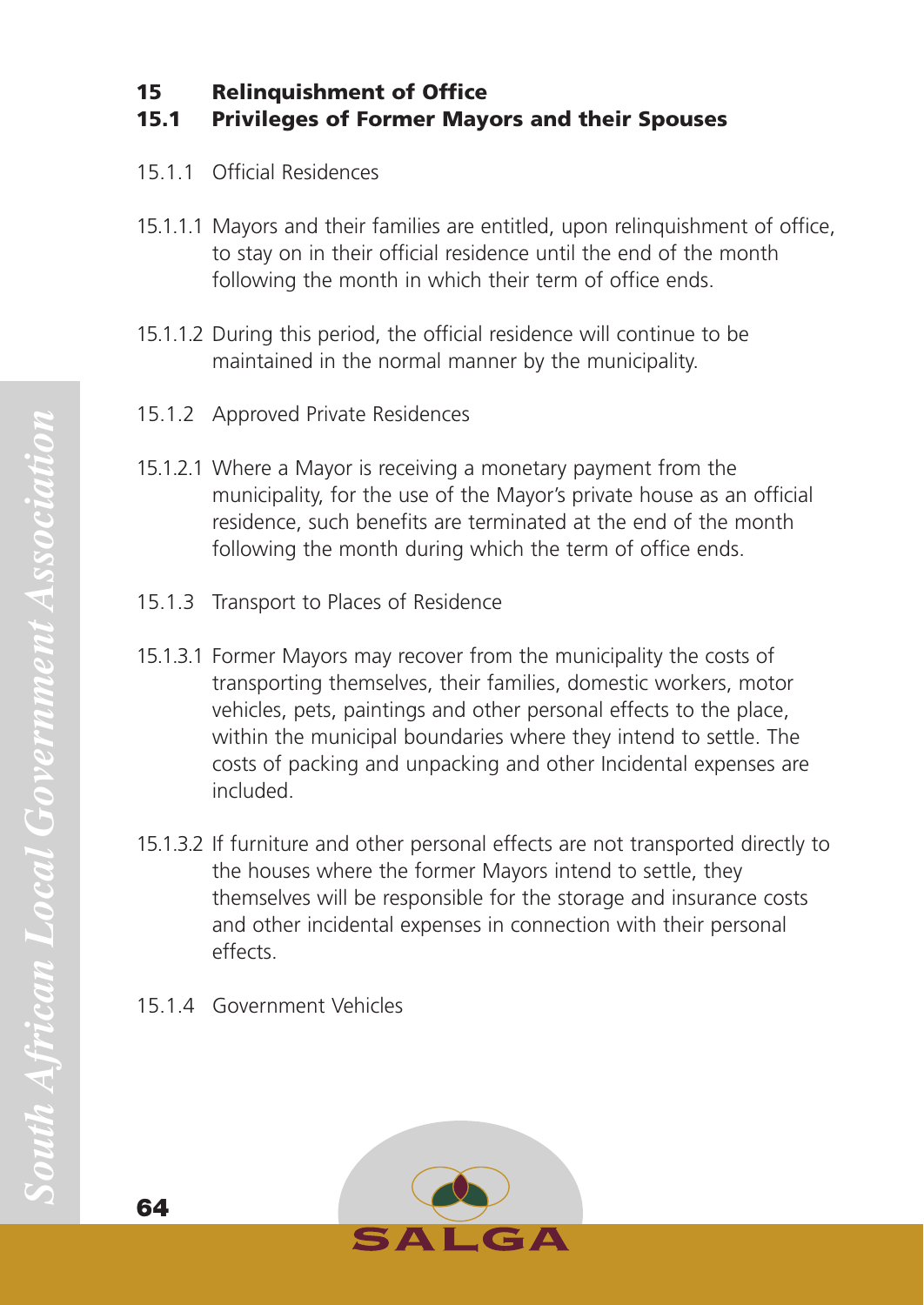#### 15.1.4.1 Normal termination of office

15.1.4.1.1Upon relinquishing office, former Mayors will be allocated one municipal car (with driver) until the end of the month following the month in which their service terminates.

#### 15.1.4.2 Spouses

- 15.1.4.2.1 The municipal cars (with drivers) allocated to former Mayors in terms of the above, may be used to a reasonable extent by their spouses until the end of the month following the month in which their service comes to an end.
- 15.1.4.3 Termination of Office after an Election
- 15.1.4.3.1 The use of the official motorcar and driver should end a week after the termination of office, for both the Mayor and his/her spouse.
- 15.1.5 Security Protection
- 15.1.5.1 In exceptional cases security protection may be afforded to former Mayors who have left their official residences for as long as the Provincial Commissioner of Safety and Security may deem this necessary.
- 15.1.6 Clerical Assistance
- 15.1.6.1 If requested, clerical assistance (two people at the most) may be placed at the disposal of former Mayors from the ranks of the municipality until the end of the month following the month in which their terms of office have ended. The expenses connected with such staff will be borne by the municipality.
- 15.1.6.2 The clerical assistance mentioned above may not accompany former Mayors on private journeys at municipal expense.

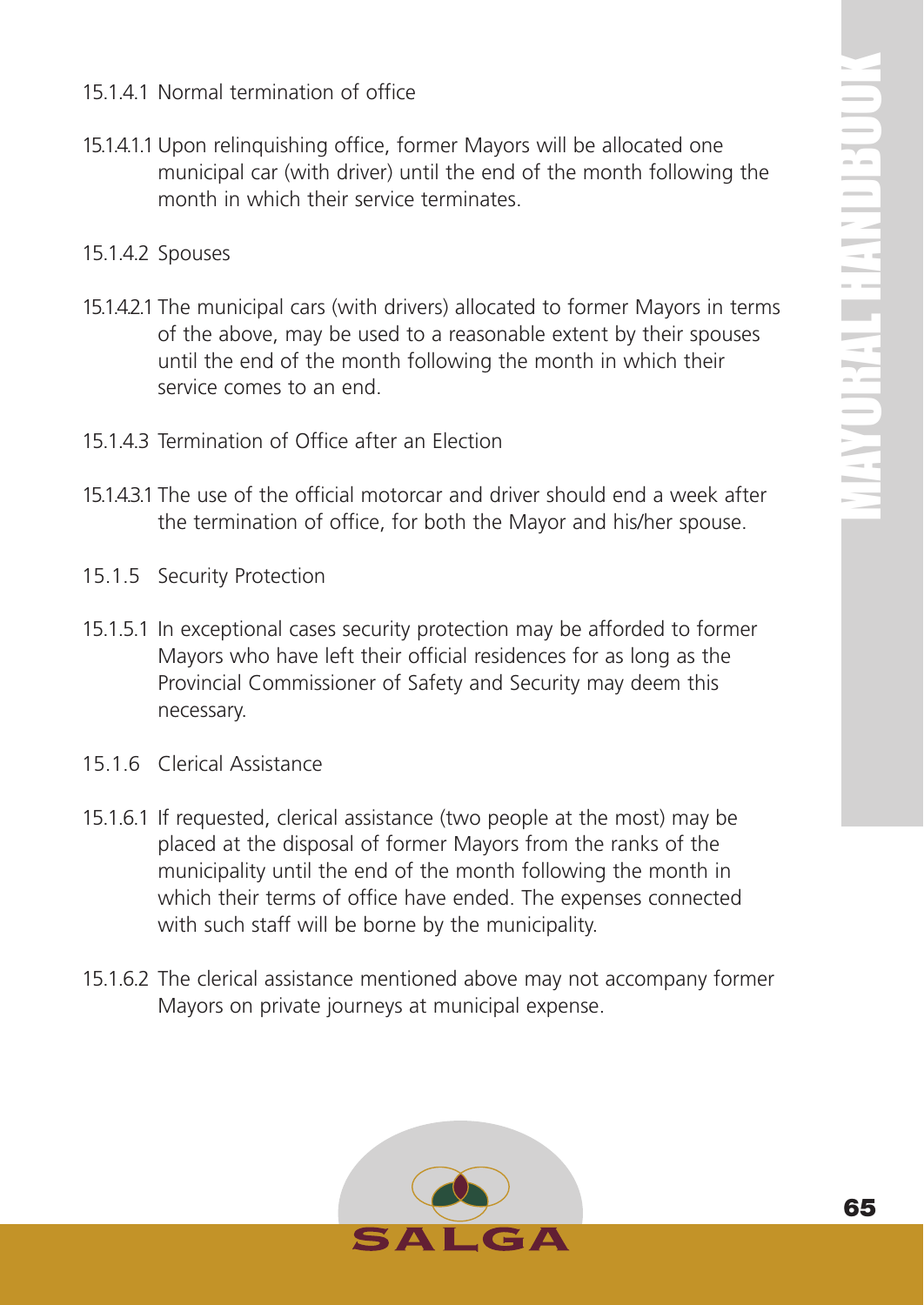#### 15.1.7 Telephone Service

15.1.7.1 Former Mayors may use the official telephone service in their official residences to a reasonable extent until the end of the month following the month in which their term of office ended, Expenses regarding private matters are for the account of the Mayor.

## **15.2 Privileges of Spouses of Mayors who die in Office**

15.2.1 All privileges extended to Mayors leaving office shall, where applicable, extend to the widow/widower of a Mayor who dies in office, in which case, the privileges extend to the end of the month following the month in which the funeral took place.

# **16 OFFICIAL ORDER OF PRECEDENCE IN SOUTH AFRICA**

In all public and private instances, Mayors shall observe the official order of preference as determined by the president of the Republic of South Africa. These observations shall extend to all aspects of ceremony, including those relating to greetings, announcements and placement.

## **16.1 Rules to be observed:**

- (1) The order of precedence laid down in the Table of Precedence shall be observed on all official occasions and the host may deviate from it only with the approval of the President of the Republic of South Africa.
- (2) When foreign relations or interests are the main focus of an official function, or when precedence above office-bearers in Rubric 5 is given to the Doyen of the Diplomatic Corps in terms of international protocol, the Minister of Foreign Affairs shall be given precedence above the Doyen and the office-bearers in Rubric 5.
- (3) When foreign relations or interests are the main focus of an official function, the Director General of the relevant department hosting the function, shall enjoy precedence after the Secretary of the Cabinet, the Chief of the South African National Defence Force, and the Director General of Foreign Affairs.

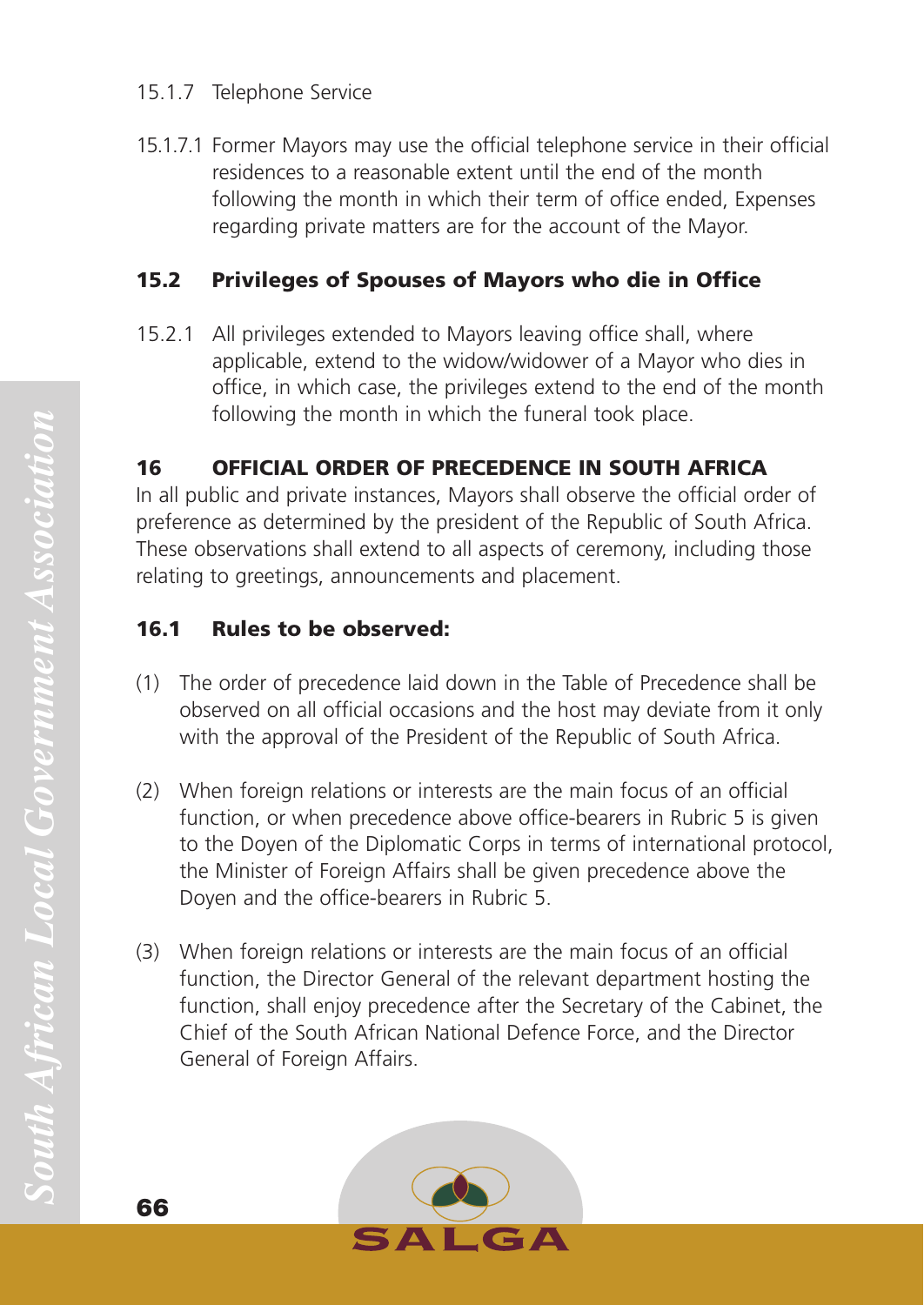- (4) Rubric 15(a): Should the Public Protector already hold a higher position on the Official Table of Precedence, he/she shall retain his/her personal higher precedence for all official functions.
- (5) Rubric 15(e) is included, provided that Chairpersons of State Corporations are invited, when the particular function relates to their specific fields or according to the choice of the host, should he or she wish to invite all or any of the Chairpersons.
- (6) Persons not appearing in the Table shall not be placed above persons appearing in it unless they either have been accorded ad hoc precedence in terms of Rubric 19 of the Table or are invited as guests of honour.
- (7) Courtesy precedence is restricted to persons who are not normally resident in the Republic of South Africa, but includes church dignitaries within the Republic, as well as other dignitaries, office bearers and functionaries for whom separate provision has not been made in the Table.
- (8) Amendments to the Table shall be effected only by the President of the Republic of South Africa and shall be published in the Government Gazette.
- (9) Visiting dignitaries of other countries holding the same rank will take precedence over South Africans holding that rank.

**(Please note that this Order of Precedence gives special recognition to senior politicians and other political office bearers and members of the judiciary. Public officials should never aspire or expect to be elevated to the level/rubrics of democratically elected politicians)**

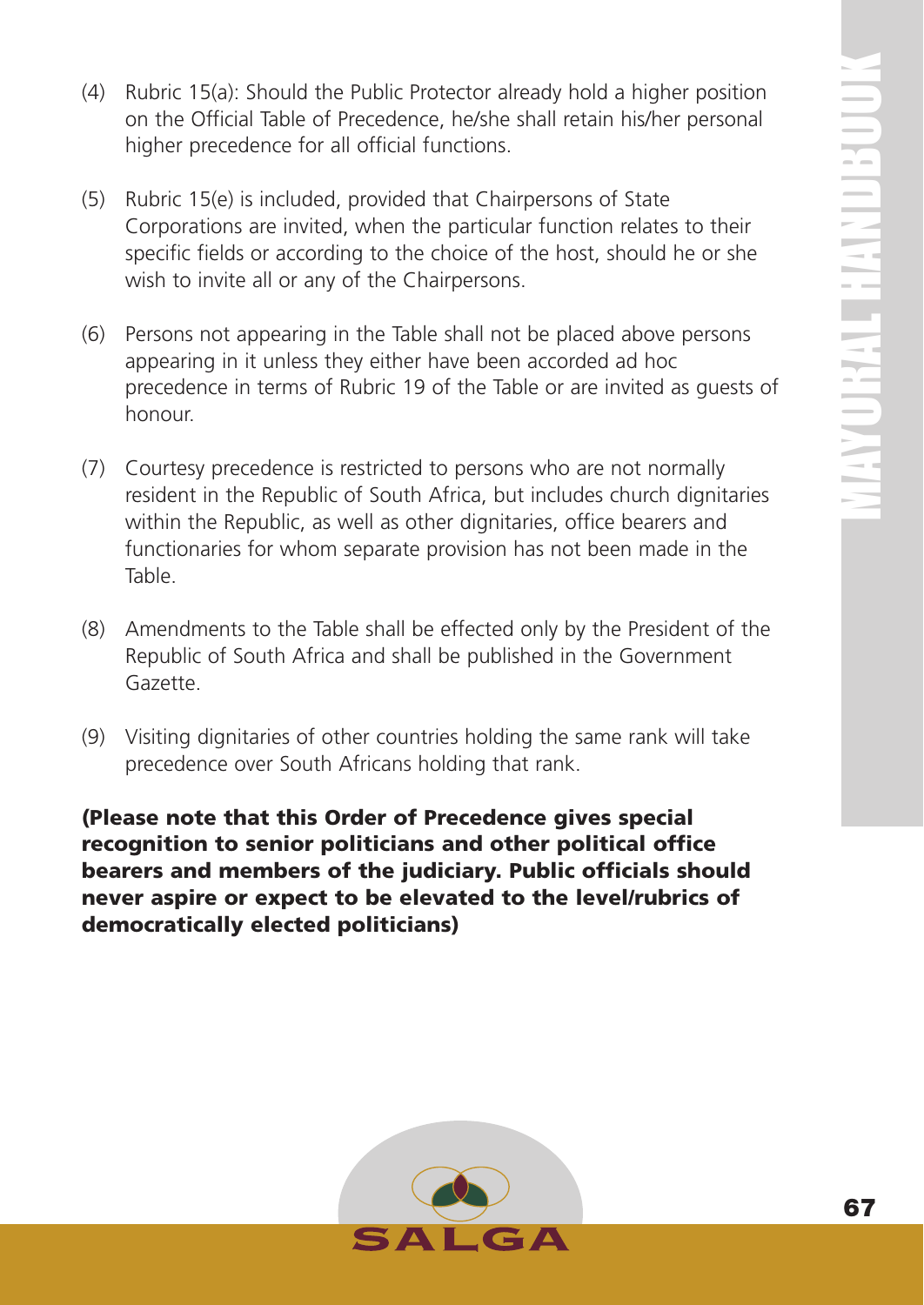# **Official Table of Precedence as amended 1 January 1996**

(It has not been changed since then- but it is in the process of being changed) Compiled by the Presidency.

## **16.2 Rubric 1**

The President of the Republic of South Africa or the Acting President.

## **16.3 Rubric 2**

Deputy President and the President-elect (for the period between his or her election and assumption of office).

## **16.4 Rubric 3**

- (a) The Chief Justice or the Acting Chief Justice.
- (b) President of the Constitutional Court or the Acting President of the Constitutional Court.

## **16.5 Rubric 4**

- (a) Former Presidents of the Republic of South Africa, in order of seniority.
- (b) Former Deputy Presidents, in order of seniority.

# **16.6 Rubric 5**

Cabinet Ministers, the Speaker of the National Assembly, the Chairperson of the National Council of Provinces and Premiers of the respective Provinces, in order of seniority.

# **16.7 Rubric 6**

- (a) Ambassadors, in order of seniority.
- (b) Envoys, Extraordinary and Ministers Plenipotentiary, in order of seniority.
- (c) Chargé d'affaires en titre, in order of seniority.
- (d) Heads of other permanent Diplomatic Missions, in order of seniority.

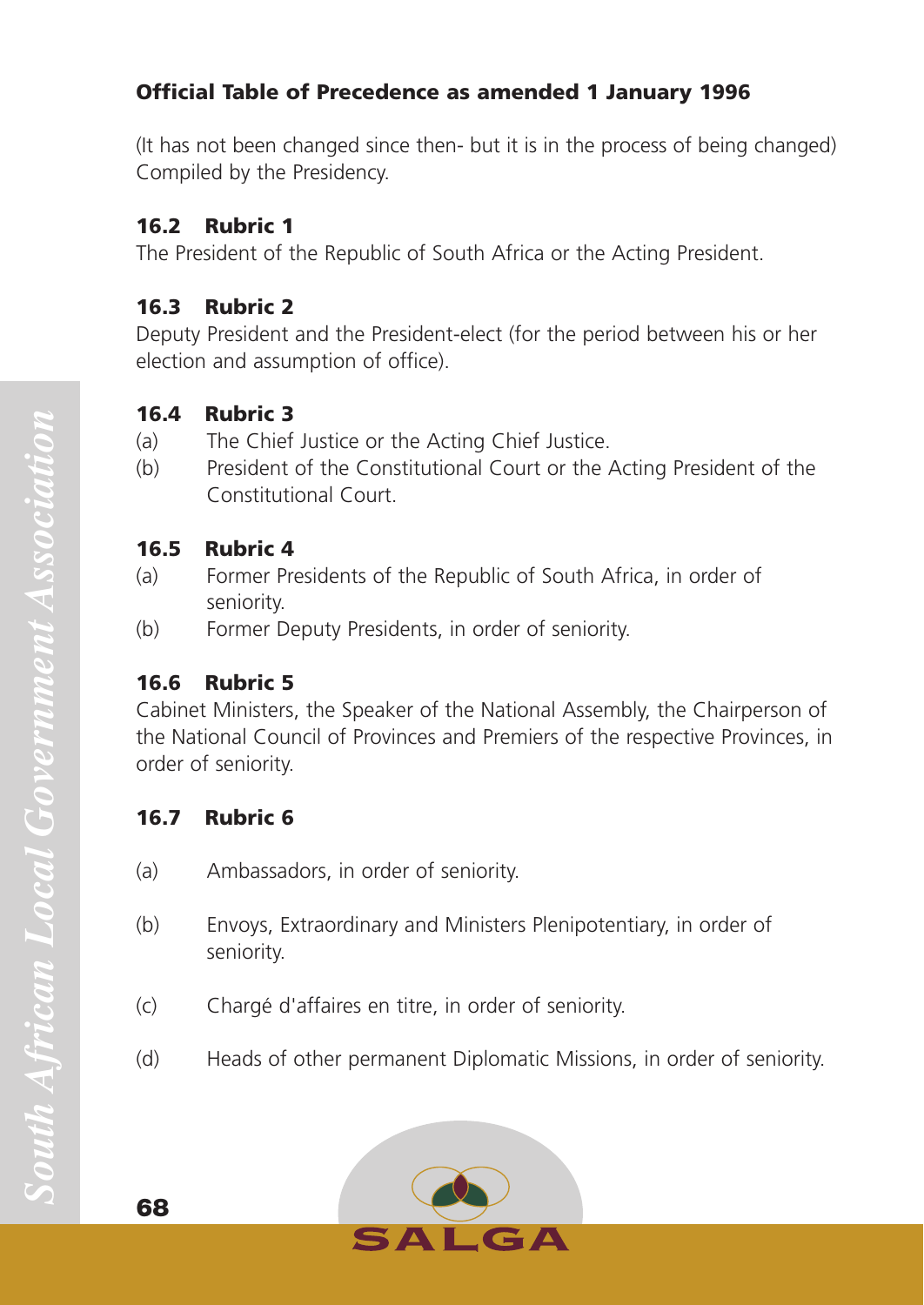## **16.7.1 Rubric 7**

- (a) Deputy Ministers, Members of the Executive Councils and Speakers of Provincial Legislatures, in order of seniority.
- (b) Deputy Speaker of the National Assembly, Deputy Chairpersons of the National Council of Provinces in order of seniority.
- (c) The Chief Whip of the majority Party in the National Assembly and NCOP and Deputy Speakers of Provincial Legislators, the Chairperson of the Standing Committee on Public Accounts in the National Assembly and the Parliamentary Councillor of the President, in order of seniority.

#### **16.8 Rubric 8**

The Secretary of the Cabinet and the Chief of the National Defence Force.

#### **16.9 Rubric 9**

- (a) Chargé d'affaires ad interim of Embassies, in order of seniority.
- (b) Charges d'affaires ad interim of Legations, in order of seniority.
- (c) Chargé d'affaires ad interim of other permanent Diplomatic Missions, in order of seniority.

## **16.10 Rubric 10**

Leaders of the different Political Parties in the National Assembly and the NCOP, in order of seniority.

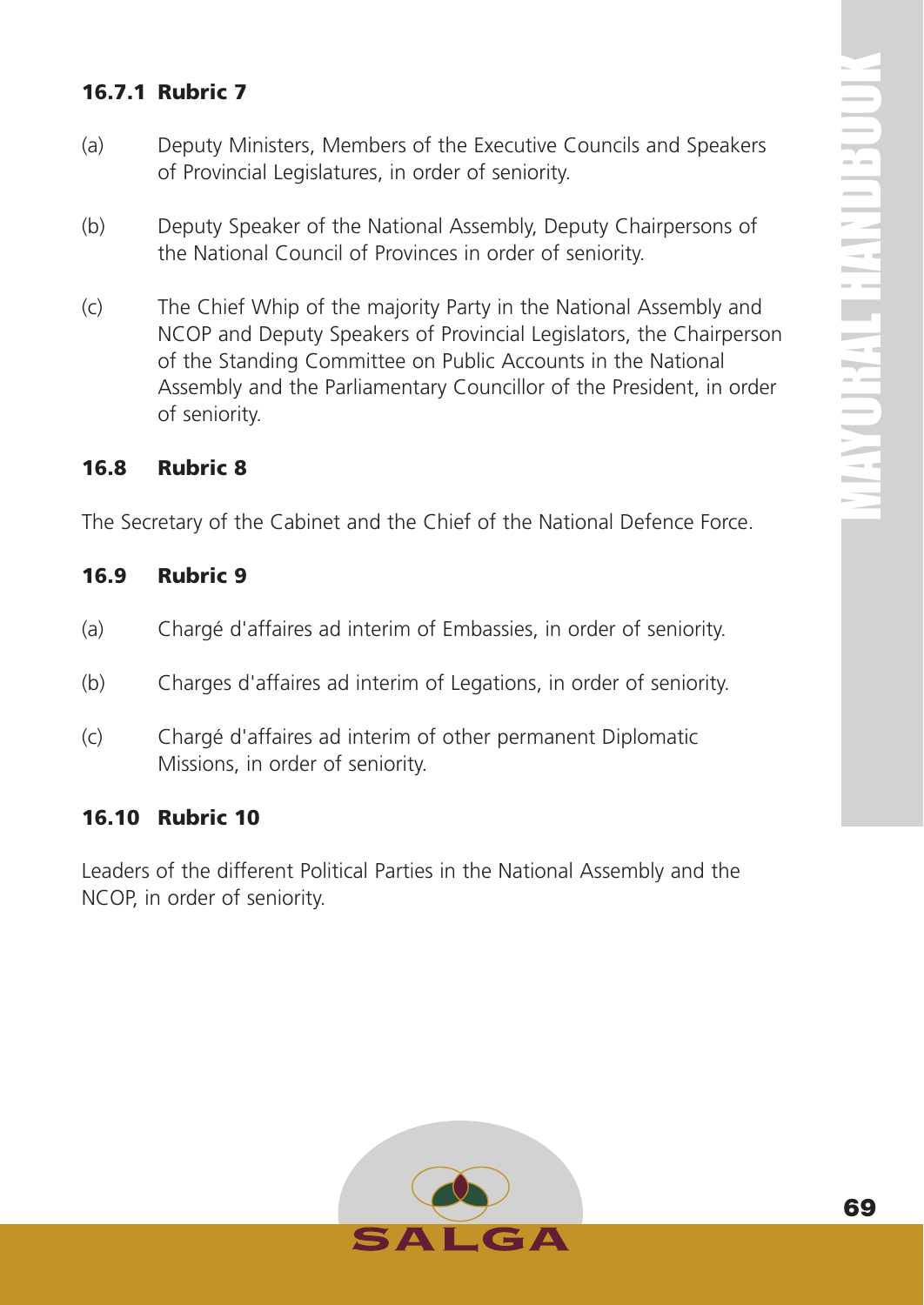## **16.11 Rubric 11**

- (a) Deputy President of the Constitutional Court.
- (b) Judges of Appeal, in order of seniority.
- (c) Judges of the Constitutional Court, in order of seniority.
- (d) Judges President, in order of seniority.
- (e) Deputy Judges President, in order of seniority.
- (f) Judges of the Supreme Court, in order of seniority.

## **16.12 Rubric 12**

Former Chief Justices, in order of seniority.

## **16.13 Rubric 13**

Chairperson of the Commissions established under the Constitution (No 200 of 1993), in order of seniority.

Examples of these Commissions are:

- ❖ Truth and Reconciliation Commission
- ❖ Human Rights Commission
- ❖ Youth Commission
- ❖ Gender Commission
- ❖ Independent Broadcasting authority
- ❖ Independent Electoral Commission

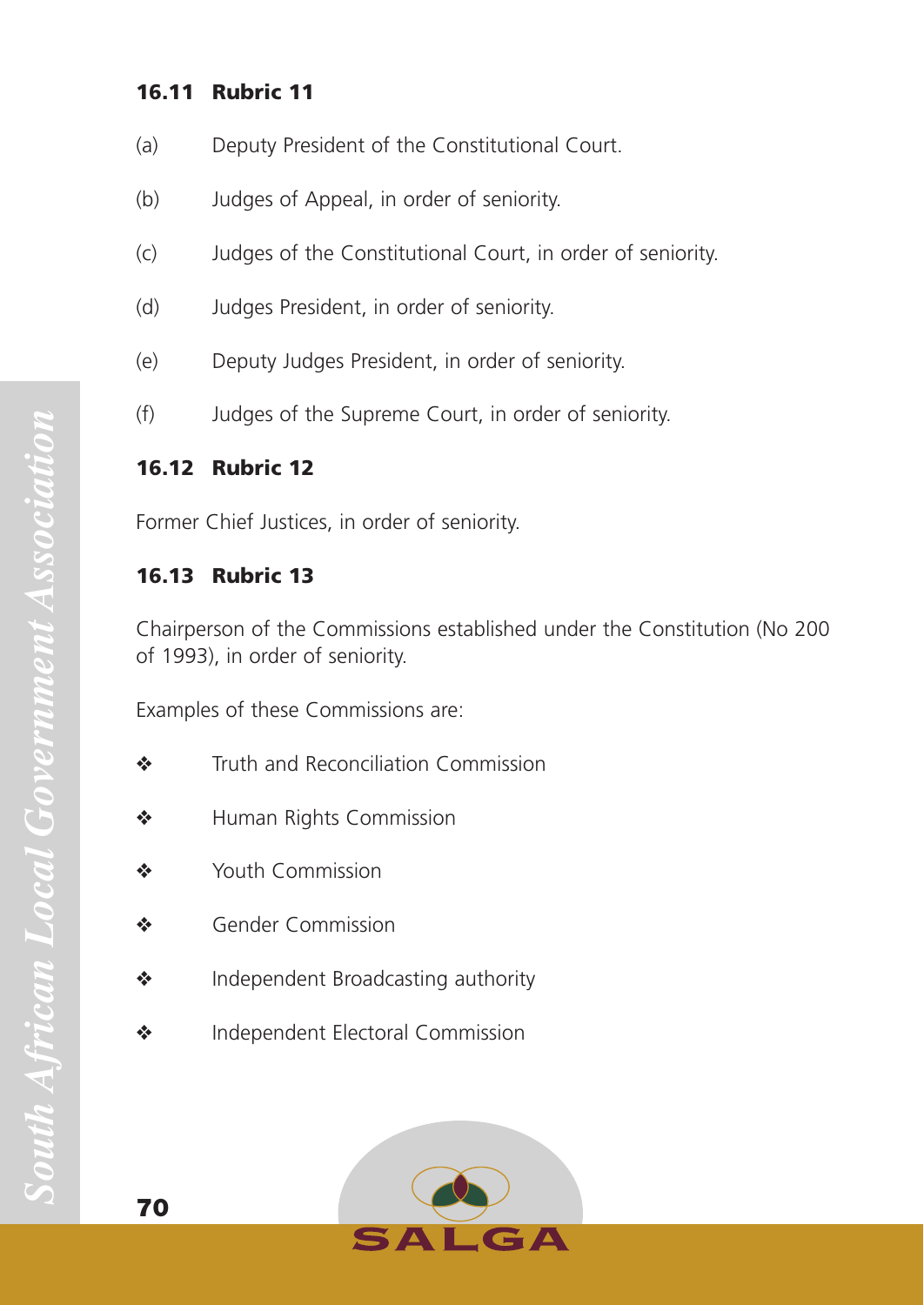### **16.14 Rubric 14**

- (a) Members of the National Assembly and of the National Council of Provinces, in order of seniority.
- (b) Members of the Provincial Legislative Authorities, in order of seniority.
- (c) Local Royalties, in order of seniority.
- (d) Chairperson of the Council for Traditional Leaders.
- (e) Chairpersons of the Provincial Houses of Traditional Leaders, in order of seniority.

#### **16.15 Rubric 15**

- (a) The Auditor-General, Governor of the SA Reserve Bank, Chairperson of the Public Service Commission, and the Public Protector, in order of seniority.
- (b) Members of the Public Service Commission, in order of seniority.
- (c) Directors-General and their equivalents of Government Departments, including the Secretary to the National Assembly and the Secretary to the NCOP, Secretary for Safety and Security, the Defence Secretary and Directors-General of the respective Provinces, in order of seniority.
- (d) Attorneys-General, in order of seniority.
- (e) Chairpersons of State Corporations, in order of seniority.

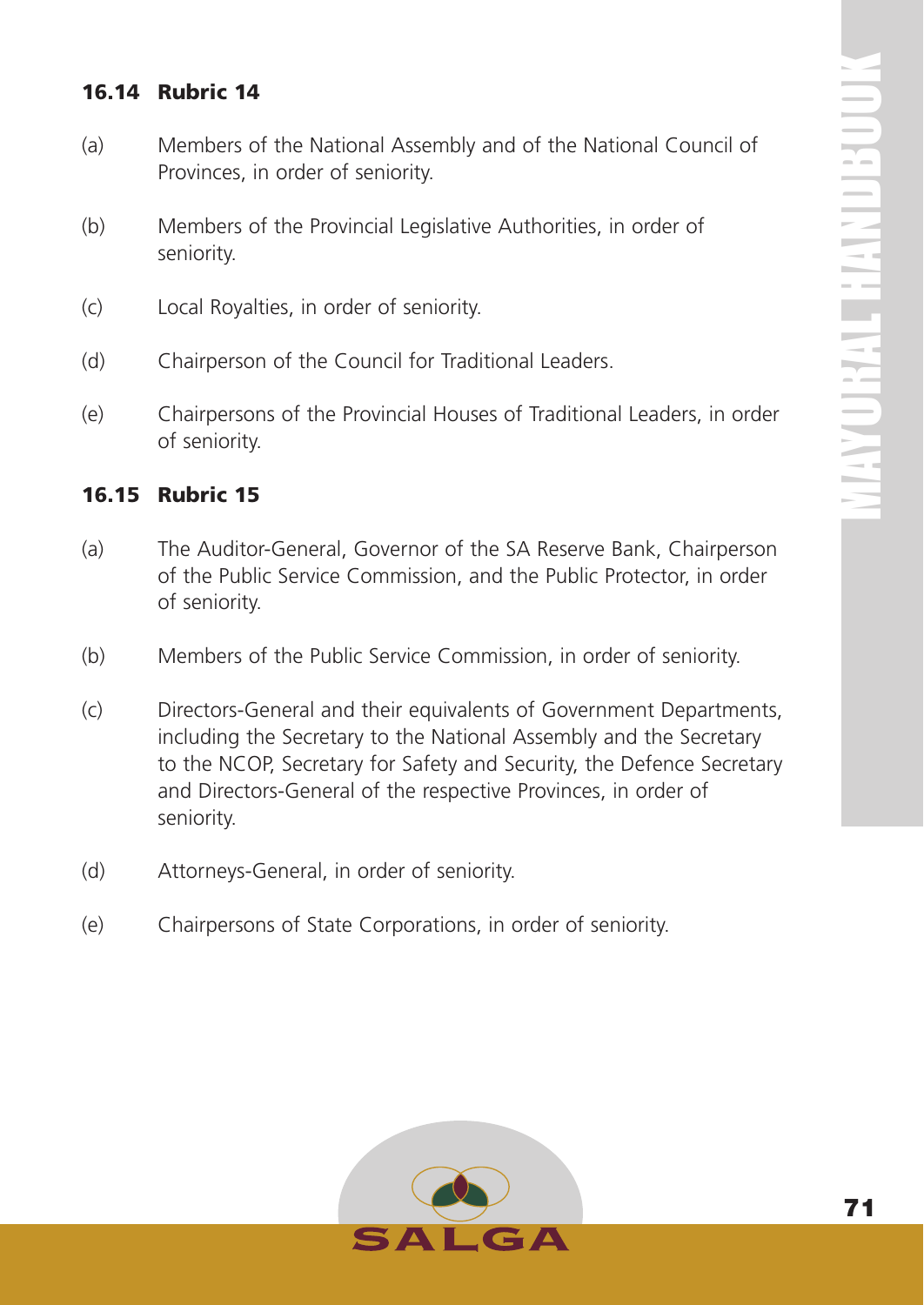### **16.16 Rubric 16**

- (a) The Mayor of the capital of the Province in which the function is held.
- (b) Chairpersons of the Metropolitan Councils of the region in which the function is held.

## **16.17 Rubric 17**

Mayors of Provincial capitals, with seniority according to the grade in which the Local Authority was categorized.

## **16.18 Rubric 18**

The spouses of the foregoing persons (or in the case of single or divorced persons or widowers/widows, the ladies/men officially recognized by the Government as their hostesses) enjoy the precedence of their spouses (or the persons for whom they act as host/hostesses) and vice versa.

## **16.19 Rubric 19**

The President of the Republic of South Africa may on special occasions, accord persons who do not appear in this Table courtesy precedence.

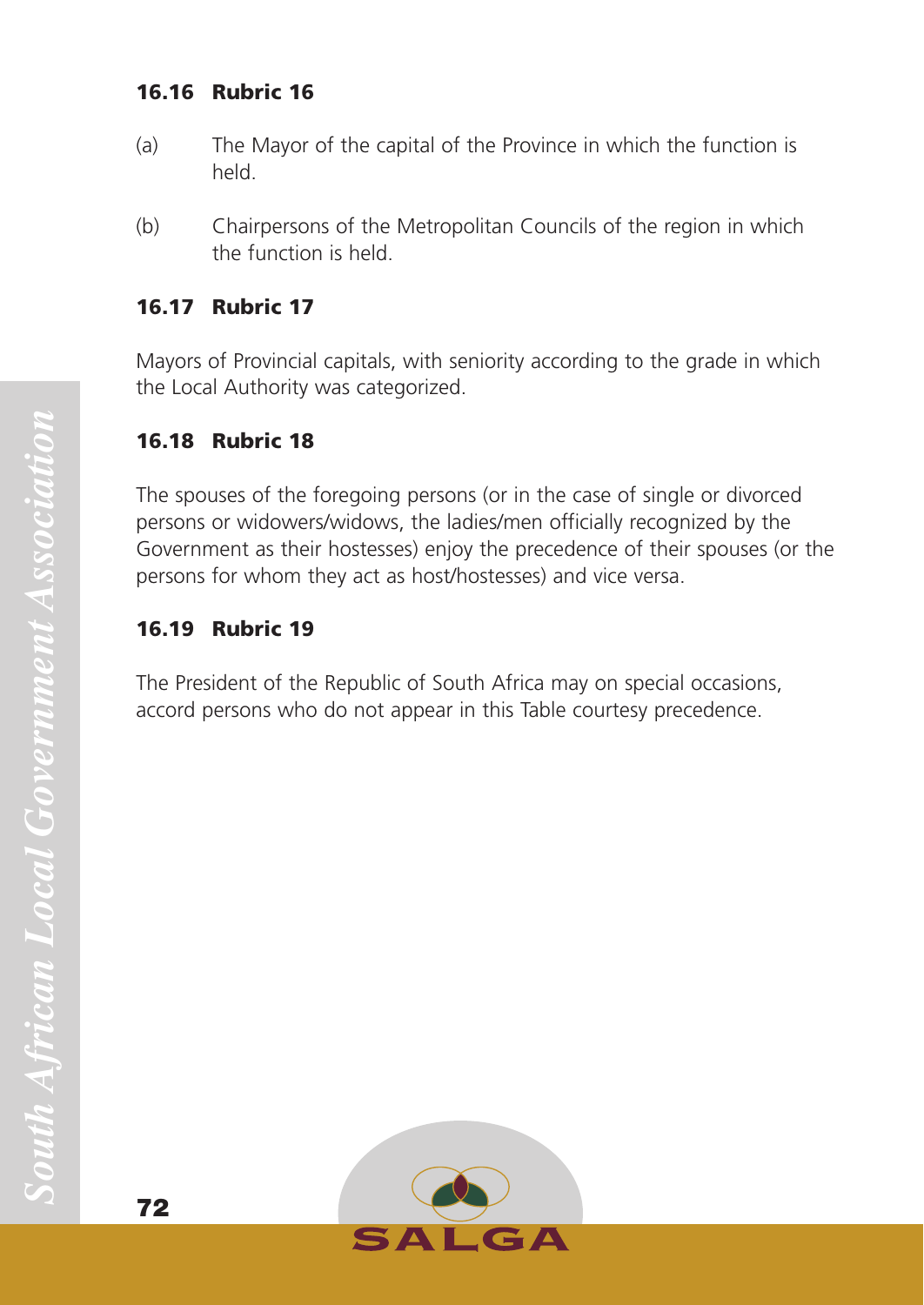